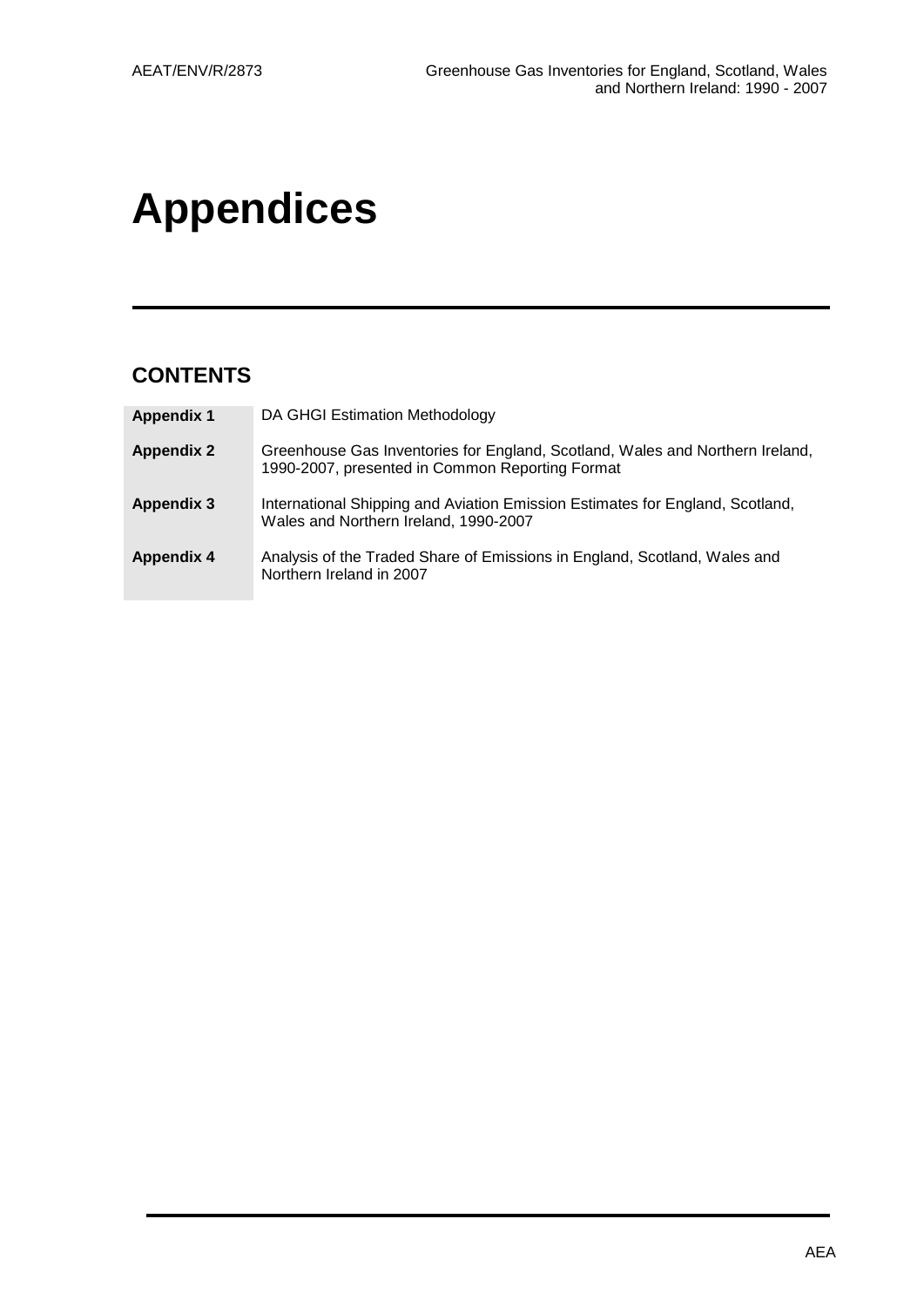# **Appendix 1 DA GHGI Estimation Methodology**

# **CONTENTS**

| 1.1<br><b>Introduction</b><br>1.1.1<br><b>Reporting Format</b><br>1.1.2<br>General Approach                                                                                                   | 3<br>3<br>3                          |
|-----------------------------------------------------------------------------------------------------------------------------------------------------------------------------------------------|--------------------------------------|
| $1.2$<br><b>Energy Industries</b><br>1.2.1<br><b>Electricity Production</b><br>Petroleum Refining<br>1.2.2<br>1.2.3<br>Manufacture of Solid Fuels<br>1.2.4<br><b>Other Energy Industries</b>  | 7<br>7<br>$\overline{7}$<br>10<br>10 |
| <b>Manufacturing Industries and Construction</b><br>1.3<br>Iron and Steel<br>1.3.1<br>1.3.2<br>Other Industry                                                                                 | 10<br>10<br>11                       |
| 1.4<br><b>Transport</b><br>1.4.1<br>Aviation and Navigation<br>1.4.2 Road Transportation<br>1.4.3<br>Railways                                                                                 | 15<br>15<br>15<br>28                 |
| 1.5<br><b>Other Sectors</b><br>1.5.1 Commercial & Institutional<br>1.5.2 Residential<br>1.5.3<br>Agriculture, Forestry & Fisheries                                                            | 30<br>30<br>33<br>33                 |
| 1.6<br><b>Military</b>                                                                                                                                                                        | 33                                   |
| 1.7<br><b>Fugitive Emissions from Fuels</b><br><b>Coal Mining</b><br>1.7.1<br>Solid Fuels Transformation<br>1.7.2<br>1.7.3<br>Oil and Natural Gas                                             | 33<br>33<br>34<br>34                 |
| 1.8<br><b>Industrial Processes</b><br>1.8.1<br><b>Minerals Industries</b><br>1.8.2<br><b>Chemical Production</b><br>1.8.3 Metal Production<br>1.8.4<br>Use of Halocarbons and SF <sub>6</sub> | 37<br>37<br>37<br>42<br>42           |
| 1.9<br><b>Agriculture</b>                                                                                                                                                                     | 43                                   |
| 1.10<br>Land Use, Land Use Change & Forestry (LULUCF)<br>1.10.1:<br>5A Forest Land<br>1.10.2<br>5B Cropland                                                                                   | 44<br>44<br>46                       |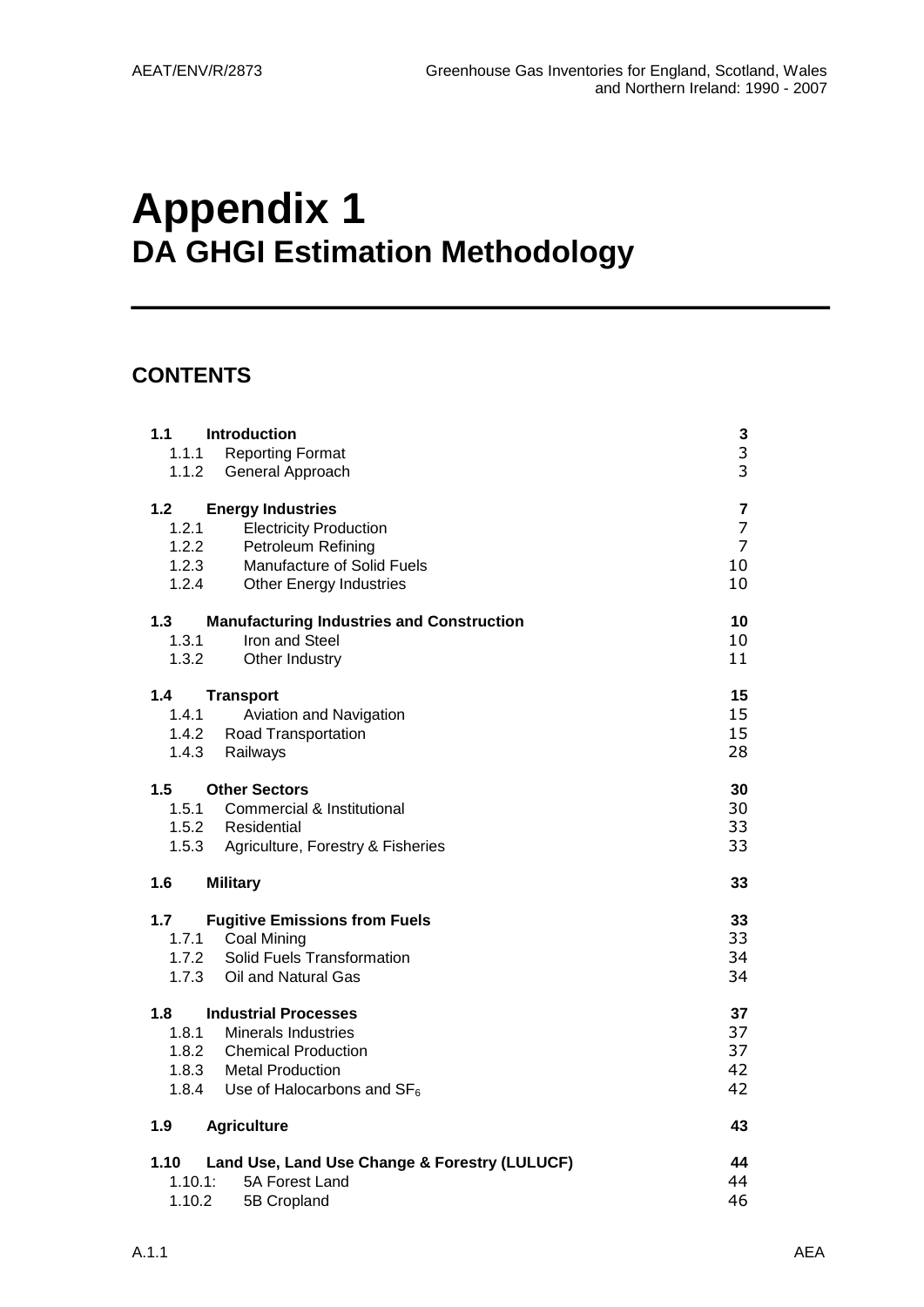| 1.10.3                    | 5C Grassland                                        | 48 |  |  |
|---------------------------|-----------------------------------------------------|----|--|--|
| 1.10.4                    | 5D Wetlands                                         | 49 |  |  |
| 1.10.5                    | <b>5E</b> Settlements                               | 49 |  |  |
| 1.10.6                    | 5F Other Land                                       | 49 |  |  |
| 1.10.7                    | 5G Other Activities                                 | 49 |  |  |
| 1.11                      | Waste                                               | 50 |  |  |
| 1.11.1                    | Solid Waste Disposal on Land                        | 50 |  |  |
| 1.11.2                    | Waste Water Handling                                | 50 |  |  |
| 1.11.3                    | Waste Incineration                                  |    |  |  |
| <b>1.12 Uncertainties</b> |                                                     | 51 |  |  |
| 1.12.1                    | Summary of improvements to the DA uncertainty model | 51 |  |  |
| 1.12.2                    | Introduction                                        | 51 |  |  |
| 1.12.3                    | DA GHGI Uncertainty Estimation                      | 51 |  |  |
| 1.12.4                    | 52<br><b>Trend Uncertainty Analysis</b>             |    |  |  |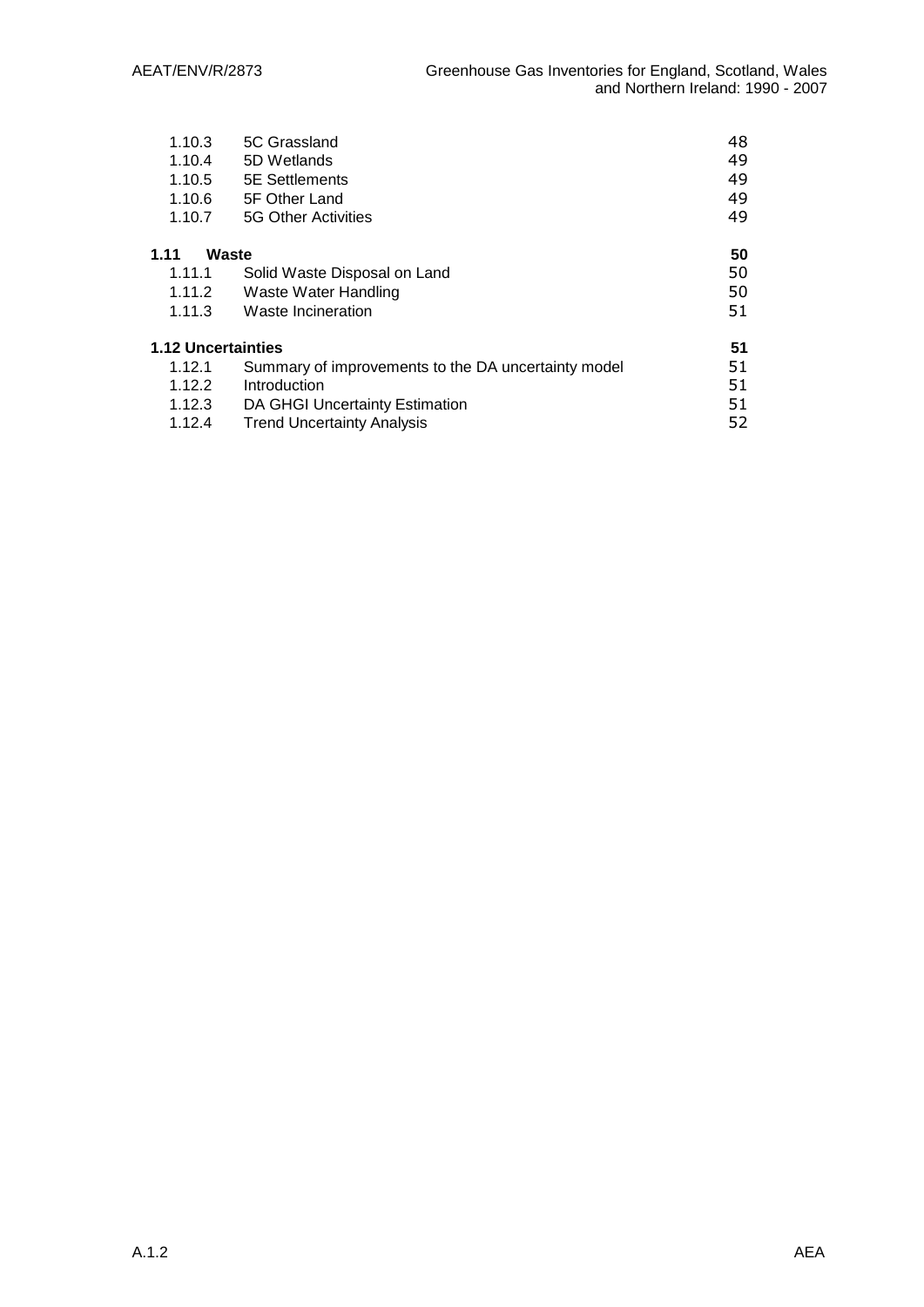# **1.1 INTRODUCTION**

The UK Greenhouse Gas Inventory compiles national estimates of greenhouse gas emissions for submission to the UN Framework Convention on Climate Change under the requirements of the Kyoto Protocol. The most recent version of the inventory, published in April 2009, presents UK greenhouse gas emission estimates for the period 1990 to 2007 (Jackson *et al*, 2009).

This report presents separate inventories of greenhouse gas emissions for England, Scotland, Wales and Northern Ireland for the years 1990, 1995 and 1998 to 2007 that are consistent with the 1990 to 2007 UK Greenhouse Gas Inventory.

The six direct greenhouse gases are considered:

- A<br>  $\triangleright$  Carbon dioxide (CO<sub>2</sub>);<br>  $\triangleright$  Methane (CH<sub>4</sub>);
- A<br>
Methane (CH<sub>4</sub>);<br>
Mitrous oxide (N
- $\triangleright$  Nitrous oxide (N<sub>2</sub>O);<br> $\triangleright$  Hydrofluorocarbons
- $\triangleright$  Hydrofluorocarbons (HFCs);<br>  $\triangleright$  Perfluorocarbons (PFCs): an
- Perfluorocarbons (PFCs); and
- Sulphur hexafluoride  $(SF_6)$ .

### **1.1.1 Reporting Format**

Emissions are reported according to the Sector Tables in the IPCC Common Reporting Format with some modifications.

Where it is not possible to allocate emissions from certain sources to any one constituent country of the United Kingdom, such emissions are calculated and reported as "Unallocated". This only applies to emissions from the offshore oil and gas industry. Emissions from domestic and military aviation and shipping, which were previously unallocated, have now been allocated to the country from which the aircraft or shipping movements originated.

The UK Inventory also reports emissions from international marine and aviation bunkers separately, as required by the Intergovernmental Panel on Climate Change (IPCC). Emission estimates for each of the constituent countries of the UK are presented separately from the main inventory data. For more details, see Appendix 3.

### **1.1.2 General Approach**

The UK Inventory is based on UK statistics for activities producing greenhouse gas emissions. These include fuel consumption, industrial production, agriculture and land use change and forestry. In principle, it would be ideal to obtain a complete set of equivalent statistics for each constituent country to compile each inventory.

Such a set of statistics is not available for all sources and for all constituent countries and hence it is necessary to disaggregate UK emissions into the four constituent countries by an estimation procedure.

For most sources in the UK Inventory, the emission of a pollutant from a source is calculated from the general equation:

| [Equation 1] |
|--------------|
|              |

where

| E | $=$ | Emission of pollutant (tonnes)                   |
|---|-----|--------------------------------------------------|
| А | $=$ | Activity (unit activity)                         |
| е | $=$ | Emission Factor (tonnes pollutant/unit activity) |

The activity unit may be fuel combustion (tonnes), or production of product (tonnes) or numbers of animals.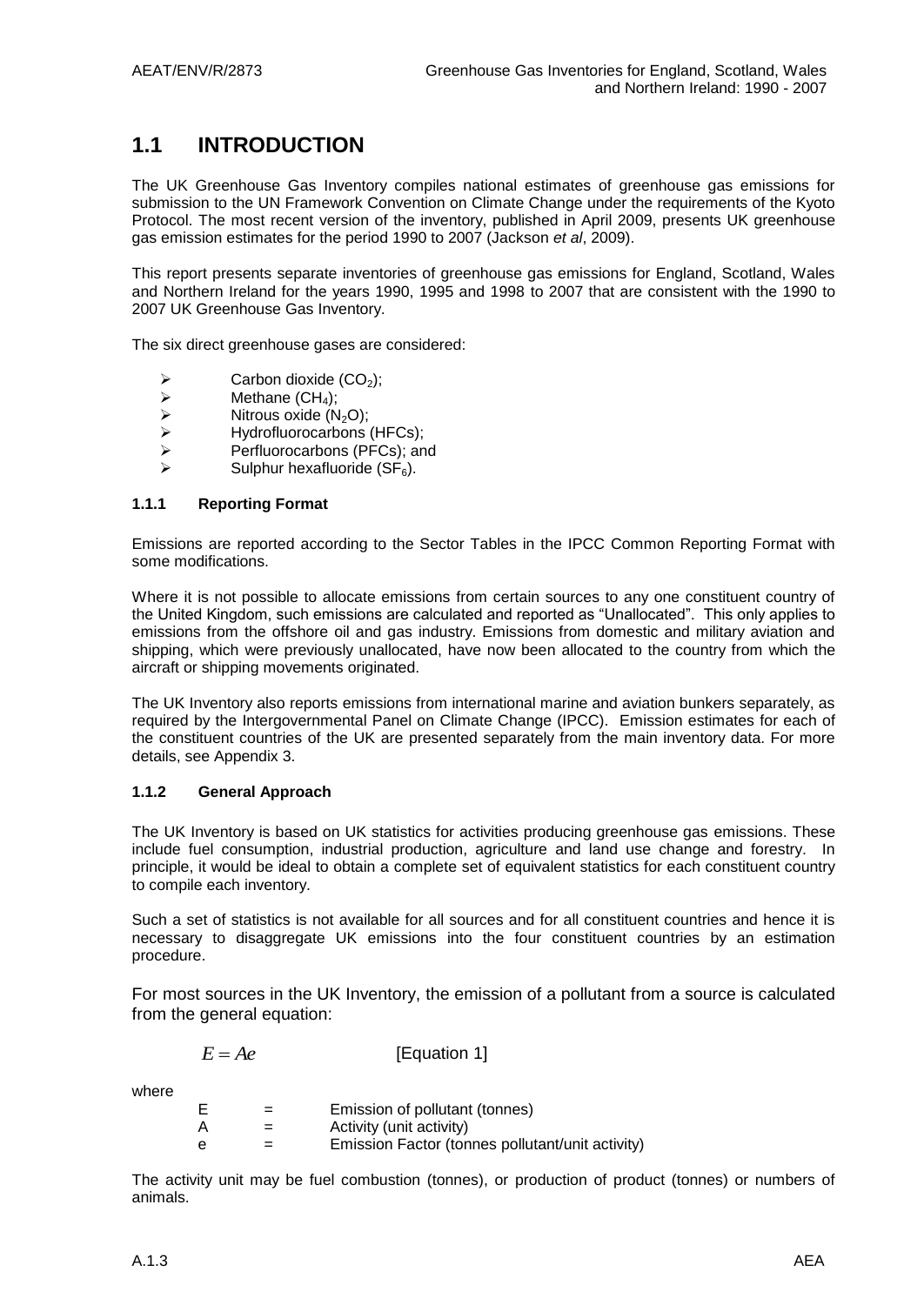A modified equation is used in the compilation of the Devolved Administration GHG inventories:

$$
E_i = \frac{d_i Ae}{\sum_{j=1}^{5} d_j}
$$
 [Equation 2]

where

- $E_i$  = Emission (in tonnes) from either England (1), Scotland (2), Wales (3), Northern Ireland (4) or "Unallocated" (5)
- $d_i$  = A driver representing the contribution of the region to UK emissions

i  $=$  1, 2, 3, 4, 5

The driver, d<sub>i</sub> can be any one of:

- 1. The value of the activity data for the region. [For example, consumption of specific fuels or industrial production figures for the region.];
- 2. The fraction of the UK activity in the region;
- 3. The value of a surrogate activity data statistic in the region. Where the required activity is unavailable on a regional basis, a surrogate value may be used. [For example, employment statistics or manufacturing output of a specific product, used as a surrogate for consumption data of a given fuel.]; and
- 4. In cases where the emissions are derived from a complex model, the driver will be the actual emission for the region calculated from the model.

The modified equation [2] ensures that the sum of the emissions from England, Scotland, Wales and Northern Ireland, plus any "unallocated" (i.e. offshore) emissions, equals the total UK emission reported within the national inventory.

Where the driver is fuel consumption, then the sum of the drivers should add up to the UK consumption. However, in practice this may not be the case if the data are taken from different sources or may be based on the financial rather than the calendar year. The estimation procedure removes such discrepancies.

Thus the compilation of the greenhouse gas inventories for the constituent countries of the UK reduces to the estimation of a set of drivers, each appropriate to emissions from a specific source. In compiling the 2007 inventories, over 130 drivers have been calculated.

Subsequent sections discuss the estimation of the drivers for each source category. Most of the detailed discussion is concentrated on the more complex categories, whilst simpler sources are summarised in Tables A1.1 to A1.10. The IPCC classification is used throughout (IPCC, 1997a), and the following section provides a description of the abbreviations used throughout the Appendix 1 discussion.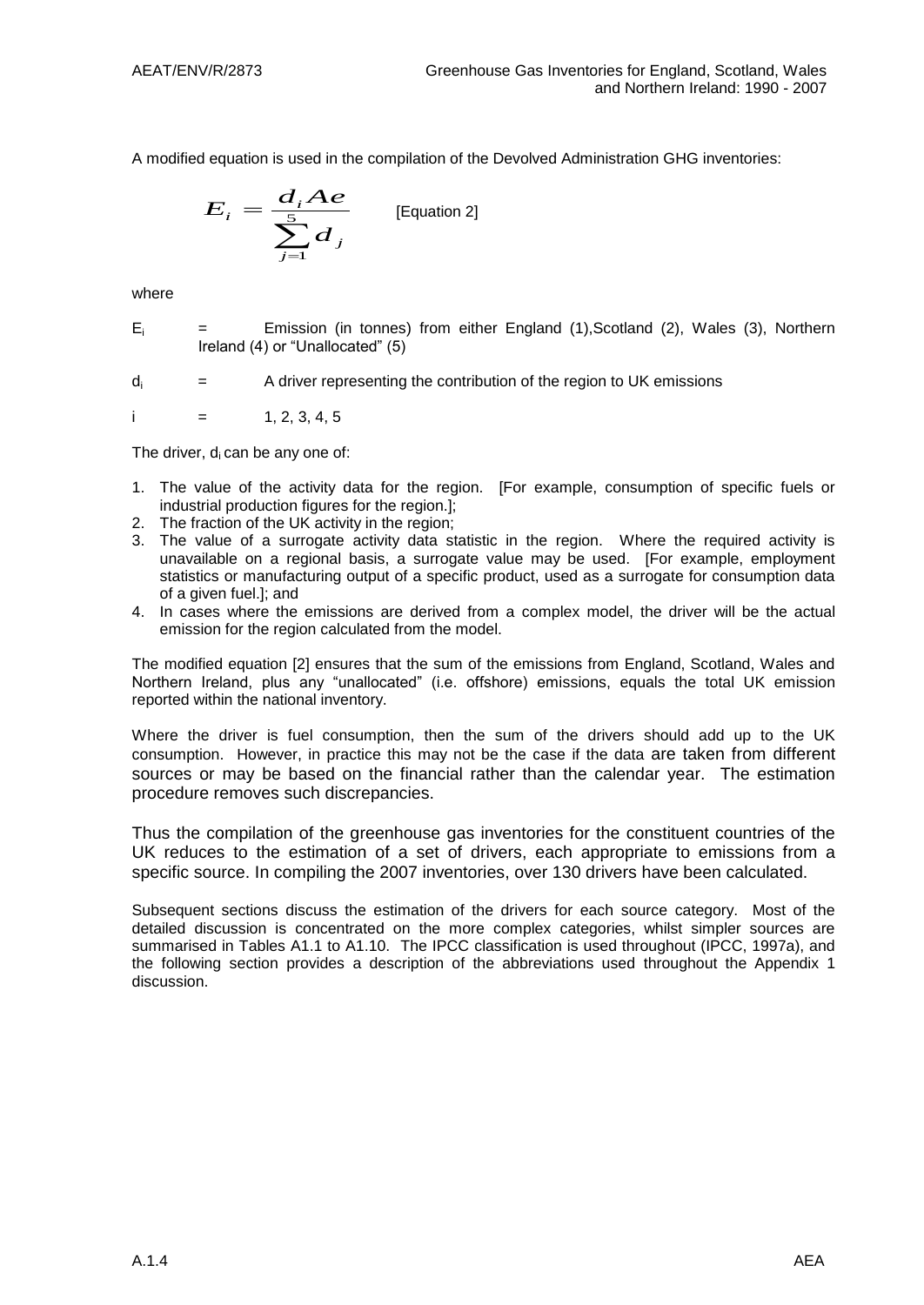### **1.1.3 Improvements to DA Inventory Datasets**

In the derivation of the 1990-2007 DA GHGI datasets, the AEA inventory team have aimed to improve disaggregation methodologies and data sources for several GHG emission source sectors, including:

- $\triangleright$  Methane from waste landfills
- > DECC regional energy statistics for gas, solid and liquid fuels used in domestic, commercial, public administration and small-scale industrial sectors
- > Domestic aircraft
- $\triangleright$  Oil & Gas sector
- Road transport
- Forest land (LULUCF)

Data and methodological improvements and revisions within the latest DA GHG inventories are summarised in Chapter 7 of the main report, with detailed estimation methods presented in this appendix.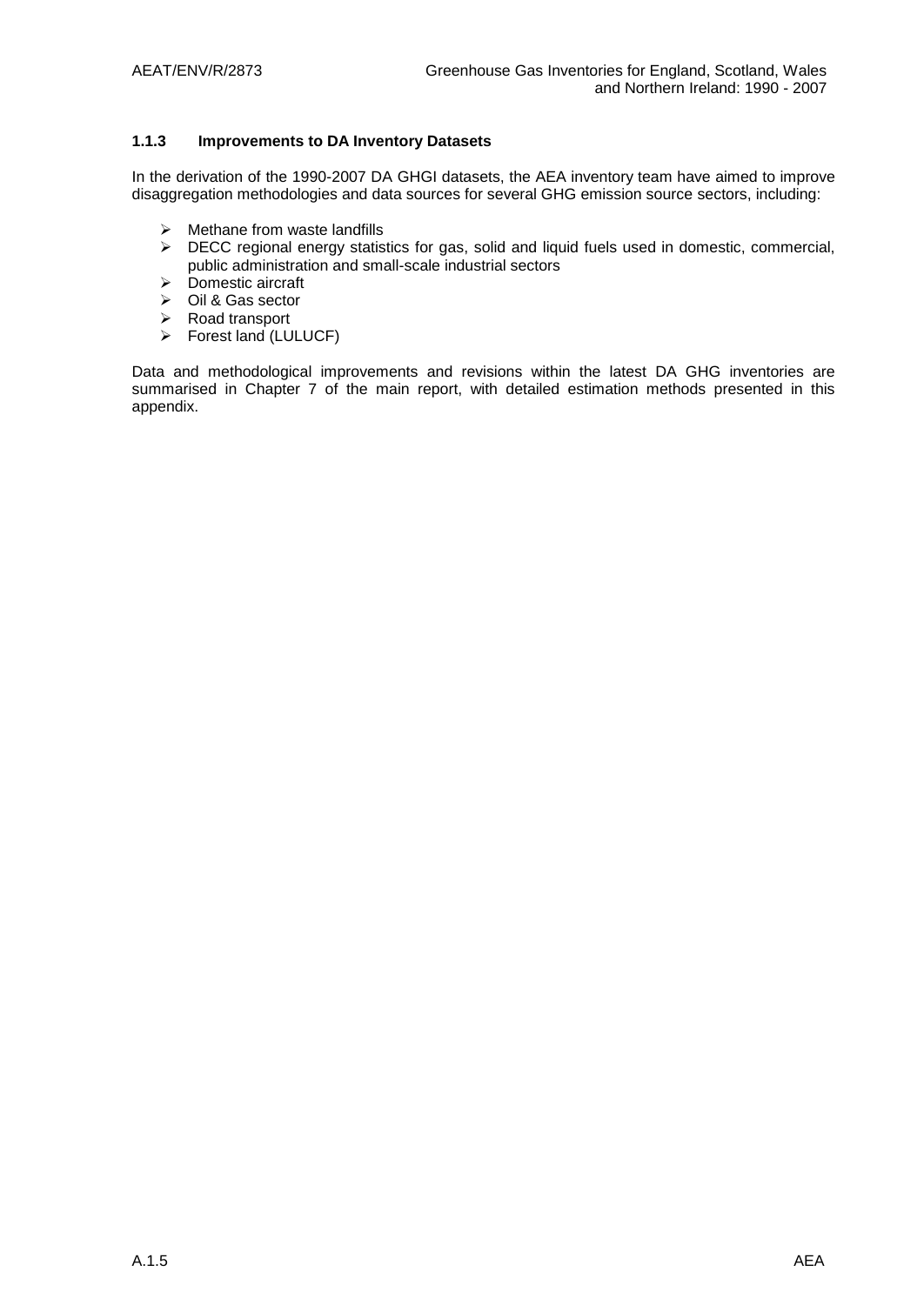### *Summary of Abbreviations*

| Department of Agriculture and Rural Development (Northern                    |  |  |
|------------------------------------------------------------------------------|--|--|
|                                                                              |  |  |
|                                                                              |  |  |
|                                                                              |  |  |
| Department of Enterprise, Trade and Investment (Northern Ireland)            |  |  |
| Department of Environment, Transport & the Regions / Department              |  |  |
|                                                                              |  |  |
|                                                                              |  |  |
|                                                                              |  |  |
|                                                                              |  |  |
|                                                                              |  |  |
|                                                                              |  |  |
|                                                                              |  |  |
|                                                                              |  |  |
|                                                                              |  |  |
|                                                                              |  |  |
| Inventory of Statutory Releases (NI DoE)<br>Iron and Steel Statistics Bureau |  |  |
| Liquefied petroleum gas                                                      |  |  |
| <b>London Research Centre</b>                                                |  |  |
|                                                                              |  |  |
|                                                                              |  |  |
|                                                                              |  |  |
|                                                                              |  |  |
|                                                                              |  |  |
|                                                                              |  |  |
|                                                                              |  |  |
| Office of the First Minister and the Deputy First Minister (Northern         |  |  |
|                                                                              |  |  |
|                                                                              |  |  |
|                                                                              |  |  |
| Pollution Inventory of the Environment Agency of England & Wales             |  |  |
|                                                                              |  |  |
|                                                                              |  |  |
|                                                                              |  |  |
|                                                                              |  |  |
|                                                                              |  |  |
|                                                                              |  |  |
|                                                                              |  |  |
|                                                                              |  |  |
|                                                                              |  |  |
| UK Offshore Operators Association, now called "Oil & Gas UK"                 |  |  |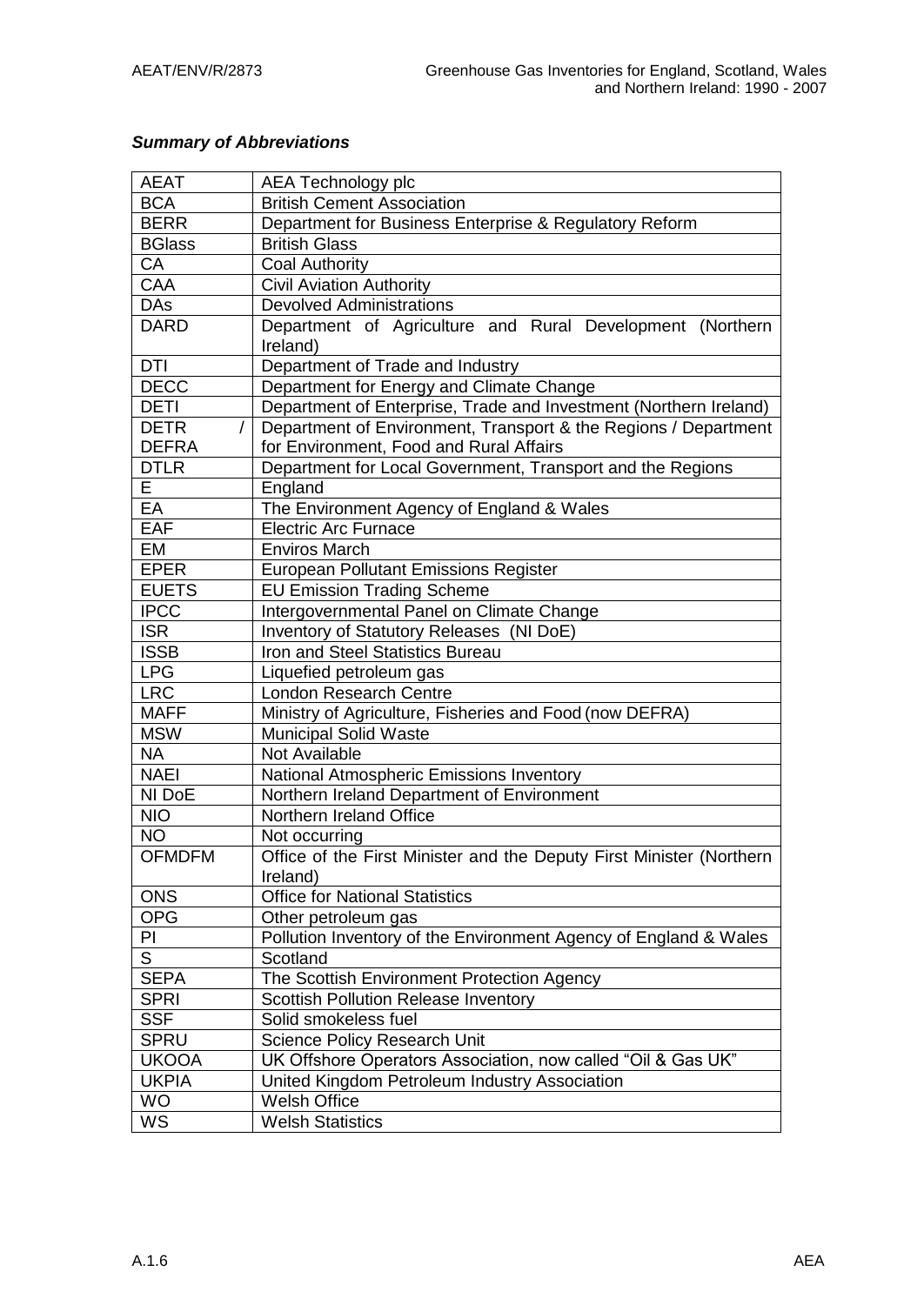# **1.2 ENERGY INDUSTRIES**

The drivers used for the energy industries are summarised in Table A1.2. This shows the base sources used in the National Atmospheric Emissions Inventory (NAEI) database, which correspond to the IPCC sources. The activity data used in the UK Inventory are shown together with the drivers used in the inventories for the constituent countries for 1990, 1995 and 1998 to 2007. The derivation of drivers sometimes differs between years depending on data availability.

### **1.2.1 Electricity Production**

Emissions are based on fuel consumption data provided by the major power generators in Great Britain and the Northern Ireland Office for 1990 to 1999: Scottish Power (2004), Scottish and Southern Energy (2004), Innogy (2004), PowerTech (2004), AES Drax (2004). From 2000 onwards, emissions data from the Pollution Inventory (Environment Agency, 2008a) the Scottish Pollution Release Inventory (SEPA, 2008a) and the Inventory of Statutory Releases (Northern Ireland Department of Environment, 2008a) has been used to estimate DA emissions. For emissions in 2005 onwards, fuel use and emissions data reported within the EUETS (Environment Agency, 2008b; SEPA, 2008b; Northern Ireland DoE, 2008b) have been used to revise and update the annual fuel emission factors that are applied within the UK GHGI, and the DA GHGI. The emissions data reported via the EUETS are used to estimate DA share of UK emissions, whilst maintaining the emission totals consistent with the UK GHGI data and UK fuel use reported in DUKES. Country-specific electricity generation data (DECC, 2008b) are then used as a comparator against reported emissions, as a quality check for the power station emissions data.

Emissions from plant generating electricity from municipal solid waste combustion are less certain for pre-1999, but all the plant are known to be in England for 1990-98 and so the emissions will correspond to the UK emissions. Since 1999, two plants have been commissioned in Scotland, at Lerwick and Dundee and emissions estimations are based on emissions data reported to the EA and **SEPA** 

A small number of plants generate heat rather than electricity and these are categorised as 1A4a commercial and institutional. Some generating plant burn poultry litter, or meat and bone meal, and these are all located in England. The distribution of landfill gas and sewage gas generation is assumed to correspond to the distribution of landfill sites and sewage treatment plant (see Waste, Section 1.11).

### **1.2.2 Petroleum Refining**

UKPIA have provided a site-by-site breakdown of UK refining emissions for 1997 and 1999 – 2007 (UKPIA, 2008), and have advised that refinery throughput did not vary significantly between 1990 and 1997. The  $CO<sub>2</sub>$  emissions data are used as a surrogate for all fuel consumption. Emissions for 1998 are based on  $CO<sub>2</sub>$  emissions reported in the Pollution Inventory (EA: 1999a). Note that there is ongoing research to resolve data reporting inconsistencies between EUETS data for refineries and the UK fuel use for the sector reported within DUKES.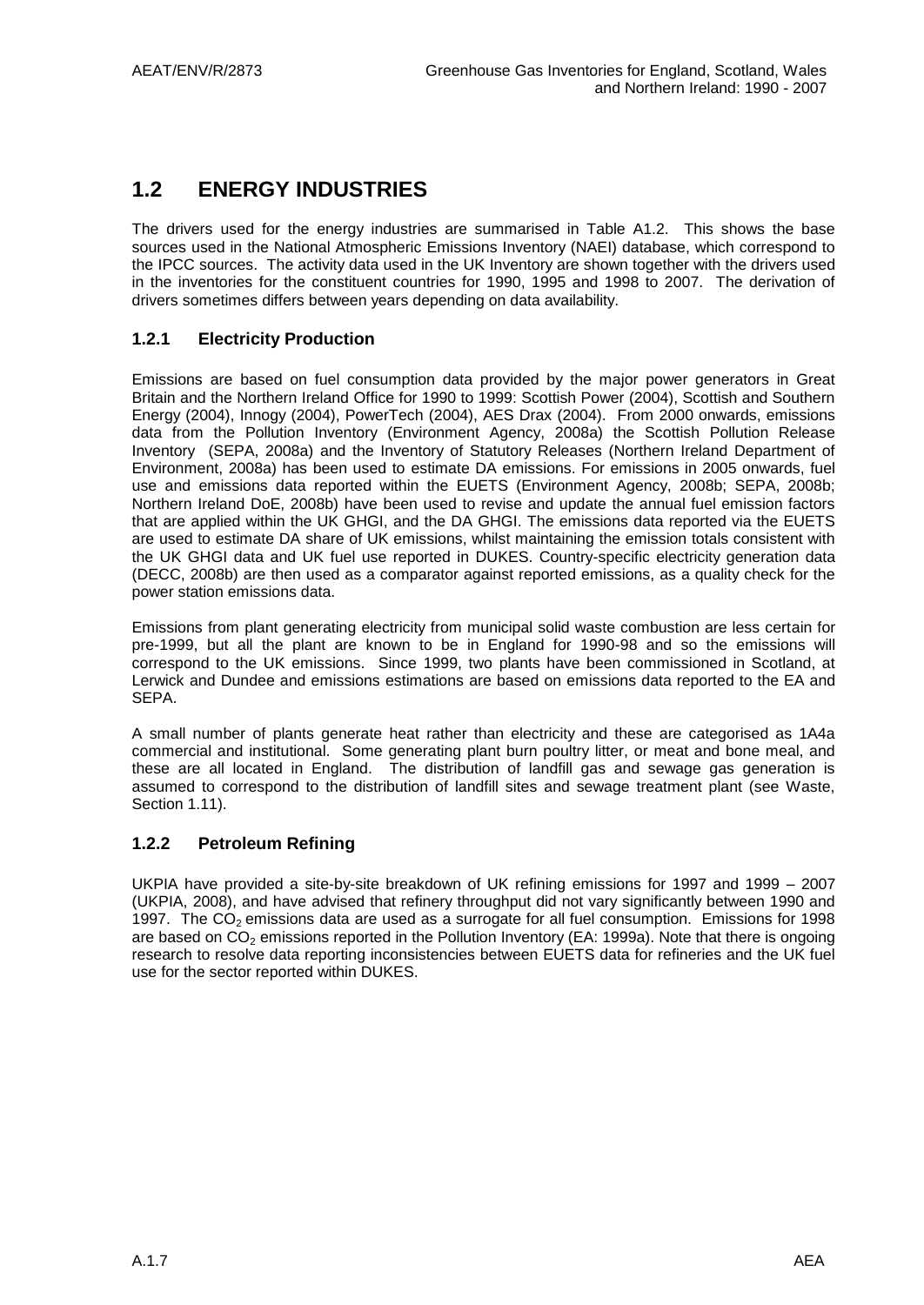# **Table A1.2a: Energy Industries (Base Year – 1990)<sup>1</sup>**

| <b>IPCC Category</b>  | <b>NAEI Sources</b>    | <b>Activity:</b><br><b>Fuel</b><br><b>Consumption</b> | 1990                                                         |
|-----------------------|------------------------|-------------------------------------------------------|--------------------------------------------------------------|
| Electricity           | <b>Power Stations</b>  | Coal, oil, natural gas                                | <b>Consumption data from Power Generators</b>                |
| Production            |                        | Unrefined natural gas                                 | <b>NO</b>                                                    |
|                       |                        | Sewage gas                                            | Sewage methane recovered                                     |
|                       |                        | Landfill gas                                          | As landfill methane                                          |
|                       |                        | Orimulsion, MSW, poultry<br>litter and tyres          | All plant in England                                         |
| Petroleum<br>Refining | Refineries             | All fuels                                             | UKPIA $CO2$ emission estimates for pre-1997                  |
| Manufacture<br>of     | <b>Coke Production</b> | <b>Colliery Methane</b>                               | All such plant assumed to be in England.                     |
| Solid Fuels           |                        | Coke Oven gas, natural gas                            | Coal feed to coke ovens, ISSB, WS, DTI                       |
|                       |                        | Coke                                                  | Coke breeze consumption, ISSB                                |
|                       |                        | <b>Blast Furnace gas</b>                              | Coke consumed in blast furnaces, ISSB                        |
|                       | <b>SSF Production</b>  | All fuels                                             | Coal feed to SSF plant, DTI, WS                              |
| Other Energy          | Collieries             | All other fuels                                       | Deep mined coal production, data from British Coal Authority |
| <b>Industries</b>     |                        | Coke oven gas                                         | All such plant assumed to be in England.                     |
|                       | <b>Gas Production</b>  | Colliery methane                                      | Deep mined coal production, data from British Coal Authority |
|                       |                        | Other fuels                                           | Arrivals of natural gas, DTI                                 |
|                       | Gas<br>Offshore<br>Own | Unrefined natural gas, LPG,                           | Extrapolated from 1995 on oil and gas arrivals, DTI          |
|                       | Use / Gas Separation   | <b>OPG</b>                                            |                                                              |
|                       | Plant                  |                                                       |                                                              |
|                       | Nuclear Fuel Prod.     | natural gas                                           | All plant in England.                                        |

See Section 1.1.3 for abbreviations

1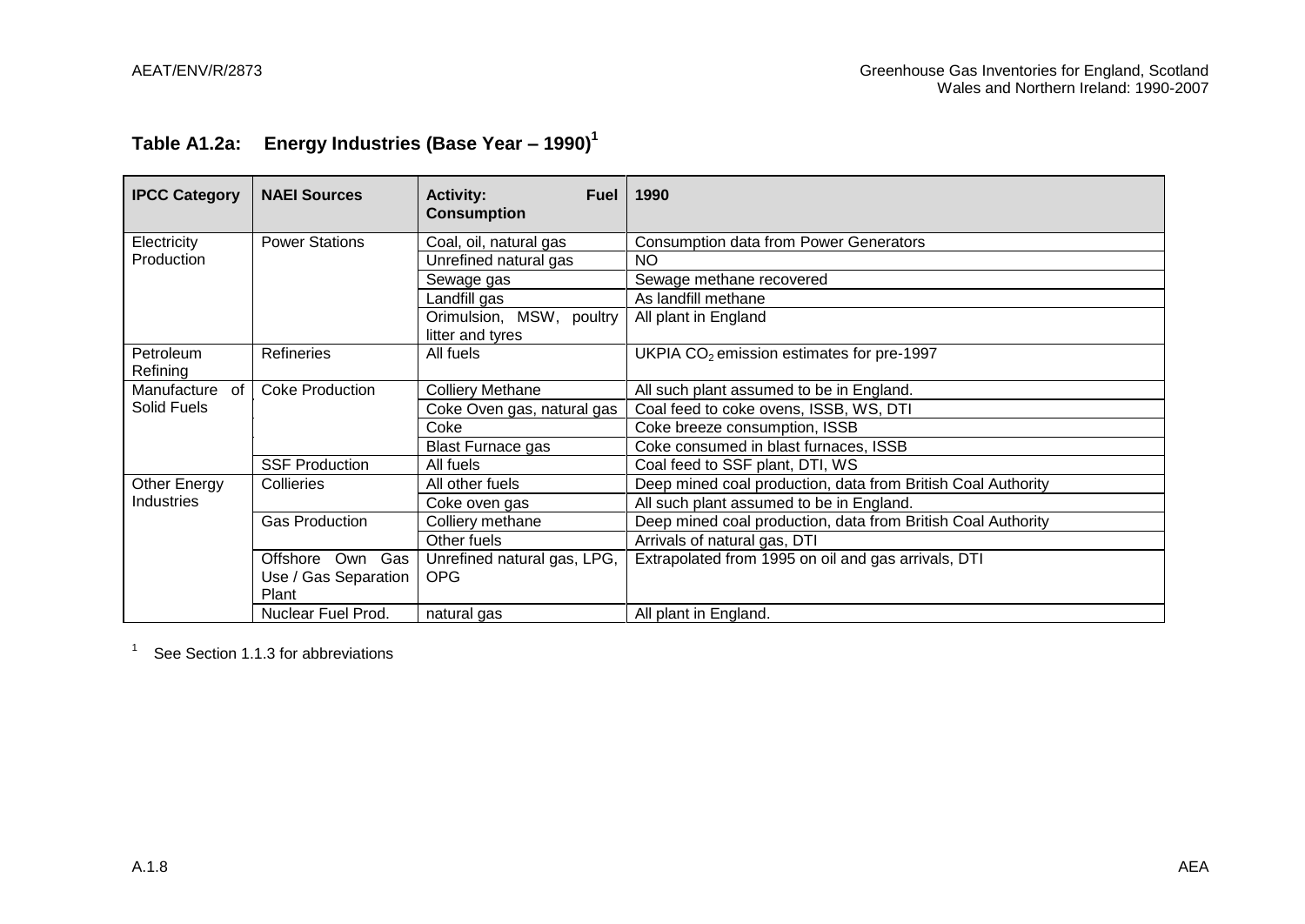|  | Table A1.2b: Energy Industries (1995; 1998 to 2007) |  |
|--|-----------------------------------------------------|--|
|--|-----------------------------------------------------|--|

| <b>IPCC Category</b>      | <b>NAEI Sources</b>    | <b>Activity:</b><br><b>Fuel</b><br><b>Consumption</b> | <b>Data Sources / Comments</b>                                                                                                                                                                                                             |
|---------------------------|------------------------|-------------------------------------------------------|--------------------------------------------------------------------------------------------------------------------------------------------------------------------------------------------------------------------------------------------|
| Electricity<br>Production | <b>Power Stations</b>  | Coal, oil, natural gas                                | data and fuel consumption data from<br>Emissions<br>Power<br>Generators; PI, EPER & ISR data from 2000 onwards;<br>EUETS data from 2005 onwards. Emission totals are always held<br>consistent with the UK GHGI and DUKES fuel use totals. |
|                           |                        | Unrefined natural gas                                 | Some power facilities have used this fuel since 1995. Data<br>provided by plant operators.                                                                                                                                                 |
|                           |                        | Sewage gas                                            | Sewage methane recovered                                                                                                                                                                                                                   |
|                           |                        | Landfill gas                                          | As landfill methane                                                                                                                                                                                                                        |
|                           |                        | Orimulsion, MSW, poultry<br>litter                    | From 1999, Some MSW plant now also in Scotland.                                                                                                                                                                                            |
| Petroleum<br>Refining     | <b>Refineries</b>      | All fuels                                             | UKPIA $CO2$ emission estimates for pre-1997. Pollution Inventory<br>CO <sub>2</sub> emission estimates for 1998. UKPIA data for 1999 onwards.                                                                                              |
| Manufacture<br>of l       | <b>Coke Production</b> | <b>Colliery Methane</b>                               | All such plant assumed to be in England.                                                                                                                                                                                                   |
| Solid Fuels               |                        | Coke oven gas, natural gas                            | Coal feed to coke ovens, ISSB, WS, DTI and (since 1999) PI data.                                                                                                                                                                           |
|                           |                        | Coke                                                  | Coke breeze consumption, ISSB.                                                                                                                                                                                                             |
|                           |                        | <b>Blast Furnace gas</b>                              | Coke Consumed in Blast Furnaces, ISSB.                                                                                                                                                                                                     |
|                           | <b>SSF Production</b>  | All fuels                                             | Coal feed to SSF plant, DECC, WS.                                                                                                                                                                                                          |
| Other Energy              | Collieries             | All other fuels                                       | Deep mined coal production, data from British Coal Authority.                                                                                                                                                                              |
| Industries                |                        | Coke oven gas                                         | (1995 – current) No such plant operating.                                                                                                                                                                                                  |
|                           | <b>Gas Production</b>  | Colliery methane                                      | Deep mined coal production, data from British Coal Authority.                                                                                                                                                                              |
|                           |                        | Other fuels                                           | Arrivals of natural gas, DECC                                                                                                                                                                                                              |
|                           | Gas<br>Offshore<br>Own | Unrefined natural gas, LPG,                           | (1995 – current) Oil & Gas UK EEMS $CO2$ estimates for terminals,                                                                                                                                                                          |
|                           | Use / Gas Sepn.        | <b>OPG</b>                                            | DECC activity data.                                                                                                                                                                                                                        |
|                           | Nuclear Fuel Prod.     | natural gas                                           | (1995 – current) Data not available.                                                                                                                                                                                                       |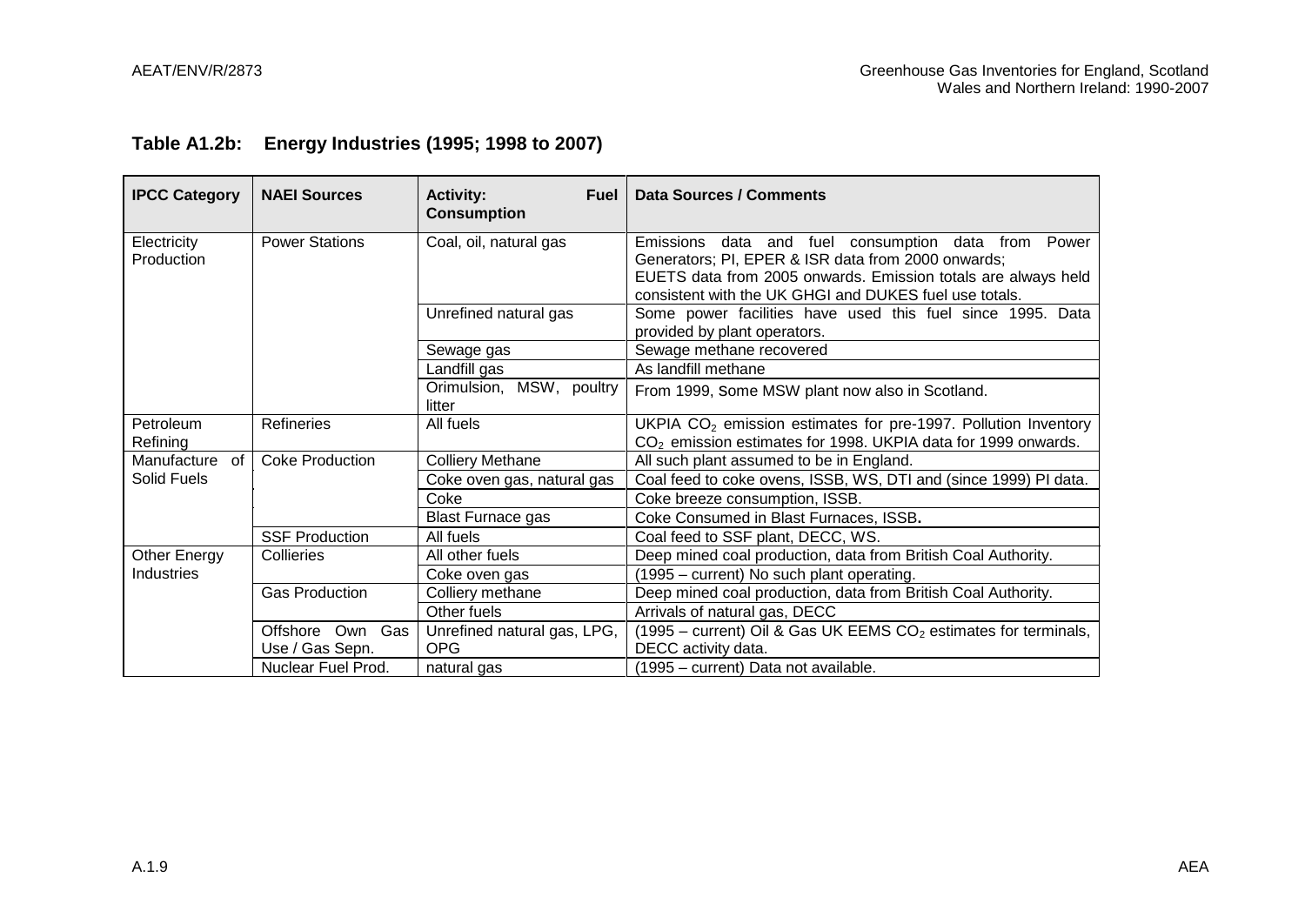### **1.2.3 Manufacture of Solid Fuels**

This category comprises the production of coke and solid smokeless fuel (SSF). Country-specific data on coke ovens in the iron and steel industry are reported in detail by ISSB (2009). Two coke ovens in England and Wales are not attached to an integrated iron and steel facility, and the consumption of coal by these ovens is estimated from WO (1998) and UK data (DECC: 1991, 2000-2008). The Welsh statistics are only available to 1993, so this data is used as an estimate of the Welsh non-iron and steel coking coal consumption in 1995. For 1998 to 2007, the non-iron and steel coking coal consumption data is apportioned between England and Wales using  $CO<sub>2</sub>$  emissions for the particular sites reported in the Pollution Inventory and EUETS (EA: 2008).

The generic driver for coke oven fuel consumption is the regional consumption of coking coal (ISSB, 2009). This driver is also used for natural gas consumption and coke oven gas consumption. Some coke ovens use blast furnace gas as fuel and the availability depends on blast furnace gas capacity (see Industrial Processes). Small amounts of colliery methane are consumed in the manufacture of solid fuels and this was judged to occur entirely in England where coking occurs in close proximity to deep mining. Small amounts of coke breeze are also used, and this has been disaggregated using data on other coke consumption from ISSB.

The estimation of emissions from SSF production is rather uncertain, as limited fuel use data are available from processes across the UK. Moreover, many of these are the new briquetting processes rather than coking processes and produce negligible emissions. For SSF plant operating in England and Wales, it is possible to estimate regional consumption using UK data (DECC, 2008a) and Welsh data (WO, 1998). Welsh data for 1995 has been estimated, whilst all SSF coking plant still operating since 1998 are known to be in England. Thus the driver used is coal consumed by SSF plant.

### **1.2.4 Other Energy Industries**

This category consists of a number of small emissions from collieries, the gas industry, the nuclear fuel industry and a large emission from offshore natural gas use. In the DA inventories, emissions from oil and gas terminals are based on data provided by Oil & Gas UK (2008). Installation-specific data are only available for post-1995. Emissions for 1990 are extrapolated based on 1995 Oil & Gas UK data and the arrivals of crude oil and natural gas in Scotland and England (DTI, 1991; 1996). The category of "gas separation plant" is assumed to be a subset of the gas used in oil and gas terminals and is treated in the same way as "offshore own gas use", with emissions allocated based on the Oil & Gas UK data on gas consumption in terminals. A driver is estimated for the category of "gas production" based on the arrivals of natural gas in England and Scotland (DECC: 2008d). Other sources are minor and are covered in Table A1.2.

### **1.3 MANUFACTURING INDUSTRIES AND CONSTRUCTION**

The drivers used to estimate DA-specific fuel consumption from these sectors are summarised in Table A1.3.

### **1.3.1 Iron and Steel**

The ISSB (2009) provides annual reports of the detailed regional consumption of fuel by the steel industry. The consumption of coke by sinter plant is estimated as the non-blast furnace coke consumption (as this is the main other use of coke). The consumption of coke oven gas is distributed as proportional to regional figures for coal feed to coke ovens, whilst the consumption of blast furnace gas is distributed as proportional to regional figures for coke feed to blast furnaces. (The production of these gases is estimated to be proportional to the fuel used as feedstock.)

The ISSB reports the general consumption of coal, fuel oil, gas oil, LPG and natural gas by the primary iron and steel industry. This is a narrower definition than that used by DECC, which includes foundries and finishing plant, and therefore the DECC data used in the UK GHGI is higher than the ISSB data. Nevertheless, the regional ISSB data is used as a surrogate, since the distribution of the wider steel industry is directly linked to that of the primary industry, and the emissions from the secondary plant are considerably lower than the primary plant.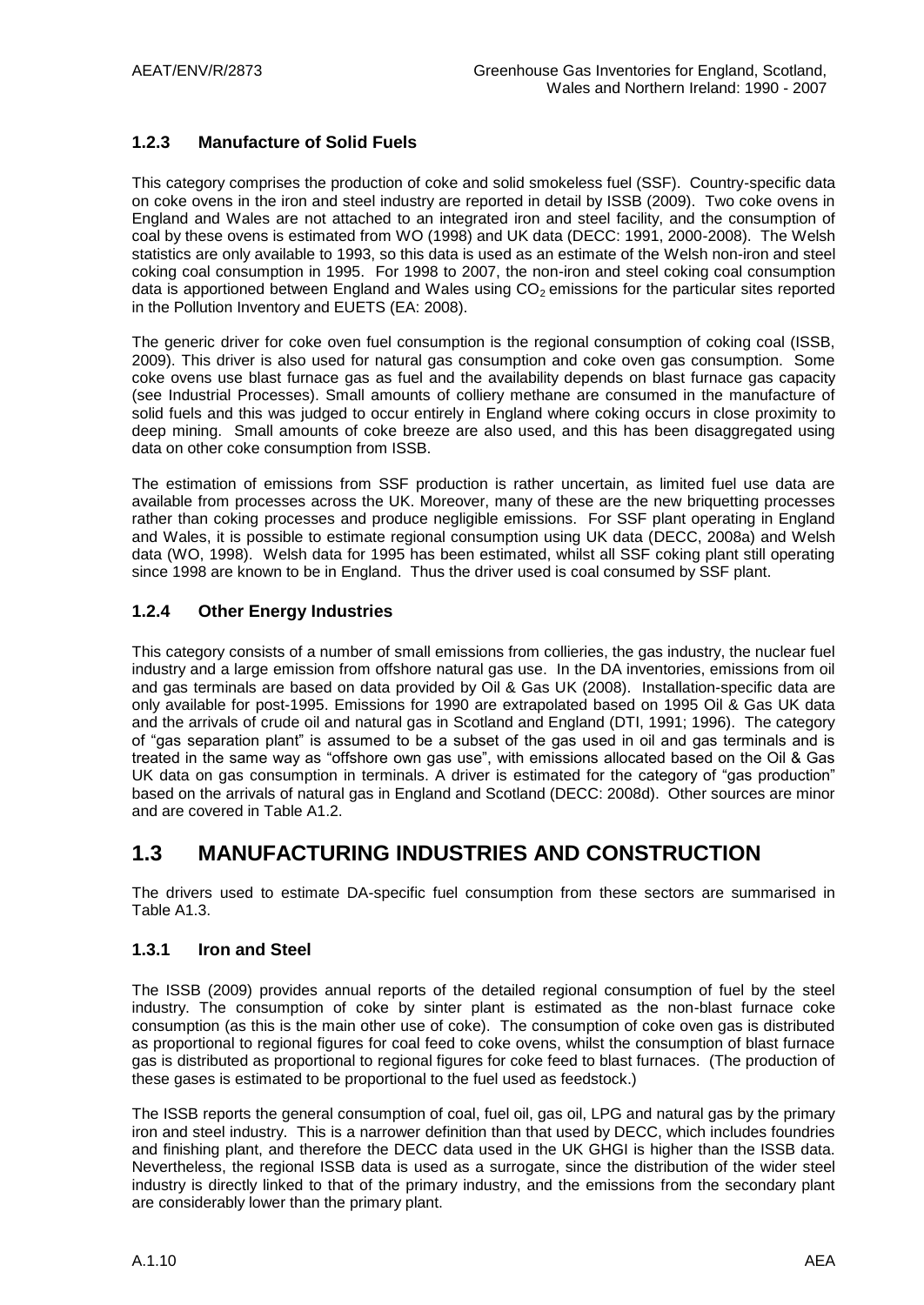### **1.3.2 Other Industry**

DECC (2008a) reports regional sales of solid and liquid fuels, but only as totals for England and Wales (combined), Scotland and Northern Ireland, based on reported sales data from refineries and collieries. These data have previously been used to provide estimates for other industrial fuel use, by difference from consumption data from specific sources (e.g. road transport, heavy industry). In recent years, however, DECC has started to produce more detailed regional energy use data (DECC, 2008b), based on new data that has become available on local electricity and gas consumption patterns, as part of a project to develop Local Authority  $CO<sub>2</sub>$  emissions data. These statistics use local electricity and gas use data from the National Grid and the gas supply network operators (formerly Transco). Solid and liquid fuel use is calculated using point source consumption data (for major industrial sites), and a complex modelling process to distribute remaining UK fuel allocations that uses employment and population data, and takes account of smoke control zones and the patterns of gas and electricity consumption.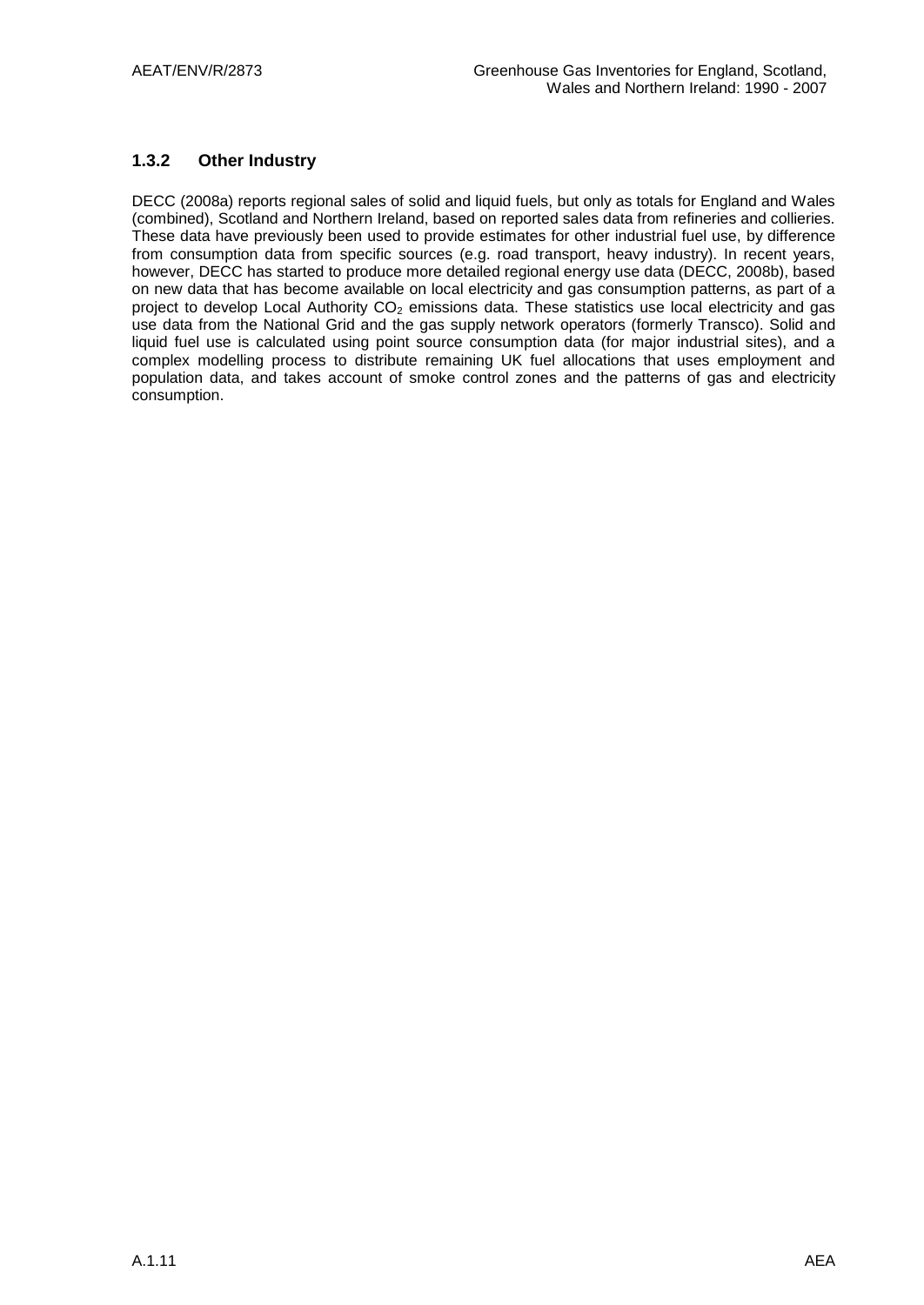| Table A1.3a: Manufacturing Industry and Construction (Base Year – 1990) $^1$ |
|------------------------------------------------------------------------------|
|                                                                              |

| <b>IPCC</b><br>Category | <b>NAEI Sources</b>             | <b>Activity: Fuel Consumption</b>                 | 1990                                                             |
|-------------------------|---------------------------------|---------------------------------------------------|------------------------------------------------------------------|
| Iron & Steel            | <b>Sinter Plant</b>             | Coke-breeze                                       | Other coke consumption, ISSB                                     |
|                         | Iron & Steel                    | Blast furnace gas                                 | Coke consumed in blast furnaces, ISSB, WO                        |
|                         |                                 | Coke oven gas                                     | Coal feed to coke ovens, ISSB, WS                                |
|                         |                                 | Coke                                              | Coke consumed in blast furnaces, ISSB, WO                        |
|                         |                                 | Fuel oil, gas oil, LPG, natural                   | Consumption of specified fuel, ISSB                              |
|                         |                                 | gas, coal                                         |                                                                  |
| Other                   | Other Industry                  | Burning oil, fuel oil, gas oil                    | Regional oil consumption, DECC                                   |
| Industry                |                                 | <b>OPG</b>                                        | All such plant are located in Scotland, DECC                     |
|                         |                                 | LPG                                               | Regional energy statistics, DECC                                 |
|                         |                                 | Lubricants                                        | Regional energy data, DECC, less estimate of road transport use. |
|                         |                                 | Natural gas                                       | Natural gas consumed, data from Transco                          |
|                         |                                 | <b>Colliery Methane</b>                           | Deep mined coal production, British Coal Authority               |
|                         |                                 | Coal, coke                                        | Regional energy statistics, DECC                                 |
|                         |                                 | Coke oven gas                                     | Coal feed to coke ovens, ISSB, WO, WS                            |
|                         |                                 | <b>SSF</b>                                        | Regional energy statistics, DECC                                 |
|                         |                                 | Wood                                              | GDP data.                                                        |
|                         | Cement                          | Coal, oil, gas,<br>petrocoke,<br>tyres, waste oil | Regional cement capacity, BCA                                    |
|                         | Ammonia<br>(combustion)         | <b>Natural Gas</b>                                | All such plant are located in England                            |
|                         | Autogenerators                  | Coal                                              | All such plant are located in England                            |
|                         |                                 | Natural gas                                       | (Data sources exactly as per "Other Industry" above)             |
|                         | Off-<br>Other-Industry:<br>road | Gas oil, petrol                                   | GDP data.                                                        |

1 See Section 1.1.3 for abbreviations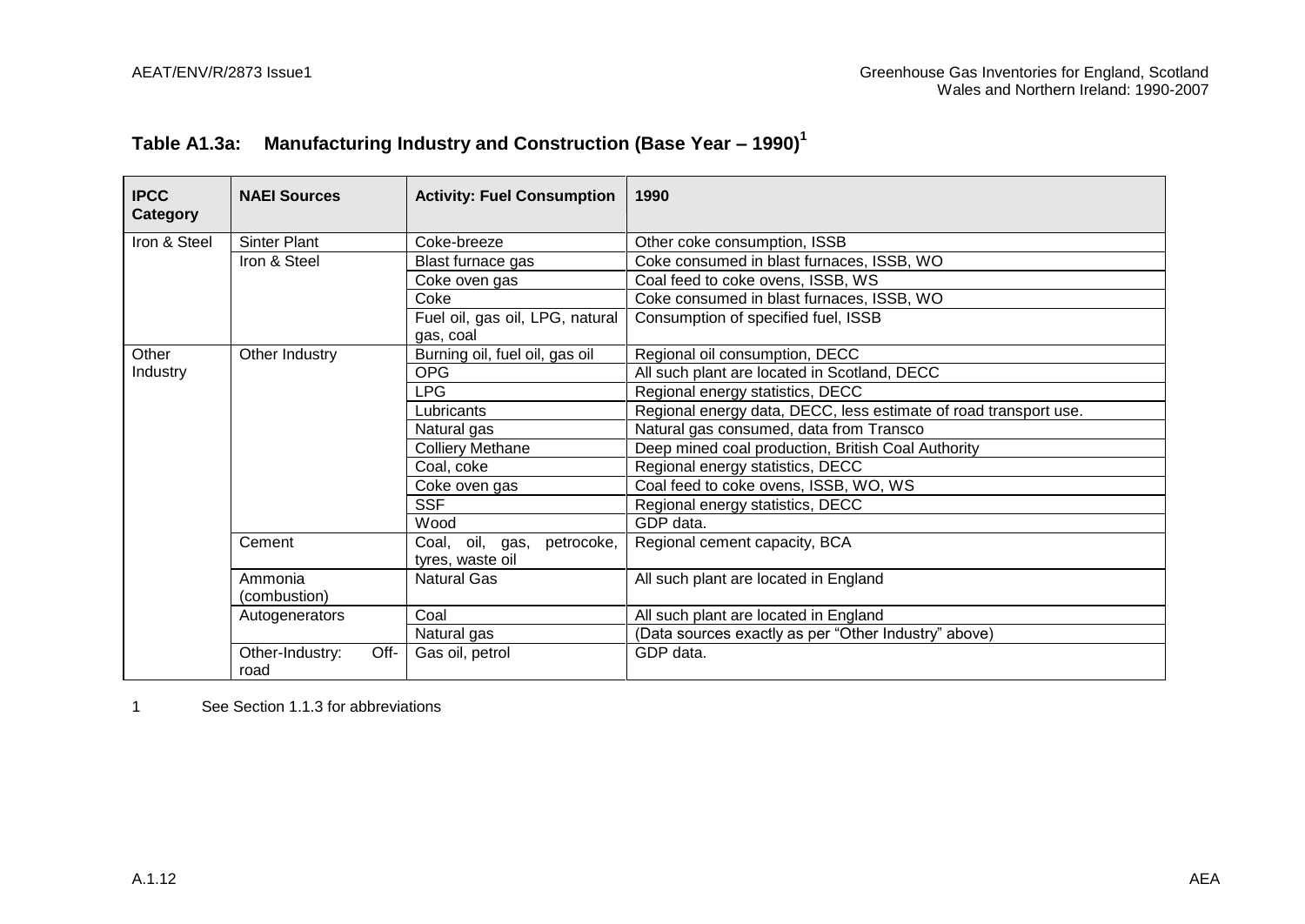### **Table A1.3b: Manufacturing Industry and Construction (1995; 1998 to 2007)**

| <b>IPCC</b><br>Category | <b>NAEI Sources</b>             | <b>Activity: Fuel Consumption</b>                 | <b>Data Sources / Comments</b>                                                                                                                                                                                |
|-------------------------|---------------------------------|---------------------------------------------------|---------------------------------------------------------------------------------------------------------------------------------------------------------------------------------------------------------------|
| Iron & Steel            | <b>Sinter Plant</b>             | Coke-breeze                                       | Other coke consumption, ISSB                                                                                                                                                                                  |
|                         | Iron & Steel                    | Blast furnace gas                                 | Coke Consumed in blast furnaces, ISSB, WO                                                                                                                                                                     |
|                         |                                 | Coke oven gas                                     | Coal feed to coke ovens, ISSB, WS                                                                                                                                                                             |
|                         |                                 | Coke                                              | Coke consumed in blast Furnaces, ISSB, WO                                                                                                                                                                     |
|                         |                                 | Fuel oil, gas oil, LPG, natural<br>gas, coal      | Consumption of specified fuel, ISSB                                                                                                                                                                           |
| Other                   | Other Industry                  | Burning oil, fuel oil, gas oil                    | Regional oil consumption, DECC                                                                                                                                                                                |
| Industry                |                                 | <b>OPG</b>                                        | All such plant are located in Scotland, DECC                                                                                                                                                                  |
|                         |                                 | <b>LPG</b>                                        | Regional energy statistics, DECC                                                                                                                                                                              |
|                         |                                 | Lubricants                                        | Regional energy data, DECC, less estimate of road transport use.                                                                                                                                              |
|                         |                                 | Natural gas                                       | Natural gas consumed, data from Transco (now UK National Grid) & (since<br>1995) from Phoenix Gas (NI). Regional energy statistics (DECC) and AEA<br>point source data, analysed to minimise double-counting. |
|                         |                                 | <b>Colliery Methane</b>                           | Deep mined coal production, British Coal Authority                                                                                                                                                            |
|                         |                                 | Coal, coke                                        | Regional energy statistics, DECC; Coal consumption, WO, NIO                                                                                                                                                   |
|                         |                                 | Coke oven gas                                     | Coal feed to coke ovens, ISSB, WO, WS                                                                                                                                                                         |
|                         |                                 | <b>SSF</b>                                        | Regional energy statistics, DECC                                                                                                                                                                              |
|                         |                                 | Wood                                              | GDP data.                                                                                                                                                                                                     |
|                         | Cement                          | Coal, oil, gas,<br>petrocoke,<br>tyres, waste oil | Regional cement capacity, BCA; For 2002 onwards, based on emissions<br>reported to EUETS, EA, DoE and SEPA                                                                                                    |
|                         | Ammonia<br>(combustion)         | <b>Natural Gas</b>                                | All such plant are located in England                                                                                                                                                                         |
|                         | Autogenerators                  | Coal                                              | All such plant are located in England                                                                                                                                                                         |
|                         |                                 | Natural gas                                       | (Data sources exactly as per "Other Industry" above)                                                                                                                                                          |
|                         | Other-Industry:<br>Off-<br>road | Gas oil, petrol                                   | GDP data.                                                                                                                                                                                                     |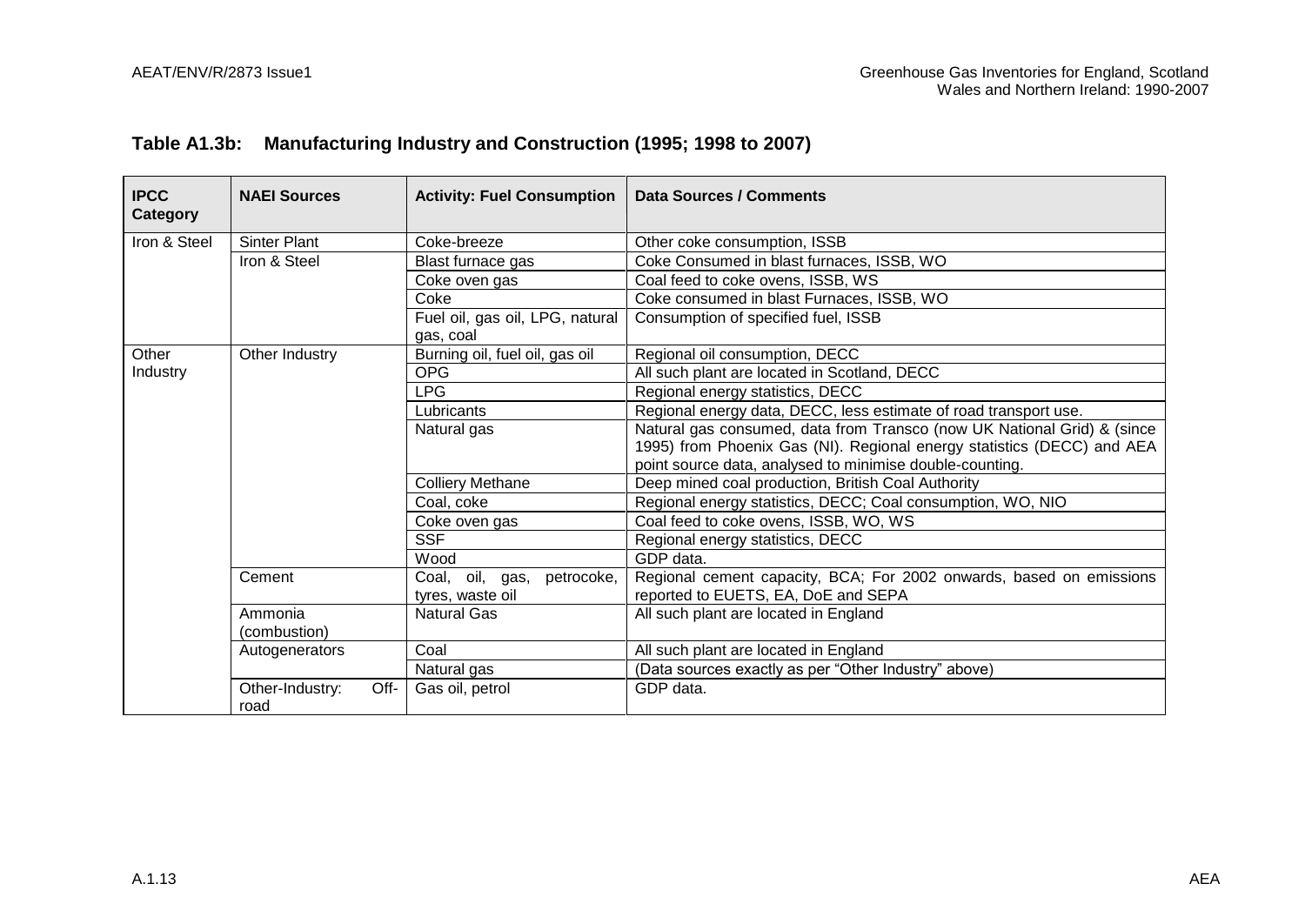The DECC regional energy statistics are revised and improved each year through targeted sector research aimed at reducing uncertainties in the modelling approach, and are now National Statistics. Previously the regional fuel use in these sectors has been developed using a complex balance approach based on limited source data. The lack of consistent and comprehensive fuel use or fuel sales data from across the DAs (especially for solid and liquid fuels) leads to significant potential errors in the distribution of UK fuel use across the regions; data gaps and inconsistencies have previously been addressed by making "expert judgement" assumptions over the time series.

The DECC regional energy statistics are therefore regarded as a more accurate indication of other industrial fuel use for recent years, and have been used to derive estimates for combustion of fuels such as fuel oil, gas oil and coal. These data are based predominantly on analysis of available point source data, supplemented by production and employment surveys. In this latest inventory compilation cycle, significant additional work has been undertaken to analyse the available point source emissions data from the EUETS and other pollution inventories to improve the accuracy of the allocation of industrial combustion sources. To reduce the risk of double-counting emissions, the mapping of area sources has been revised to remove the proxy data (i.e. employment or production indices) associated with those major point sources that can be accurately allocated. In future it is hoped that gradually more of the point source data can be researched, assessed, allocated to a specific source and country, and that the uncertainty of the emissions data from this source sector can continue to be reduced.

Note that the regional energy statistics have only been produced by DECC since 2003, and complete data (i.e. all fuels) are only available up to 2006 (with gas and electricity data available up to 2007). The regional data are used to extrapolate estimates back across the time-series (assuming UK trends across all DAs) in many instances where more detailed data for the earlier years is absent. Hence the emission estimates & trends from solid and liquid fuels within 1A2f "other industry" sources remain amongst the more uncertain estimates within the DA inventories, due to uncertainties from the modelling approach to derive the source activity data and the back-casting of emission estimates for the earlier years.

Liquid Petroleum Gas (LPG) has a number of uses, primarily in sectors such as domestic use and the growing sector of LPG use in road transport applications. Industrial use of LPG has been disaggregated based on DECC regional energy statistics (DECC, 2008b) for recent years, maintaining the mass balance approach for the earlier years where complete data are available.

The driver for emissions from lubricant use is based on regional lubricant sales (DECC, 2008a) with England and Wales being disaggregated based on regional manufacturing employment statistics (ONS, 2008a).

DECC (DECC, 2008c) provides data on natural gas sales to consumers categorised by consumer size and region in Great Britain, excluding consumption by large industrial users and power generators. Consumption data for gas use in Northern Ireland is supplied by Phoenix Natural Gas Ltd (2008) for 1999 onwards, and now also Firmus Energy (2008), a new gas supplier in Northern Ireland. These data sources are used to assess the overall gas use data for each country. Note however, that the DECC data are incomplete due to issues of commercial confidentiality for several large gas using sites, and aseries of assumptions are made to estimate the gas use at these "missing" sites. There remains, therefore, a degree of uncertainty in the overall gas use data for each country.

The gas use within each economic sub-sector at country-level is then analysed based on the available data from the DECC Regional Energy Statistics, supplemented by estimates of major point source gas use derived from analysis of the EU ETS and pollution inventory emissions data. Similar to the approach adopted for gas oil, fuel oil and coal, the analysis of point source data enables greater direct allocation of gas use to industry or commercial sectors, reducing allocation uncertainties. Note that the driver determined for "other industry" is also used for "autogenerators". In Northern Ireland, supplementary information from Phoenix Gas for gas use in 2005 has provided a slightly more detailed breakdown of gas use by end-user sector, and this has been used to revise the allocations between industrial and commercial sectors across recent years.

Drivers for fuel consumption in cement kilns are based on annual regional clinker capacity data for 1990, 1995, 1998-2001 supplied by the British Cement Association (BCA: 2004). These are applied to all fuels, with a correction factor applied to Northern Ireland to account for the absence of natural gas.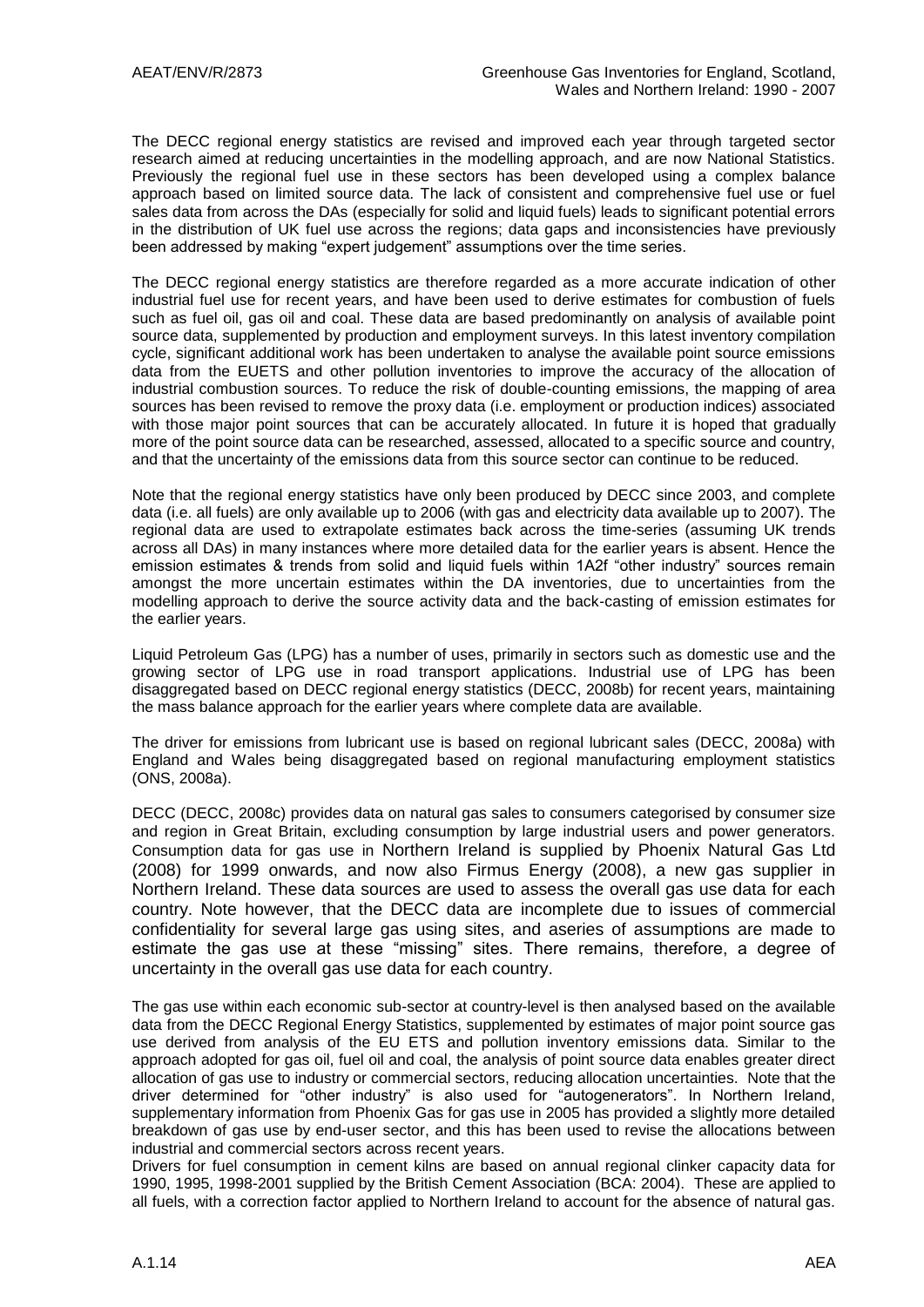Where the UK estimate of fuel consumed in cement kilns has been revised for a given year, the regional consumptions have also been revised. From 2002 onwards the emissions data reported to the PI, SPRI and ISR have been used to disaggregate UK emissions (EA: 2008a, SEPA: 2008a, NIDoE: 2008a).

"Autogeneration" refers to electricity generation by industry for its own use. In the case of coal, the key autogenerators are Alcan and Brunner Mond, both of which are located in England. Gas autogeneration is not considered a large source and has therefore been distributed according to the other natural gas "other industry" driver, as discussed above.

### **1.4 TRANSPORT**

The drivers used for transport are summarised in Table A1.4.

### **1.4.1 Aviation and Navigation**

Emissions from domestic aviation and navigation were allocated across the DAs for the first time in the 1990-2004 DA GHG inventories. The disaggregation of the domestic aviation emissions has been revised in the latest inventory using a database of aircraft movement data from the Civil Aviation Authority (CAA: 2008), also used in the compilation of the UK GHG inventory.

The CAA database includes details of individual flights (airport origin, destination, fuel type, plane type, engine type), covering both domestic and international flights. Only domestic UK flights have been included in the DA GHG inventory data. Estimates of emissions from take off and landing cycles and aircraft cruise have been calculated. The protocol adopted for disaggregating emissions across DAs is to assign all emissions from a flight to the DA of flight origin.

The DA GHG inventory method has been amended slightly in this latest publication. In the 1990-2006 DA GHGI, the emissions from flights originating in the UK Crown Dependencies (i.e. the Channel Islands, Isle of Man) were allocated to the England inventory. The UK inventory database has since been overhauled to enable separate reporting of emissions from the Crown Dependencies. The detailed flight information within the CAA database includes information pertinent to flights from / to the Crown Dependencies and hence the inventory method has been revised to exclude these emissions from Crown Dependency flights from the England GHGI dataset.

The driver for emissions from aircraft support vehicles is calculated based on aircraft movement data from the UK"s major airports (DfT, 2008d).

The disaggregation of emissions from navigation, fishing and coastal shipping is based on port movement data in each constituent country (DfT: 2008b).

*[See Appendix 3 for details of the recent research to estimate the DA share of the UK emissions from international shipping and international aviation, which are not directly part of the UK GHGI but are reported as "memo items" in the UK submission to the UNFCCC.]*

### **1.4.2 Road Transportation**

Carbon dioxide, methane and nitrous oxide are emitted from the exhaust of all road vehicles with internal combustion engines.  $CO<sub>2</sub>$  is the principal product of combustion and emissions are directly related to the fuel efficiency of the vehicle.

Methane is a hydrocarbon emitted as a result of the incomplete combustion of the fuel. Nitrous oxide is a by-product of the combustion process and emitted from partial oxidation of nitrogen present in the air.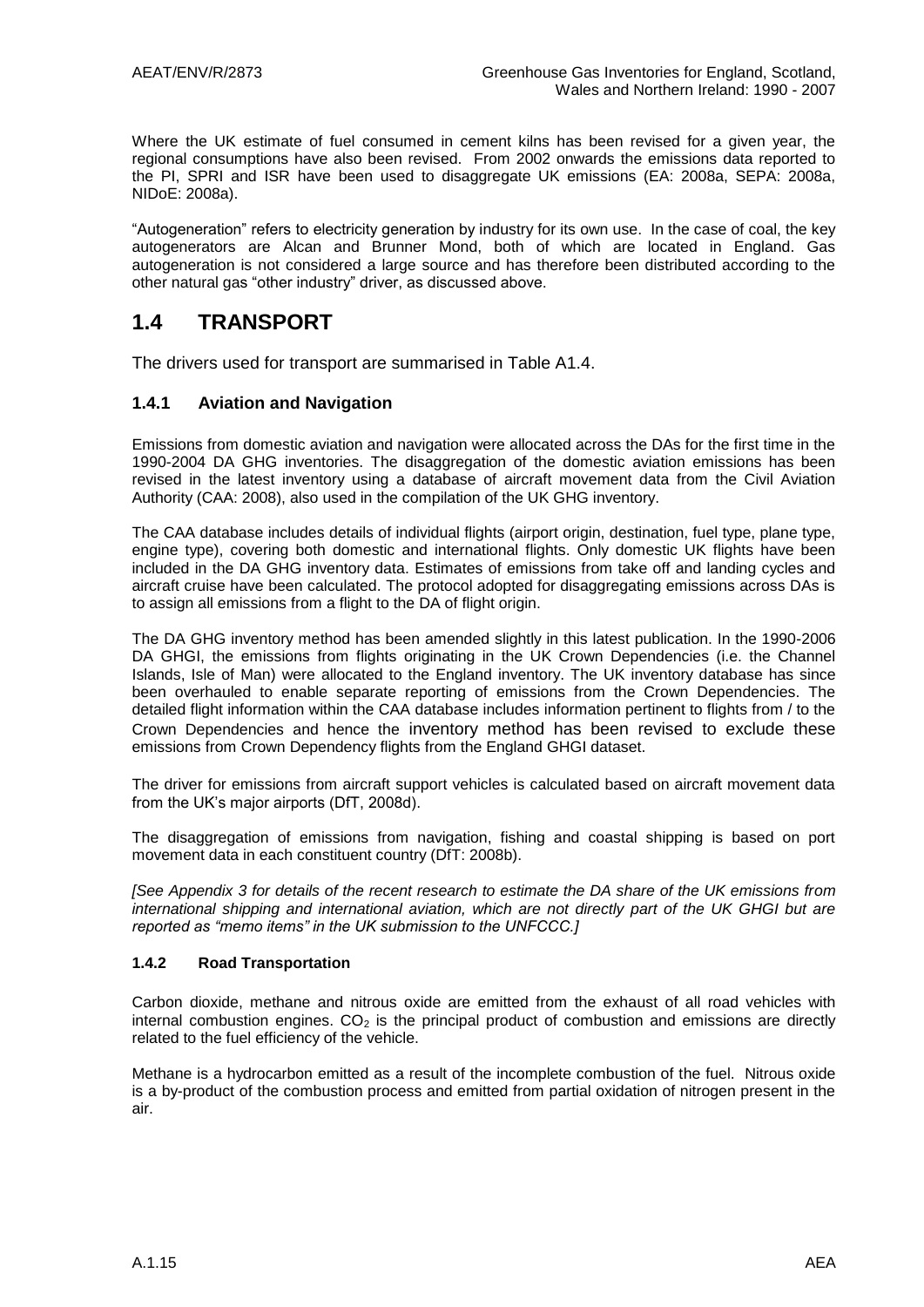# **Table A1.4a: Transport (Base Year – 1990)<sup>1</sup>**

| <b>IPCC Category</b>   | <b>NAEI Sources</b>             | <b>Activity: Fuel Consumption</b> | 1990                                                    |
|------------------------|---------------------------------|-----------------------------------|---------------------------------------------------------|
| <b>Civil Aviation</b>  | Domestic cruise;                | Aviation<br>Gasoline,<br>Jet      | CAA database of flight information                      |
|                        | Domestic Take-<br>off & Landing | Gasoline                          | (CAA, 2008)                                             |
| Road<br>Transportation | Road Transport                  | Petrol, Diesel oil                | Road fuel sales, DECC; vehicle km, DfT                  |
|                        |                                 |                                   | Traffic data: National Traffic Census, DfT              |
|                        |                                 |                                   | Dept of Regional Development (NI: 1990)                 |
|                        |                                 |                                   | Fuel consumption: Digest of UK Energy Statistics (1990) |
| Railways               | Railways                        | Gas oil                           | Gas oil consumption, Railtrack & NIR                    |
| Navigation             | Coastal shipping                | Gas oil, Fuel oil                 | Port movement data, DfT Maritime Statistics             |
| Other                  | Aircraft Support                | Gas oil                           | Regional aircraft movements, DfT                        |

See Section 1.1.3 for abbreviations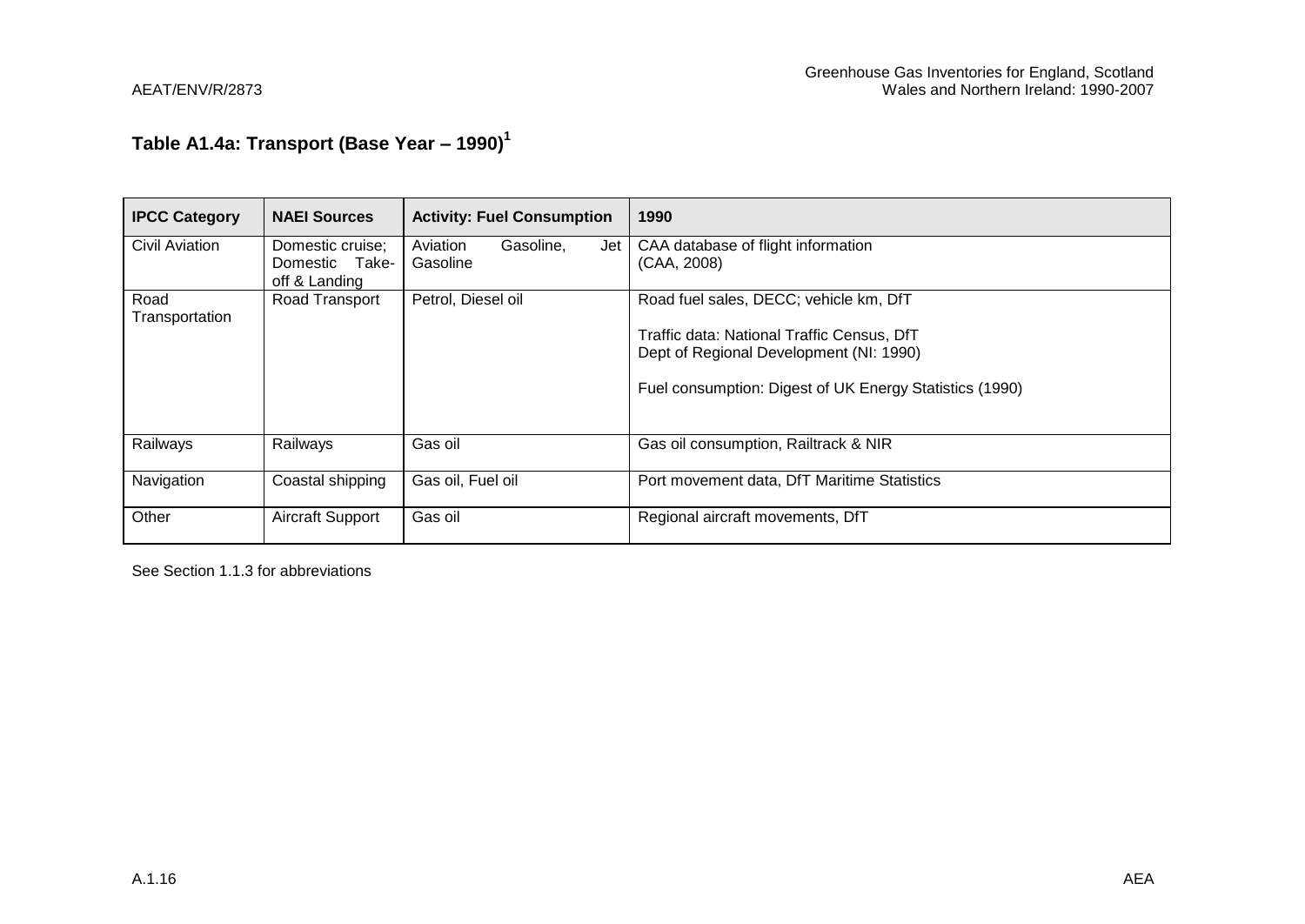### **Table A1.4b: Transport (1995; 1998 to 2007) 1**

| <b>IPCC Category</b>   | <b>NAEI Sources</b>                                 | <b>Activity: Fuel Consumption</b>        | <b>Data Sources / Comments</b>                                                                                                                                                                                                         |
|------------------------|-----------------------------------------------------|------------------------------------------|----------------------------------------------------------------------------------------------------------------------------------------------------------------------------------------------------------------------------------------|
| Civil Aviation         | Domestic cruise;<br>Domestic Take-<br>off & Landing | Aviation<br>Gasoline,<br>Jet<br>Gasoline | CAA database of flight information<br>(CAA, 2008)                                                                                                                                                                                      |
| Road<br>Transportation | Road Transport                                      | Petrol, Diesel oil, LPG                  | Vehicle km, DfT, NI DRD                                                                                                                                                                                                                |
|                        |                                                     |                                          | Emission factors: COPERT III (EEA, 2000), Barlow et al. (2001), COPERT 4<br>(EEA, 2007)                                                                                                                                                |
|                        |                                                     |                                          | Fuel efficiency: Road Freight Statistics, DfT (1990-2007)                                                                                                                                                                              |
|                        |                                                     |                                          | Composition of fleet: Vehicle Licensing Statistics Report, DfT (GB)<br>Dept of Regional Development (NI).                                                                                                                              |
|                        |                                                     |                                          | Traffic data: National Traffic Census, DfT<br>(England, Scotland, Wales: 1990-2007)                                                                                                                                                    |
|                        |                                                     |                                          | Dept of Regional Development (NI: 1990-1999), Traffic Census Report (NI:<br>2000), Vehicle Kilometres of Travel Survey of Northern Ireland Annual<br>Report (NI: 2001), Traffic and Travel Information, DRDNI 2007 (NI: 2002-<br>2007) |
|                        |                                                     |                                          | Fuel consumption: Digest of UK Energy Statistics (1990-2007),<br>Welsh Office fuels data (WO, 1998)                                                                                                                                    |
| Railways               | Railways                                            | Gas oil                                  | Gas oil consumption, Railtrack, ATOC, Translink & NIR                                                                                                                                                                                  |
| Navigation             | Coastal shipping                                    | Gas oil, Fuel oil                        | Port movement data, DfT Maritime Statistics                                                                                                                                                                                            |
| Other                  | Aircraft Support                                    | Gas oil                                  | Regional aircraft movements, DfT                                                                                                                                                                                                       |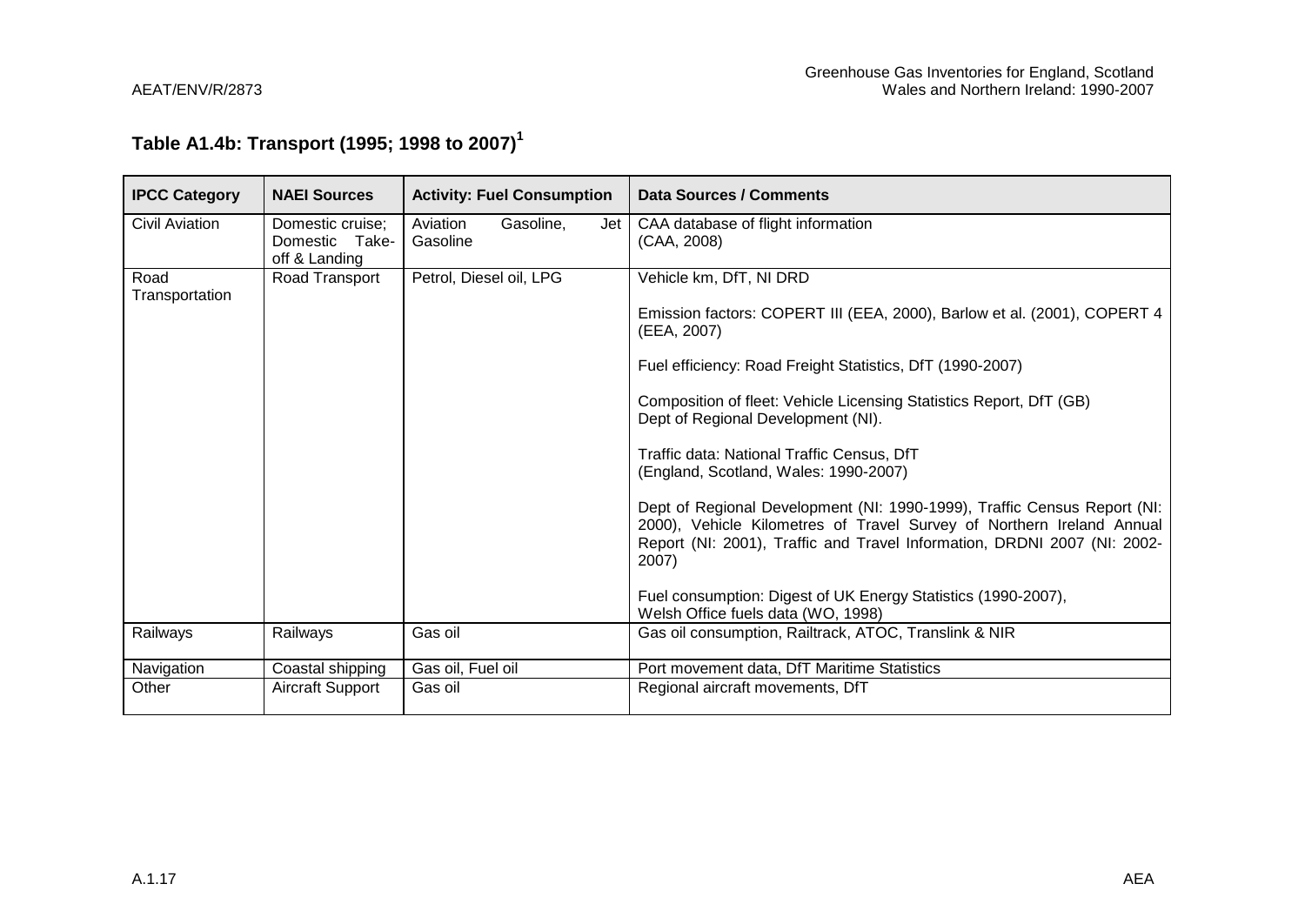All these pollutants are emitted by different amounts from vehicles of similar size running on petrol and diesel fuel. For example, diesel cars tend to be more fuel-efficient than petrol cars of a similar size, so their carbon emissions are lower. None of these pollutants are subject to regulatory type-approval emission limits as are those which have an impact on air quality. However, emissions of GHGs are affected by technologies introduced to reduce emissions of the regulated air quality pollutants. Methane emissions are lower from petrol vehicles fitted with a three-way catalyst, although the reduction in emissions of this pollutant by the catalyst is not as efficient as it is for other hydrocarbons. Measurements also suggest that a three-way catalyst, which is efficient at reducing  $NO<sub>x</sub>$  emissions, can actually increase emissions of  $N<sub>2</sub>O$ , formed as a by-product of the catalyst  $NO<sub>x</sub>$  reduction process, but evidence suggests that this is mainly a problem only for early generation catalyst cars.

Disaggregation of UK emissions across the DAs is based on local data from road traffic surveys run by the UK Department for Transport and the Department for Regional Development in Northern Ireland. Vehicle kilometre figures for different vehicle types and road types are combined with fuel consumption or emission factors. The vehicle kilometre data are also subject to uncertainty, but do show a consistent growth in traffic across all the regions.

It is worth noting that the IPCC Reference Manual states that "*the CORINAIR (programme), with a view to the input requirements of atmospheric dispersion models, applies the principle of territoriality (emission allocation according to fuel consumption) whereas the IPCC is bound to the principle of political responsibility (allocation according to fuel sale). For the IPCC, countries with a big disparity*  between emissions from fuel sales and fuel consumption have the option of estimating true *consumption and reporting the emissions from consumption and trade separately*." (IPCC, 1996).

UK emissions of  $CO<sub>2</sub>$  from road transport are reported to IPCC on the basis of fuel sales. However, basing road transport emissions on fuel sales in each constituent country of the UK does not provide a representative picture of trends in road transport emissions at regional level, due to issues of crossborder fuel sales (especially between Northern Ireland – Republic of Ireland) and sales data accounting issues within the UK (e.g. "supermarket sales" in Scotland allocated to original point of sale in northern England). Estimates based on fuel consumption calculated from traffic data in each DA are therefore regarded as a more representative approach, and are consistent with the CORINAIR guidance.

Total emissions from road transport in each region are calculated from the following information:

- Emission factors for different types of vehicles. In the case of carbon emissions, fuel consumption factors can be used because the mass of carbon emitted is proportional to the mass of fuel consumed. Emission factors (g/km) and fuel consumption factors depend on the vehicle type and fuel type (petrol or diesel) and are influenced by the drive cycle or average speeds on the different types of roads;
- Traffic activity, including distance and average speed travelled by each type of vehicle on each type of road;
- Fleet composition in terms of the age of the fleet and the petrol/diesel mix. The age of the fleet determines the proportion of vehicles manufactured in conformity with different exhaust emission regulations (which have been successively tightened over the past 30 years); and
- One of the defining factors for the inventories is the proportion of petrol cars fitted with a three-way catalyst since this became mandatory for all new cars first registered in the UK from around August 1992, in accordance with EC Directive 91/441/EEC. The proportion of cars and vans running on diesel fuel is also an important factor. The sensitivity to the age of the fleet will be much less for the 1990 inventory because there were very few cars then fitted with catalysts and the difference in emissions from cars made to the earlier emission standards was much smaller.

The emission factors and methodology used for the DA GHG inventory of emissions from road transport are those used for the UK National Atmospheric Emissions Inventory (NAEI).

These are largely taken from the European COPERT III/4 databases, recommended for CORINAIR and forming the basis of the IPCC Guidelines (EEA, 2000, 2007) and from the compilation of exhaust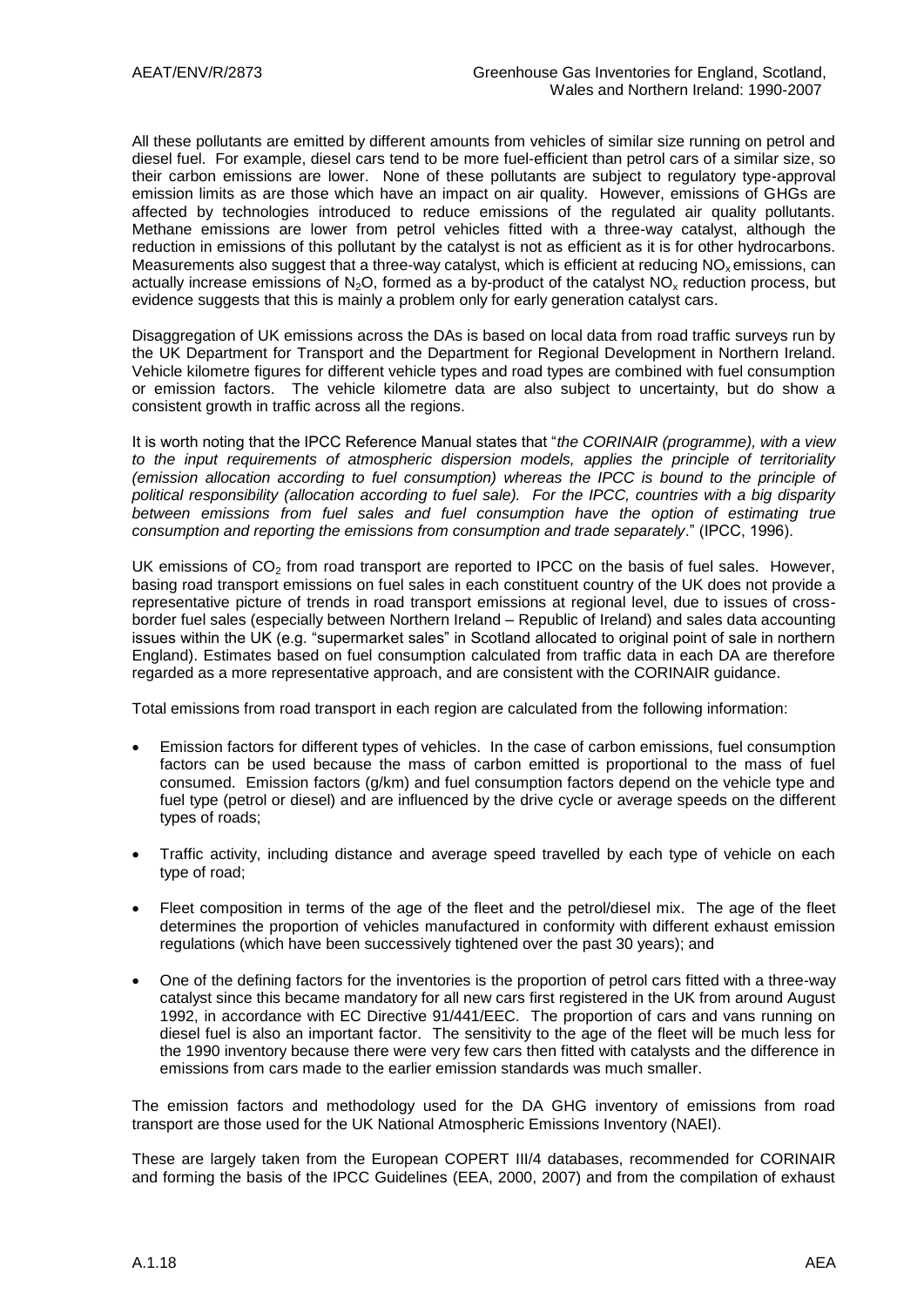emission factors provided by TRL based on recent tests carried out on vehicles in the UK fleet (Barlow *et al*, 2001).

### **1.4.2.1 Emission factors**

All the emission factors were those used in the latest UK Greenhouse Gas Emissions Inventory (Jackson *et al*., 2009). Methane emissions factors are unchanged and are the same as those used in the last DA GHG inventory compilation; the emission factors are taken from COPERT III (EEA, 2000).

The emission factors for N<sub>2</sub>O for all vehicle types have been updated with the latest recommendation of the Emissions Inventory Guidebook (EEA, 2007) derived from the COPERT 4 methodology "*Computer Programme to Calculate Emissions from Road Transport*". For petrol cars and LGVs, emission factors are provided for different Euro standards and driving conditions (urban, rural, highway) with adjustment factors that take into account the vehicle's accumulated mileage and the fuel sulphur content; both of these tend to increase emission factors. For diesel cars and LGVs, bulk emission factors are provided for different Euro standards and road types, with no fuel and mileage effects. The factors for HGVs, buses and motorcycles are unchanged and make no distinction between different Euro standards and road types. Previously, the inventory assumed that petrol car emission factors for all Euro standards from Euro 1-4 were the same and larger than those for pre-Euro 1 cars, leading to an increase in the N<sub>2</sub>O inventory since the introduction of three-way catalysts in the 1990s. The latest compilation of emission factors now shows that emission factors have been declining with successive Euro standards since the first generation of catalysts for Euro 1, presumably due to better catalyst formulations as well as reductions in fuel sulphur content.

The uncertainties in the factors for  $CH_4$  and  $N_2O$  can be expected to be quite large. However, the emission factors used reflect the fact that three-way catalysts are less efficient in removing methane from the exhausts than other hydrocarbons and that early generation catalyst cars (Euro 1 and 2) have higher N<sub>2</sub>O emissions than non-catalyst cars (pre-Euro 1), but with emissions significantly improving for more recent generation catalyst technologies (Euro 3 and 4).

Fuel consumption factors are unchanged and are the same as those used in the last DA GHG inventory compilation. They are based on emission-speed equations developed by TRL (Barlow *et al*, 2001) and they are used in conjunction with fleet-average fuel efficiency and vehicle  $CO<sub>2</sub>$  factors from other sources. For heavy-good vehicles, DfT provide statistics from a survey of haulage companies on the average miles per gallon fuel efficiency of different sizes of lorries. A time-series of mpg figures from 1989 to current year is provided by the Continuing Survey of Road Goods Transport, CSRGT (DfT, 2008), and these can be converted to g fuel per kilometre fuel consumption factors.

The figures reflect the operations of haulage companies in the UK in terms of vehicle load factor and typical driving cycles, e.g. distances travelled at different speeds on urban, rural and motorways. These data for HGVs from CSRGT have preference over the research-based speed-emission equations developed by TRL as they are based on a larger sample of vehicles and reflect actual operations. However, the TRL speed-related functions based on test-cycle emission measurements have been used to define the variation in fuel consumption with speed and hence road type. Further details on fuel consumption factors for other vehicle types can be found in the UK GHGI report for 2007 (Jackson *et al*, 2009).

Tables A1.4.1 to A1.4.3 show the emission and fuel consumption factors used for the inventory broken down by vehicle type, road type and emission standard which the vehicle was compliant with when manufactured and first registered. Table A1.4.4 presents the fleet-averaged fuel consumption factors for rigid and articulated HGVs from 1990-2007 for urban, rural and motorway conditions. It should be noted that DfT has revised the average miles per gallon fuel efficiency for HGVs between 1993 and 2007 from the figures used in the DA inventory last year. For the other vehicle types and pollutants,  $CH<sub>4</sub>$  and N<sub>2</sub>O, where the original source of the factors provided them as speed-emission factor equations, emission factors are calculated at average speeds typical of the road types shown in the tables A1.4.1 to A1.4.3. The average speeds used were modified from the values used in the last DA inventory as described below.

The emission factors shown in Tables A1.4.1-A1.4.3 refer to hot exhaust emissions, that is the emissions occurring from the vehicle when the engine and catalyst are at their normal operating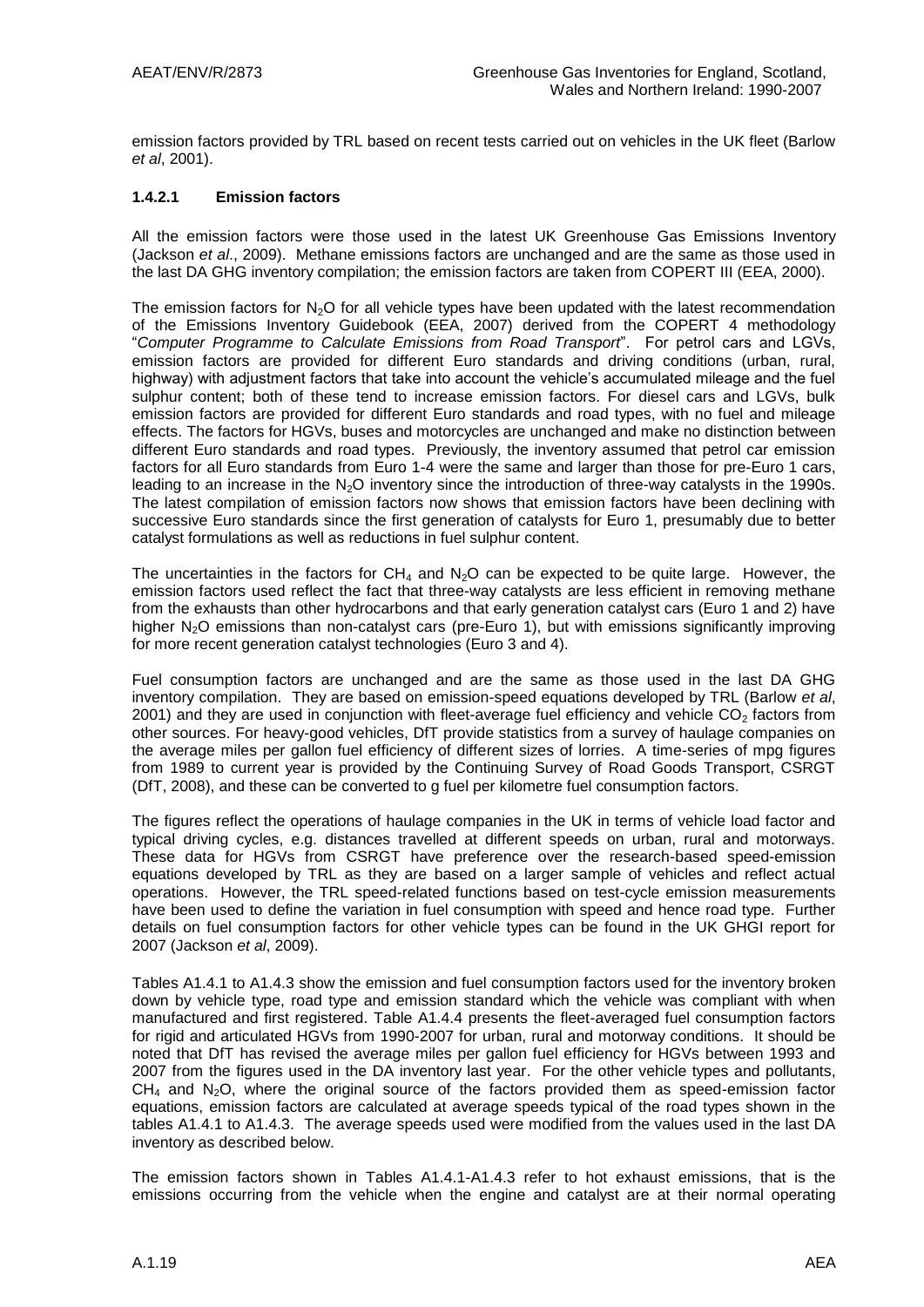temperatures. For the first time this year, the excess emissions occurring when the vehicle is started with the engine and catalyst cold was taken into account for calculating  $N_2O$  emissions from petrol cars and vans using the methodology given in COPERT 4 (EEA, 2007). Details of the cold start method are given in he latest UK Greenhouse Gas Emissions Inventory (Jackson *et al*., 2009), but essentially it uses mg/km "cold start" emission factors for each Euro standard in combination with the distances travelled with the vehicle not fully warmed up. The cold start distances are based on GB-averaged trip length information (assumed to be the same in each DA region) and ambient temperature. Data for estimating cold start effects on methane emissions are not available, but the effects are considered to be probably smaller and within the range of uncertainty in the hot exhaust methane emission factors.

### **1.4.2.2 Age and composition of the fleet**

Information on the age and composition of the vehicle fleet in the regions from 1990 to 2007 are taken from vehicle licensing statistics. For England, Scotland and Wales, the data are taken from the Vehicle Licensing Statistics Report published for Great Britain each year by DfT (2008a); this is based on the DVLA files of vehicles licensed in Great Britain at the end of each year.

Additional information is obtained directly from DfT, including the post-town where the vehicles are registered and the year of first registration of vehicles currently licensed in 1995 (DoT, 1996). By grouping together the post-town data into the regions, the average age of the fleet by DA can be estimated, based on registrations in England, Scotland and Wales. This indicates that the age of the fleet is very similar in England and Wales, but somewhat newer in Scotland. However, because vehicles are not necessarily used on the roads in the regions where they are registered (this would be particularly true for company cars and commercial vehicles), the licensing data by post-town is not used for the DA inventories and it is assumed that the age of the fleet and petrol/diesel mix for Great Britain as a whole applied equally to England, Scotland and Wales.

For Northern Ireland, the situation is slightly different. Vehicle licensing statistics for private and light goods vehicles (PLG) are available in Northern Ireland Transport Statistics from the Central Statistics and Research Branch of the Department of Regional Development in Northern Ireland. These show a newer fleet of cars than in Great Britain (DoRDNI, 2009a). It is likely that most of the light duty vehicles on the road in Northern Ireland will be those licensed in Northern Ireland and *vice versa*. This means that a newer licensed fleet should result in a higher proportion of cars fitted with three-way catalysts on the road in Northern Ireland during 1995-2007 than in England, Scotland and Wales.

### **1.4.2.3 Traffic data**

The preferred indicators for road transport activity in emission inventories are traffic data in terms of vehicle kilometres travelled per year disaggregated by vehicle and road type. For the UK national inventory (the NAEI), vehicle kilometre data for the road network in Great Britain are provided by DfT for each vehicle type on roads classified as trunk, principal and minor roads in built-up areas (urban) and non-built-up areas (rural) and motorways (DfT, 2008b). These estimates are based on traffic counts from the rotating census and core census surveys.

Vehicle kilometre data for 1990-2007 are available from DfT separated into the road networks in England, Scotland and Wales. However, the breakdown in figures by vehicle type and road class (major and minor roads) varies somewhat for different years and assumptions have to be made to derive vehicle kilometre data with a consistent breakdown by vehicle and road type for the emission calculations across all years. The vehicle kilometre data used for England, Scotland and Wales in 2007 are taken from the DfT Road Traffic Statistics Bulletin (DfT, 2008c).

Vehicle kilometre data in Northern Ireland for different road classes and vehicle categories are available from the Traffic and Travel Information 2007: Vehicle Kilometres of Travel Annual Report produced for the Department for Regional Development (DoRDNI, 2008b). Additional information was provided by DoRDNI for the first time this year which gave a better indication of the split between cars and vans in the vehicle kilometres figures and a better indication of the fuel split between petrol and diesel vehicles within the car and van vehicle kilometre data.

This information is based on more detailed licensing data according to vehicle body type and was provided for years 2002-2007 via direct communication with DoRDNI (2009); these figures are believed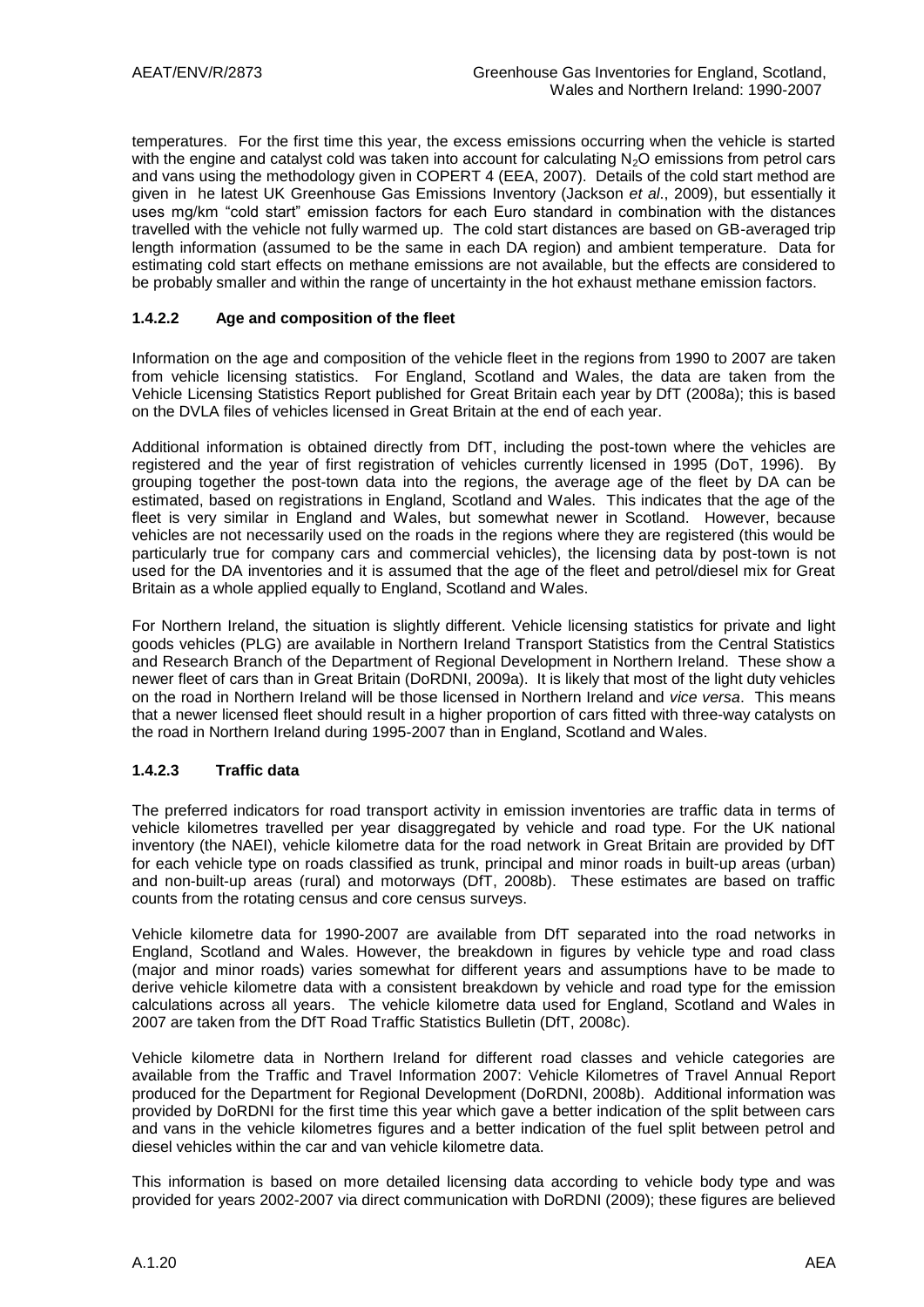to give a more accurate picture of the car and van activity data in Northern Ireland for these years than previously used, but confirm the higher proportion of diesel cars in the Northern Ireland fleet compared with the car fleet in GB.

The vehicle speed data used to calculate emission factors from the emission factor-speed relationships were updated and applied to all previous years. Average speed data for traffic in a number of different areas were taken from the following main sources: Transport Statistics Great Britain (DfT, 2008b) provided averages of speeds in Central, Inner and Outer London surveyed at different times of day during 1990 to 2007. Speeds data from other DfT"s publications such as "Road Statistics 2007: Traffic, Speeds and Congestion" (DfT, 2008c) and 2008 national road traffic and speed forecasts (DfT, 2008e) were used to define speeds in other urban areas, rural roads and motorways. Where new information is not available, previous NAEI assumptions were maintained or road speed limits used for the vehicles expected to observe these on the type of road concerned.

### **1.4.2.4 Estimation of Emissions of Methane and Nitrous Oxide**

Emissions of  $CH_4$  and  $N_2O$  from road transport in the regions are calculated by combining the vehicle emission factors, fleet composition data and vehicle kilometre data for the different vehicle, fuel and road types. The emissions from petrol and diesel vehicles in each DA are normalised so that the totals across all DAs equal the UK emissions calculated for the pollutant and fuel type.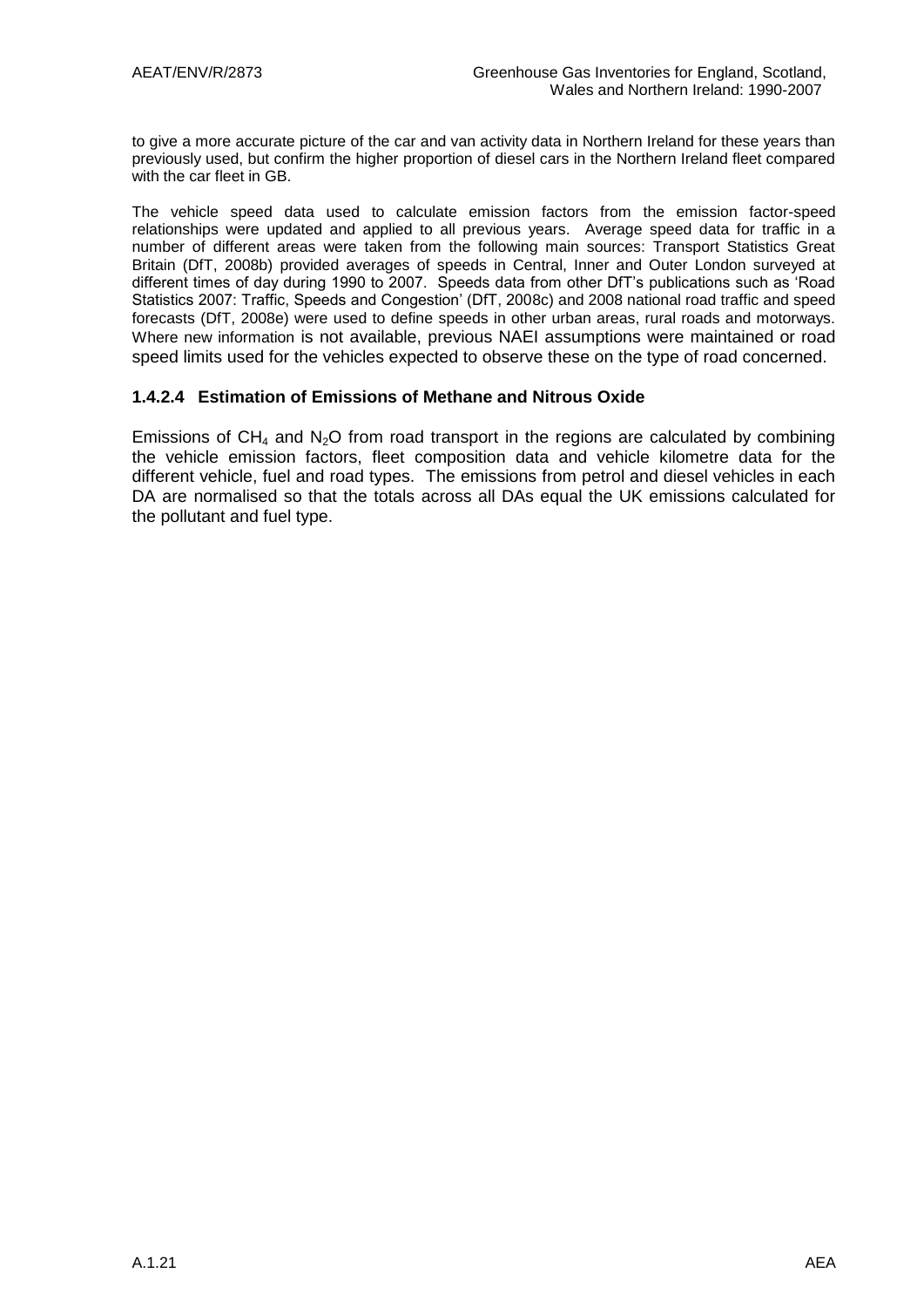| g fuel/km               |                     | Urban        | Rural        | Motorway      |
|-------------------------|---------------------|--------------|--------------|---------------|
| Petrol cars             | ECE 15.04<br>Euro I | 59.4<br>58.3 | 49.5<br>51.9 | 58.4<br>60.5  |
|                         | Euro II             | 58.1         | 54.8         | 66.2          |
|                         | Euro III            | 54.6         | 51.4         | 62.2          |
|                         | Euro IV             | 48.7         | 45.9         | 55.5          |
| Diesel cars             | Pre-Euro I          | 57.6         | 45.5         | 54.1          |
|                         | Euro I              | 56.5         | 49.4         | 64.2          |
|                         | Euro II             | 55.2         | 50.3         | 66.6          |
|                         | Euro III            | 49.2         | 44.9         | 59.4          |
|                         | Euro IV             | 44.7         | 40.8         | 54.0          |
| Petrol LGVs             | Pre-Euro I          |              |              |               |
|                         | Euro I              | 65.1         | 54.2         | 87.9          |
|                         |                     | 82.1         | 73.2         | 96.4          |
|                         | Euro II<br>Euro III | 86.8<br>82.8 | 77.8         | 102.6<br>97.8 |
|                         | Euro IV             | 76.2         | 74.2<br>68.3 | 90.0          |
|                         |                     |              |              |               |
| Diesel LGV              | Pre-Euro I          | 84.0         | 84.0         | 122.3         |
|                         | Euro I              | 83.8         | 72.4         | 117.1         |
|                         | Euro II             | 84.8         | 73.2         | 118.5         |
|                         | Euro III            | 77.9         | 67.3         | 108.9         |
|                         | Euro IV             | 72.7         | 62.8         | 101.7         |
| Buses                   | Pre-1988            | 399          | 178          | 229           |
|                         | 88/77/EEC           | 386          | 174          | 224           |
|                         | Euro I              | 319          | 195          | 213           |
|                         | Euro II             | 288          | 191          | 208           |
|                         | Euro III            | 288          | 191          | 208           |
|                         | Euro IV             | 279          | 185          | 202           |
|                         | Euro V              | 271          | 179          | 196           |
|                         |                     |              |              |               |
| Mopeds, <50cc, 2st      | Pre-2000            | 25           | 25           | 25            |
|                         | Euro I<br>Euro II   | 11<br>11     | 11<br>11     | 11<br>11      |
|                         |                     |              |              |               |
| Motorcycles, >50cc, 2st | Pre-2000            | 30.6         | 32.9         | 38.0          |
|                         | Euro I              | 24.2         | 27.1         | 29.3          |
|                         | Euro II             | 24.2         | 27.1         | 29.3          |
|                         |                     |              |              |               |
| Motorcycles, >50cc, 4st | Pre-2000            | 30.9         | 30.0         | 36.9          |
|                         | Euro I              | 26.9         | 27.2         | 33.3          |
|                         | Euro II             | 26.9         | 27.2         | 33.3          |

### **Table A1.4.1: Fuel Consumption Factors for Road Transport (in g fuel/km)**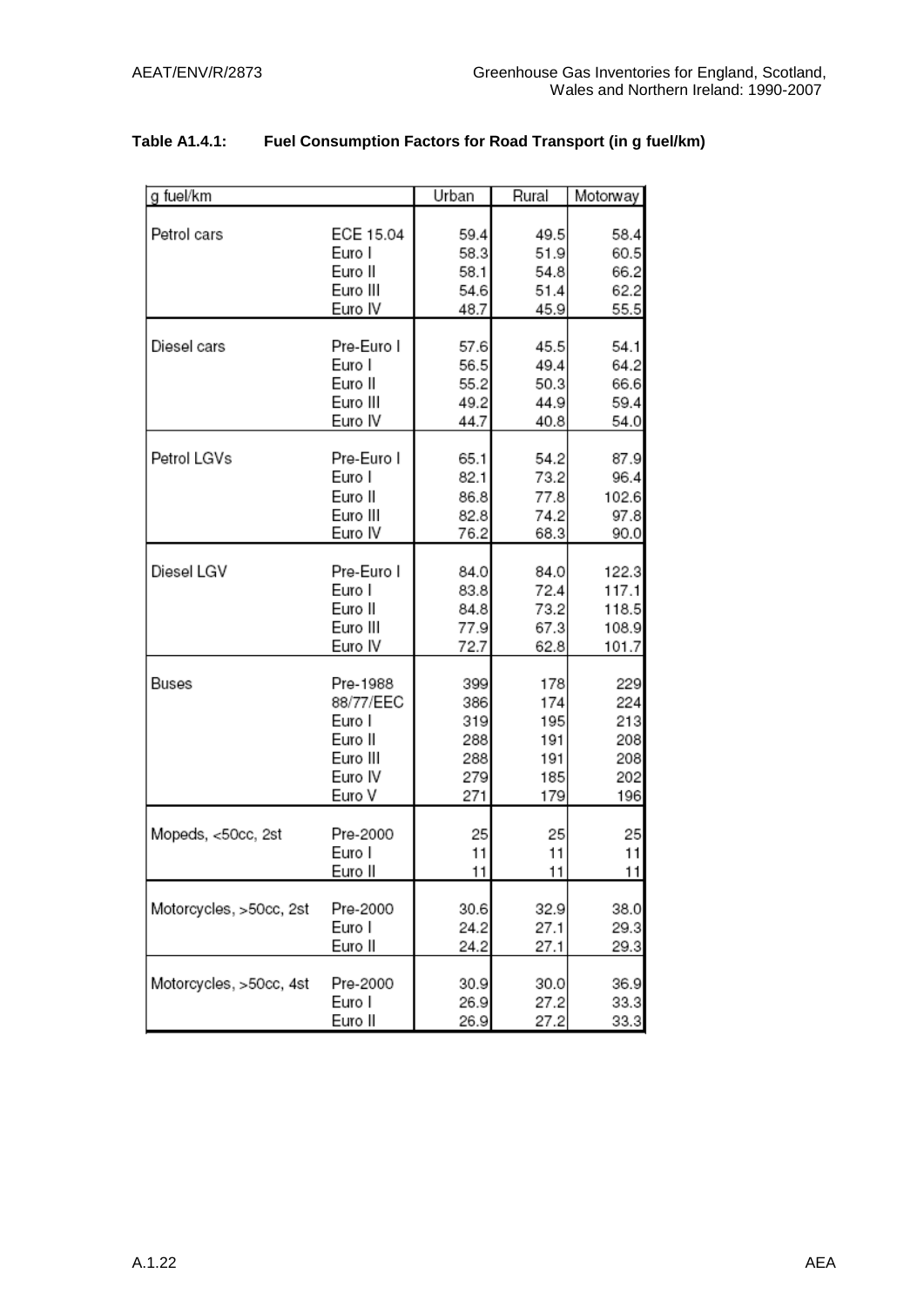| mg/km                   | Standard               | Urban      | Rural    | Motorway       |
|-------------------------|------------------------|------------|----------|----------------|
|                         |                        |            |          |                |
| Petrol cars             | ECE 15.01<br>ECE 15.02 | 105        | 33       | 48             |
|                         | ECE 15.03              | 106<br>106 | 33<br>33 | 49<br>49       |
|                         | ECE 15.04              | 85         | 26       | 39             |
|                         | Euro 1                 | 37         | 17       | 23             |
|                         | Euro 2                 | 26         | 11       | 7              |
|                         | Euro 3                 | 15         | 7        | 4              |
|                         | Euro 4                 | 12         | 5        | з              |
| Diesel cars             | Pre-Euro 1             | 8          | 10       | 18             |
|                         | Euro 1                 | 4          | 5        | 11             |
|                         | Euro 2                 | 3          | 4        | 7              |
|                         | Euro 3                 | 2          | 2        | 5              |
|                         | Euro 4                 | 2          | 2        | 5              |
| Petrol LGVs             | Pre-Euro 1             | 150        | 40       | 25             |
|                         | Euro 1                 | 36         | 17       | 27             |
|                         | Euro 2                 | 22         | 11       | 18             |
|                         | Euro 3                 | 13         | 6        | 11             |
|                         | Euro 4                 | 10         | 5        | 8              |
| Diesel LGV              | Pre-Euro 1             | 5          | 5        | 5              |
|                         | Euro 1                 | 2          | з        | з              |
|                         | Euro 2                 | 2          | з        | 3              |
|                         | Euro 3                 | 2          | з        | $\overline{c}$ |
|                         | Euro 4                 | 1          | 1        | 1              |
| Rigid HGVs              | Pre-1988               | 241        | 91       | 79             |
|                         | 88/77/EEC              | 120        | 45       | 39             |
|                         | Euro I                 | 44         | 15       | 12             |
|                         | Euro II                | 35         | 13       | 11             |
|                         | Euro III<br>Euro IV    | 24<br>17   | 9<br>6   | 8<br>6         |
|                         |                        |            |          |                |
| Artic HGVs              | Pre-1988               | 441        | 201      | 176            |
|                         | 88/77/EEC              | 175        | 80       | 70             |
|                         | Euro I<br>Euro II      | 187<br>154 | 97<br>86 | 96             |
|                         | Euro III               | 108        | 60       | 92<br>64       |
|                         | Euro IV                | 75         | 42       | 45             |
| Buses                   | Pre-1988               | 722        | 330      | 289            |
|                         | 88/77/EEC              | 175        | 80       | 70             |
|                         | Euro I                 | 130        | 69       | 58             |
|                         | Euro II                | 94         | 59       | 53             |
|                         | Euro III               | 66         | 41       | 37             |
|                         | Euro IV                | 46         | 29       | 26             |
| Mopeds, <50cc, 2st      | Pre-Euro 1             | 219        |          |                |
|                         | Euro 1                 | 48         |          |                |
|                         | Euro 2                 | 48         |          |                |
|                         | Euro 3                 | 48         |          |                |
| Motorcycles, >50cc, 2st | Pre-Euro 1             | 150        | 150      |                |
|                         | Euro 1                 | 104        | 107      |                |
|                         | Euro 2                 | 40         | 41       |                |
|                         | Euro 3                 | 14         | 14       |                |
| Motorcycles, >50cc, 4st | Pre-Euro 1             | 200        | 200      | 200            |
|                         | Euro 1                 | 84         | 79       | 59             |
|                         | Euro 2                 | 32         | 30       | 23             |
|                         | Euro 3                 | 11         | 11       | 8              |

### **Table A1.4.2: Methane Emission Factors for Road Transport (in mg/km)**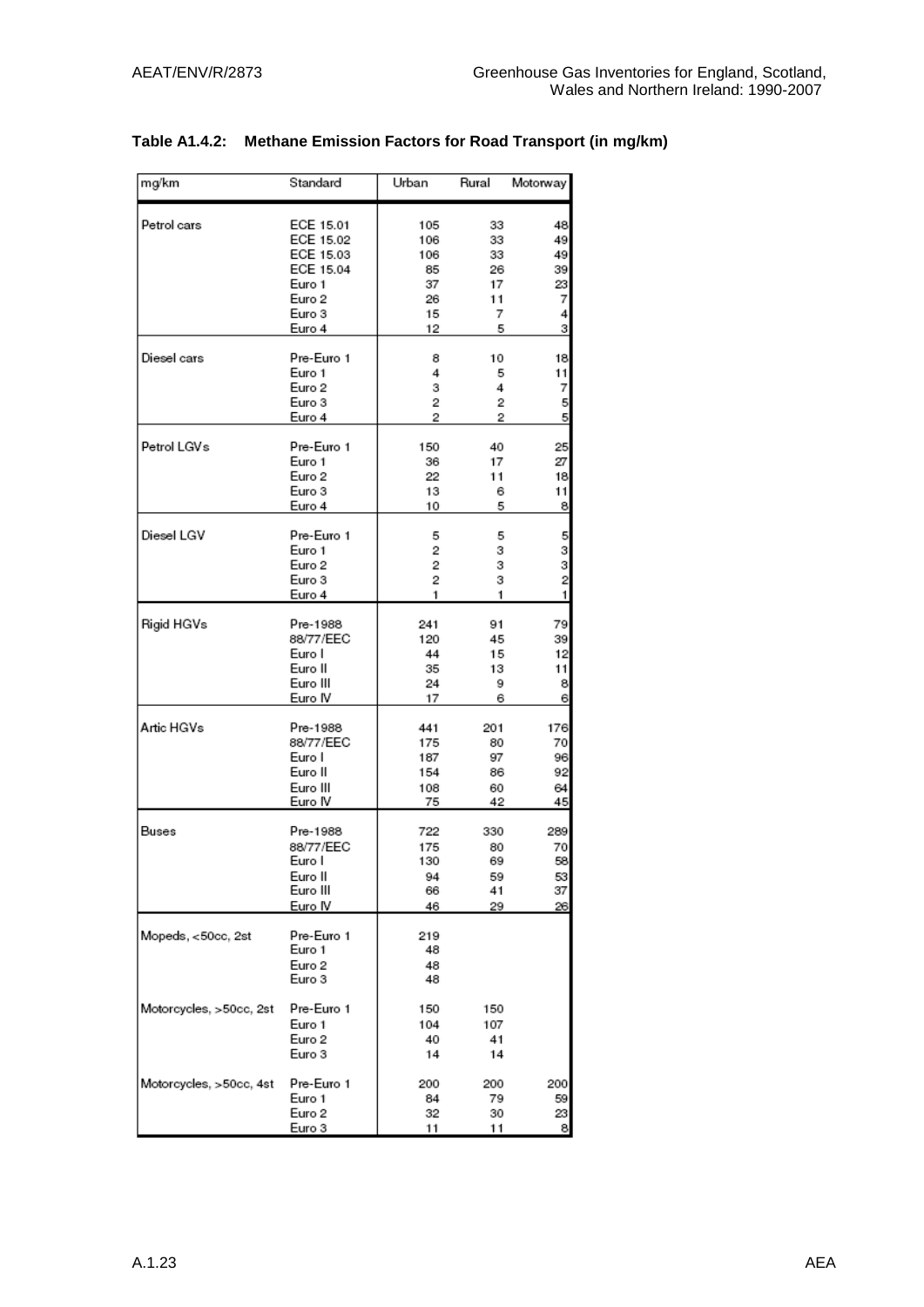### **Table A1.4.3: N2O Emission Factors for Road Transport (in mg/km)**

| mg/km                   | Standard                                 | Urban            | Rural            | Motorway         |
|-------------------------|------------------------------------------|------------------|------------------|------------------|
| Petrol cars             | Pre-Euro 1                               | 10.0             | 6.5              | 6.5              |
|                         | Euro 1                                   | 21.3             | 13.8             | 6.9              |
|                         | Euro 2                                   | 10.7             | 3.4              | 1.8              |
|                         | Euro 3                                   | 1.4              | 0.6              | 0.5              |
|                         | Euro 4                                   | 1.8              | 0.6              | 0.5              |
| Diesel cars             | Pre-Euro 1                               | 0                | 0                | 0                |
|                         | Euro 1                                   | 2                | 4                | 4                |
|                         | Euro 2                                   | 4                | 6                | 6                |
|                         | Euro 3                                   | 9                | 4                | 4                |
|                         | Euro 4                                   | 9                | 4                | 4                |
| Petrol LGVs             | Pre-Euro 1                               | 10.0             | 6.5              | 6.5              |
|                         | Euro 1                                   | 22.0             | 13.8             | 6.9              |
|                         | Euro 2                                   | 16.3             | 9.3              | 5.8              |
|                         | Euro 3                                   | 10.5             | 4.6              | 4.6              |
|                         | Euro 4                                   | 0.8              | 1.3              | 1.3              |
| Diesel LGV              | Pre-Euro 1                               | 0                | 0                | 0                |
|                         | Euro 1                                   | 2                | 4                | 4                |
|                         | Euro 2                                   | 4                | 6                | 6                |
|                         | Euro 3                                   | 9                | 4                | 4                |
|                         | Euro 4                                   | 9                | 4                | 4                |
| Rigid HGVs              | Pre-1988                                 | 30               | 30               | 30               |
|                         | 88/77/EEC                                | 30               | 30               | 30               |
|                         | Euro I                                   | 30               | 30               | 30               |
|                         | Euro II                                  | 30               | 30               | 30               |
|                         | Euro III                                 | 30               | 30               | 30               |
|                         | Euro IV                                  | 30               | 30               | 30               |
| Artic HGVs              | Pre-1988                                 | 30               | 30               | 30               |
|                         | 88/77/EEC                                | 30               | 30               | 30               |
|                         | Euro I                                   | 30               | 30               | 30               |
|                         | Euro II                                  | 30               | 30               | 30               |
|                         | Euro III                                 | 30               | 30               | 30               |
|                         | Euro IV                                  | 30               | 30               | 30               |
| Buses                   | Pre-1988                                 | 30               | 30               | 30               |
|                         | 88/77/EEC                                | 30               | 30               | 30               |
|                         | Euro I                                   | 30               | 30               | 30               |
|                         | Euro II                                  | 30               | 30               | 30               |
|                         | Euro III                                 | 30               | 30               | 30               |
|                         | Euro IV                                  | 30               | 30               | 30               |
| Mopeds, <50cc, 2st      | Pre-Euro 1<br>Euro 1<br>Euro 2<br>Euro 3 | 1<br>1<br>1<br>1 |                  |                  |
| Motorcycles, >50cc, 2st | Pre-Euro 1<br>Euro 1<br>Euro 2<br>Euro 3 | 2<br>2<br>2<br>2 | 2<br>2<br>2<br>2 |                  |
| Motorcycles, >50cc, 4st | Pre-Euro 1<br>Euro 1<br>Euro 2<br>Euro 3 | 2<br>2<br>2<br>2 | 2<br>2<br>2<br>2 | 2<br>2<br>2<br>2 |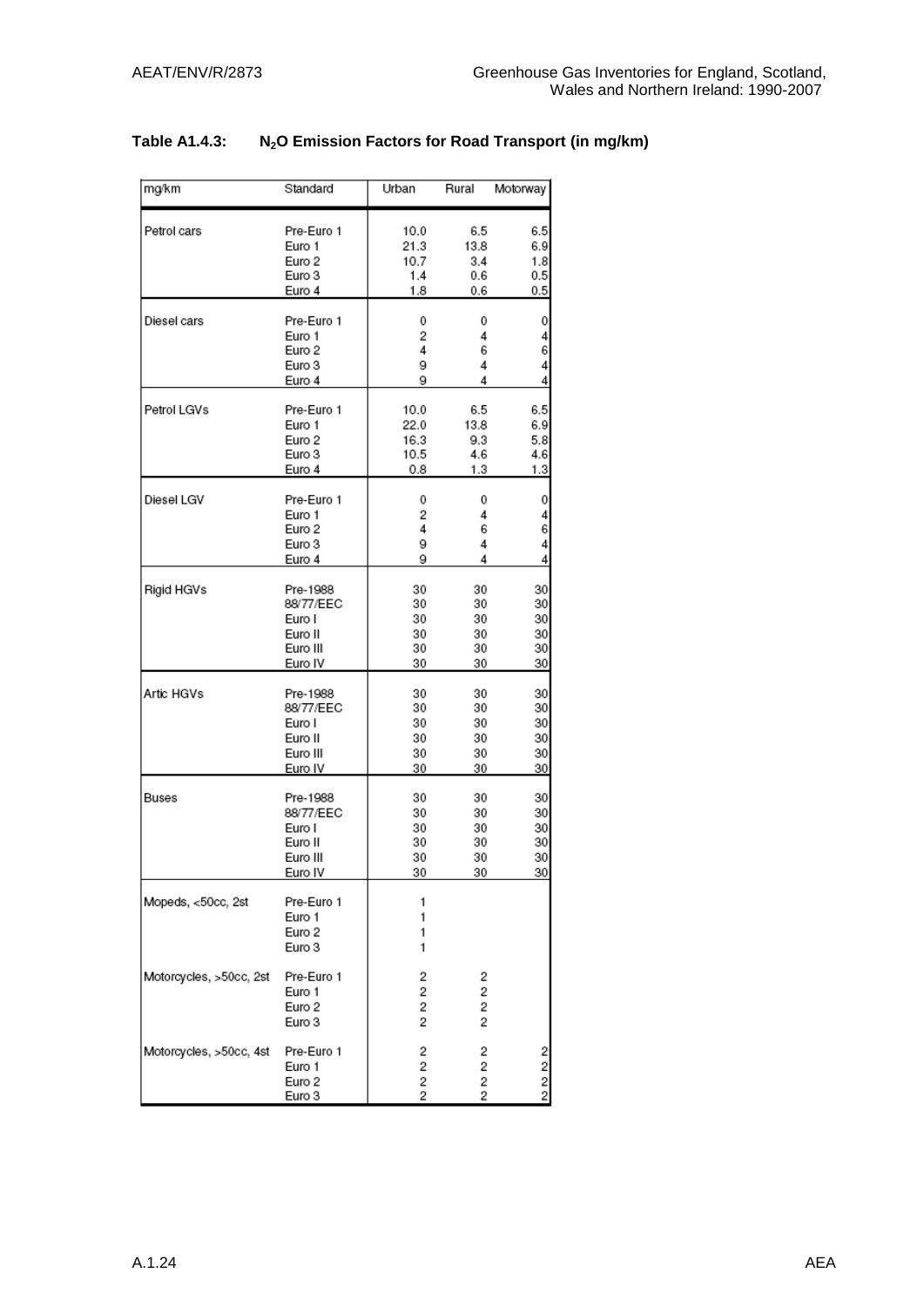| g fuel/km |              | Rigid  |          |       | Artic |          |
|-----------|--------------|--------|----------|-------|-------|----------|
|           | <b>Urban</b> | Rurall | Motorway | Urban | Rural | Motorway |
| 1990      | 239          | 224    | 261      | 399   | 322   | 367      |
| 1991      | 244          | 227    | 266      | 398   | 321   | 366      |
| 1992      | 244          | 228    | 266      | 395   | 319   | 363      |
| 1993      | 234          | 219    | 255      | 373   | 303   | 345      |
| 1994      | 227          | 212    | 248      | 357   | 300   | 339      |
| 1995      | 231          | 216    | 252      | 340   | 296   | 330      |
| 1996      | 228          | 213    | 249      | 328   | 291   | 324      |
| 1997      | 226          | 211    | 247      | 323   | 292   | 323      |
| 1998      | 217          | 203    | 237      | 304   | 278   | 307      |
| 1999      | 222          | 207    | 242      | 304   | 281   | 309      |
| 2000      | 221          | 207    | 242      | 302   | 282   | 309      |
| 2001      | 231          | 216    | 253      | 305   | 286   | 313      |
| 2002      | 225          | 210    | 246      | 301   | 284   | 310      |
| 2003      | 234          | 219    | 256      | 305   | 287   | 314      |
| 2004      | 226          | 211    | 247      | 293   | 277   | 302      |
| 2005      | 222          | 207    | 242      | 289   | 273   | 298      |
| 2006      | 228          | 213    | 249      | 291   | 275   | 300      |
| 2007      | 234          | 219    | 256      | 295   | 280   | 305      |

### **Table A1.4.4: Fuel Consumption Factors for HGVs (in g fuel/km)**

### **1.4.2.5 Estimation of Road Transport CO<sup>2</sup> Emissions**

Road transport is a very significant and growing source of  $CO<sub>2</sub>$  across all of the constituent countries of the UK.

For the purposes of the UK"s reporting to the UNFCCC on greenhouse gas emissions under the Kyoto Protocol, the UK is required to use estimation and reporting methodologies that comply with IPCC guidance. The recommended methodology for estimation of  $CO<sub>2</sub>$  emissions from road transport sources applies the principle of political responsibility for emissions, whereby fuel sales data are used as the basis for the estimates. In this way, across a group of countries such as the Member States of the EU, there is no risk of double-counting road transport  $CO<sub>2</sub>$  emissions due to the use of different estimation methodologies<sup>1</sup>.

Therefore, for the purposes of reporting to the UNFCCC and the determination of progress towards Kyoto Protocol emission reduction targets, the UK uses fuel sales data as the basis for  $CO<sub>2</sub>$  emission estimates from road transport in the National Inventory Report. However, for the purposes of compiling the Devolved Administration GHG inventories, the use of regional fuel sales data are problematic due to a couple of key issues:

- **Cross-border fuel sales** This factor is especially evident in Northern Ireland, where the price differential between fuel in the UK and the Republic of Ireland may have encouraged purchase of fuel from outside of the UK (BERR: Personal Communication, 2004); and
- **Supermarket fuel sales** Where a supermarket chain purchases its fuel from storage facilities in England and then sells the fuel in other parts of the UK, the emissions from that fuel sold will be incorrectly attributed to England. Although this is known to be a potential source of inconsistency in the reporting of regional fuel sales from supermarkets, it is also likely to be evident across other economic sectors too (BERR: Personal Communication, 2004).

<u>.</u>

 $1$  Note that the UK methodology for estimating emissions of methane and nitrous oxide from road transport sources is based on vehicle kilometre data, in accordance with IPCC guidance.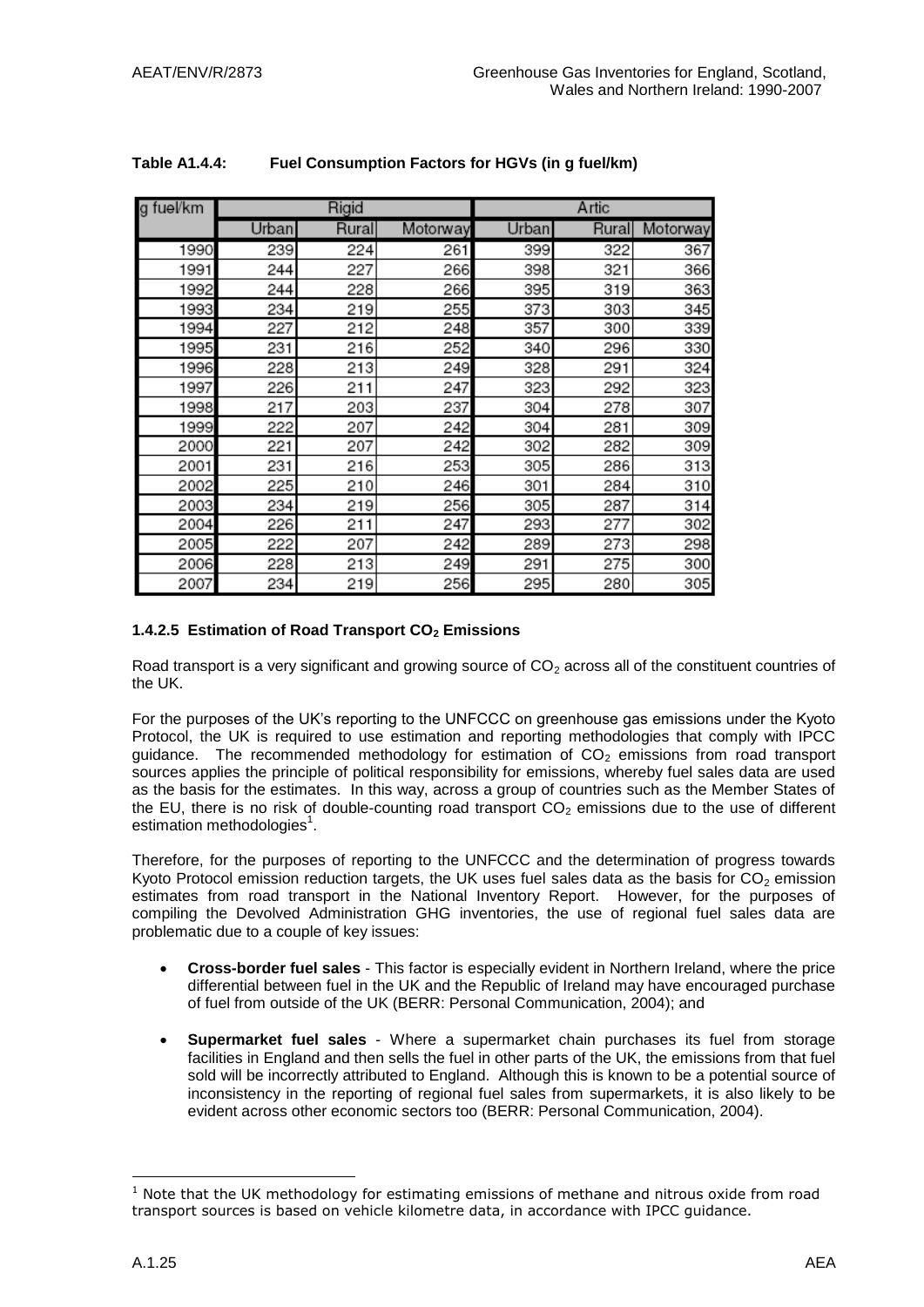Adopting the IPCC estimation method of using fuel sales data in each DA produces  $CO<sub>2</sub>$  emission trends from road transport in Northern Ireland and Scotland that buck the UK trend of increasing emissions with time, contrary to vehicle kilometre data that is collected across the UK.

Therefore, in recent years AEA has moved away from using regional fuel sales data and instead has either directly used regional vehicle km data to estimate road transport  $CO<sub>2</sub>$  emissions in each DA or has used regional vehicle km data as a means to proportion the total UK road transport  $CO<sub>2</sub>$  emissions between each DA region. This is believed to provide a more representative assessment of transport emission trends of  $CO<sub>2</sub>$  within the constituent countries of the UK. The two methods for calculating  $CO<sub>2</sub>$  emissions based on regional vehicle km data are described in the following sections.

### *Disaggregation of UK CO<sup>2</sup> Emissions by DA: Constrained Method:*

In this method the sum of the DA inventories for CO2 are constrained to meeting the total of the UK inventory for road transport which for CO2 is derived from UK fuel sales data for petrol and DERV from DECC. The vehicle km data for each region are used to provide an estimated allocation of the total UK road transport emissions across the constituent countries. In constraining to sum to the national totals, this approach is consistent with that adopted across every other source sector in the DA GHG inventories.

However, the criticism of this method is that the presentation of results does not always provide a CO2 emission trend for the DAs that is directly consistent with the vehicle kilometre trend data, as the fluctuations in UK fuel data (from DECC) have a more significant impact on the resultant emission trends.

#### *Direct Calculation of DA Emissions: Unconstrained Method:*

In this method, CO2 emissions from constituent countries are derived directly from the regional vehicle km data and are not constrained to the UK totals based on national fuel consumption data. This method removes any year to year fluctuations caused by the normalisation process and enables the emission trends to mirror the smooth trends in vehicle km.

The difference in results between the constrained and unconstrained methods at DA level largely reflects the difference in the results at UK level between bottom-up calculated fuel consumption using vehicle km data and fuel consumption factors and the fuel sales data in DUKES. The reason for a disparity has previously been attributed to cross-border fuel sales ("fuel tourism") although model uncertainty was always emphasised as an additional, and probably a major explanation for the differences.

Any change in the methodologies or the factors used to calculate fuel consumption will affect the magnitude of the difference between calculated fuel consumption at national level and sales figures from DUKES and so, in turn, it will affect the disparity between the DA  $CO<sub>2</sub>$  emissions from the constrained and unconstrained approaches. The disparity has been changed across the 1990 – 2007 time series. Calculated petrol consumption in 1990 is 7% lower than petrol sales; in 2007, it is 5% lower. Calculated diesel consumption in 1990 is 1% higher than diesel sales; in 2007, it is 7% higher.

The trend in road transport  $CO<sub>2</sub>$  emissions for each DA and the UK calculated by the constrained and unconstrained methods across the time series is shown in Table A1.4.5 and Figure A1.4.1. Note that in the table, figures labelled "vkm" refer to the unconstrained method; figures labelled "Fuel sales" refer to the constrained method.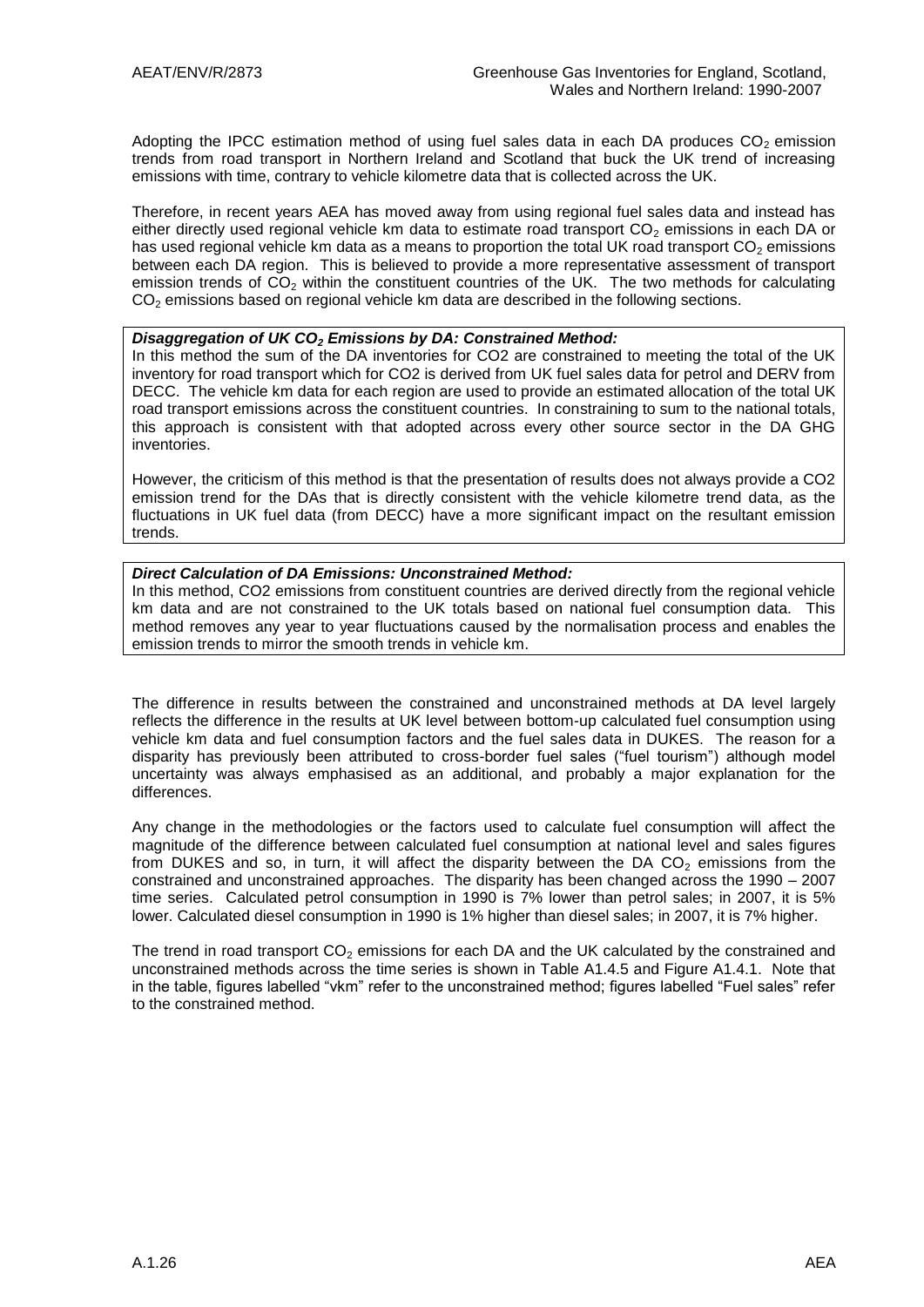| Methodology | vkm     | Fuel<br>Sales | <b>Vkm</b> | Fuel<br>Sales | vkm   | Fuel<br>Sales | vkm              | Fuel<br>Sales | vkm             | Fuel<br>Sales   |
|-------------|---------|---------------|------------|---------------|-------|---------------|------------------|---------------|-----------------|-----------------|
| DA          | England |               |            | Scotland      |       | Wales         | Northern Ireland |               |                 | <b>UK</b>       |
| 1990        | 86,537  | 91,115        | 8,644      | 9,071         | 5,261 | 5,538         | 3,098            | 3,224         |                 | 103,539 108,949 |
| 1995        | 89,358  | 92,338        | 8,758      | 9,030         | 5,345 | 5,524         | 3,421            | 3,512         |                 | 106,881 110,404 |
| 1998        | 95,321  | 96,468        | 9,319      | 9,396         | 5,693 | 5,758         | 3,708            | 3,742         | 114,042 115,363 |                 |
| 1999        | 97,701  | 97,405        | 9,293      | 9,204         | 5,791 | 5,762         | 3,911            | 3,896         | 116,695 116,267 |                 |
| 2000        | 97,850  | 96,471        | 9,509      | 9,315         | 5,775 | 5,678         | 4,063            | 4,014         |                 | 117,199 115,478 |
| 2001        | 99,216  | 96,348        | 9,604      | 9,266         | 5,839 | 5,651         | 4,176            | 4,076         | 118,835 115,341 |                 |
| 2002        | 100,093 | 97,953        | 9,803      | 9,534         | 5,965 | 5,819         | 4,438            | 4,373         |                 | 120,299 117,679 |
| 2003        | 100,708 | 97,402        | 9,936      | 9,552         | 6,016 | 5,800         | 4,701            | 4,602         | 121,361 117,357 |                 |
| 2004        | 101,268 | 98,386        | 9,990      | 9,666         | 6,102 | 5,918         | 4,625            | 4,547         |                 | 121,985 118,516 |
| 2005        | 100,167 | 98,789        | 9,907      | 9,738         | 6,036 | 5,946         | 4,602            | 4,581         |                 | 120,713 119,053 |
| 2006        | 100,698 | 98,876        | 10,077     | 9,863         | 6,154 | 6,017         | 4,730            | 4,690         |                 | 121,659 119,445 |
| 2007        | 101,290 | 99.697        | 10,284     | 10,085        | 6,238 | 6,122         | 4,787            | 4,795         |                 | 122,600 120,700 |

### Table A1.4.5: Comparison between methods of CO<sub>2</sub> emissions for each DA (kt CO<sub>2</sub>)<sup>2</sup>. **Vkm refer to the unconstrained method. Fuel sales refer to the constrained method.**

Note that emissions of  $CH_4$  and N<sub>2</sub>O both at UK level and for the DAs are calculated directly from vehicle km data and emission factors, with no normalisation to fuel sales data involved.

### **1.4.2.6 : Disaggregation of Emissions from LPG fuel Use**

All emissions from LPG-fuelled vehicles are disaggregated based on the supply infrastructure that has developed in recent years to provide for this relatively new market. Information on LPG fuel supply stations was obtained from the Energy Saving Trust website, and the number of stations per DA has been used as an activity parameter to distribute UK-based emission figures for LPG consumption across each DA. It is hoped that in future years, actual LPG sales data by DA may become available to provide a more accurate methodology, though it should be noted that consumption of LPG as a transport fuel is still very small in comparison with consumption of petrol and diesel and actually declined in 2007 from levels reached in 2006.

### **1.4.2.7 Trends in GHG Emissions from Road Transport**

Table A1.4.6 below sets out the  $CO<sub>2</sub>$  and GHG emissions from 1990 to the latest inventory year (2007) from the two methods of estimating road transport emissions of  $CO<sub>2</sub>$ .

<u>.</u>

 $<sup>2</sup>$  The totals in this table include emissions from Diesel and Petrol use, but do not include the small</sup> emissions from LPG and lubricants. These figures are therefore not directly comparable with the road transport emissions presented in Appendix 2, which include emissions from all fuel use.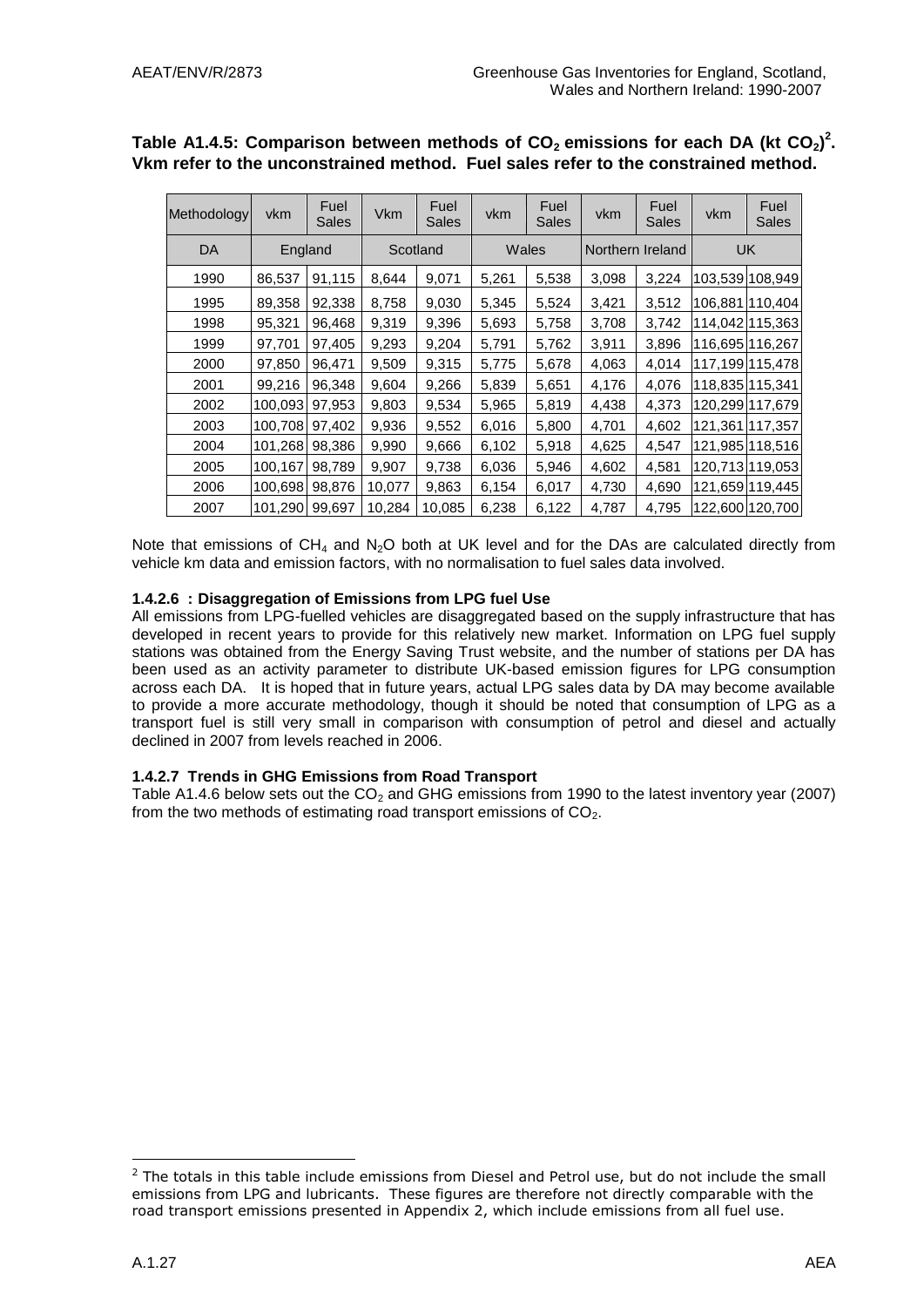**Table A1.4.6: Emissions of GHGs from UK road transport, according to fuel type consumed, and percentage changes from 1990 to the latest inventory year (kt CO<sup>2</sup> equivalent).**

| <b>Calculation</b><br>method | <b>GHG</b>       | <b>Fuel used</b> | 1990       | 2007       | <b>Percentage</b><br>change 1990-<br>2007 |
|------------------------------|------------------|------------------|------------|------------|-------------------------------------------|
|                              |                  | <b>LPG</b>       | ٠          | 351.44     |                                           |
|                              | Carbon           | Petrol and DERV  | 108,948.82 | 120,699.76 |                                           |
| Constrained                  |                  | Lubricants       | 262.77     | 160.69     |                                           |
|                              | CH <sub>4</sub>  | Petrol and DERV  | 687.34     | 144.11     |                                           |
|                              | $N_2O$           | Petrol and DERV  | 1,172.89   | 1,245.23   |                                           |
|                              |                  | Sum              | 111,071.82 | 122,601.23 | 10.38%                                    |
|                              |                  |                  |            |            |                                           |
|                              |                  | <b>LPG</b>       |            | 351.44     |                                           |
|                              | Carbon           | Petrol and DERV  | 103,539.45 | 121,658.58 |                                           |
| Unconstrained                |                  | Lubricants       | 262.77     | 160.69     |                                           |
|                              | CH <sub>4</sub>  | Petrol and DERV  | 687.34     | 144.11     |                                           |
|                              | N <sub>2</sub> O | Petrol and DERV  | 1,172.89   | 1,245.23   |                                           |
|                              |                  | Sum              | 105,662.45 | 123,560.05 | 16.94%                                    |

The emissions of  $CH_4$  and N<sub>2</sub>O are estimated using vkm data in both of the calculation methods, and the total emissions of these GHGs from the two methods are identical. Carbon emissions of LPG and lubricants burnt in engines are very small relative to emissions from the combustion of petrol and DERV. For convenience, the emissions from LPG and lubricants have not been constrained to fuel sales, and, have been assumed equal in magnitude in both calculation methods in the comparison above. The emissions are quoted to 0.01 ktonne purely for convenience, to avoid the risk of rounding errors. The number of decimal places used should not be taken as indicative of the accuracy of the estimates.

#### **1.4.3 Railways**

Emissions from railway locomotives in Great Britain are disaggregated based on diesel oil consumption data supplied by ATOC (2008) for passenger services and NAEI estimates for freight services. The data from ATOC includes fuel use data for each passenger railway company, whose area of operation can in most cases be allocated to one of the four regions. Emissions from railways in Northern Ireland are based on fuel consumption data supplied by Translink (2008).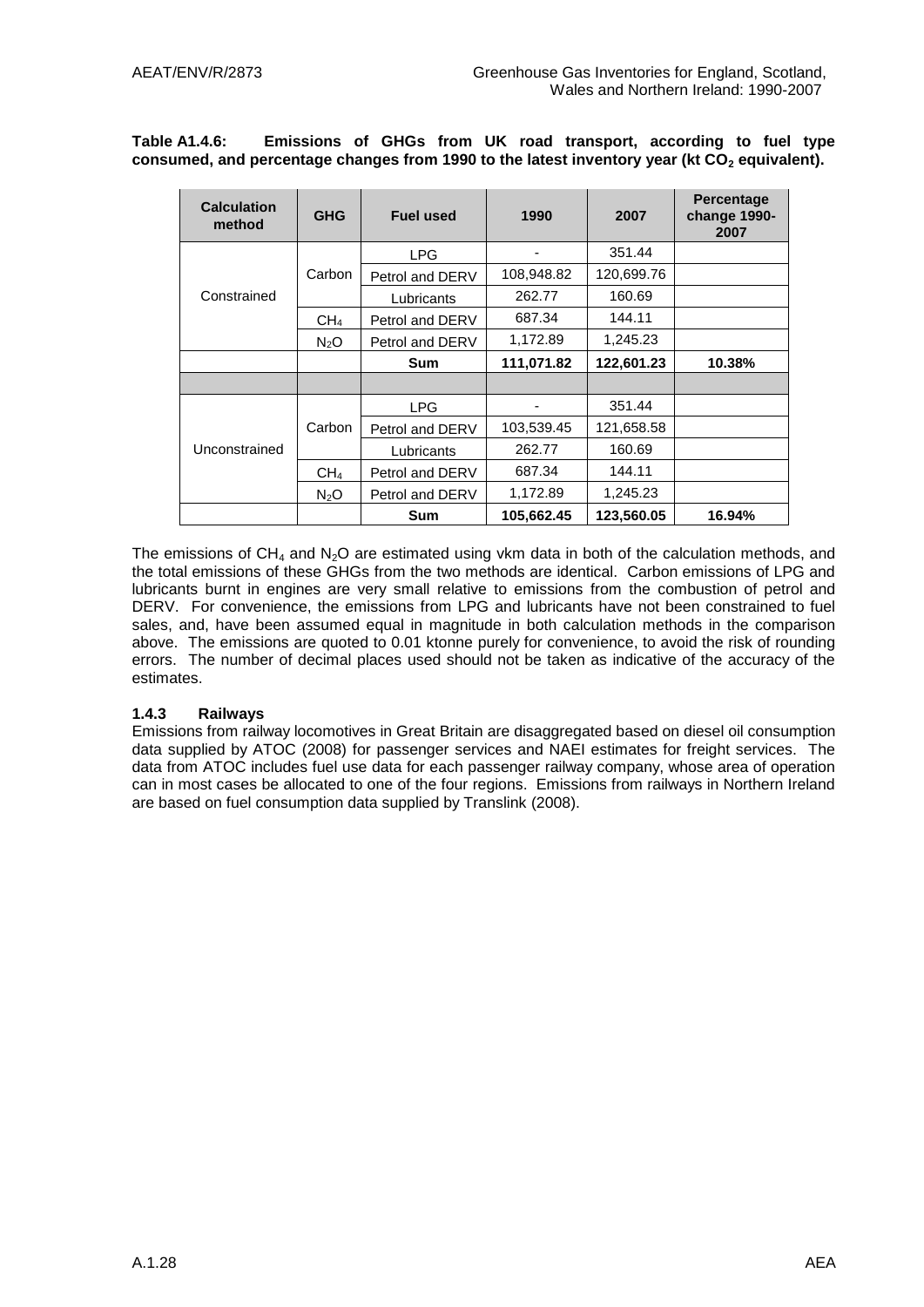





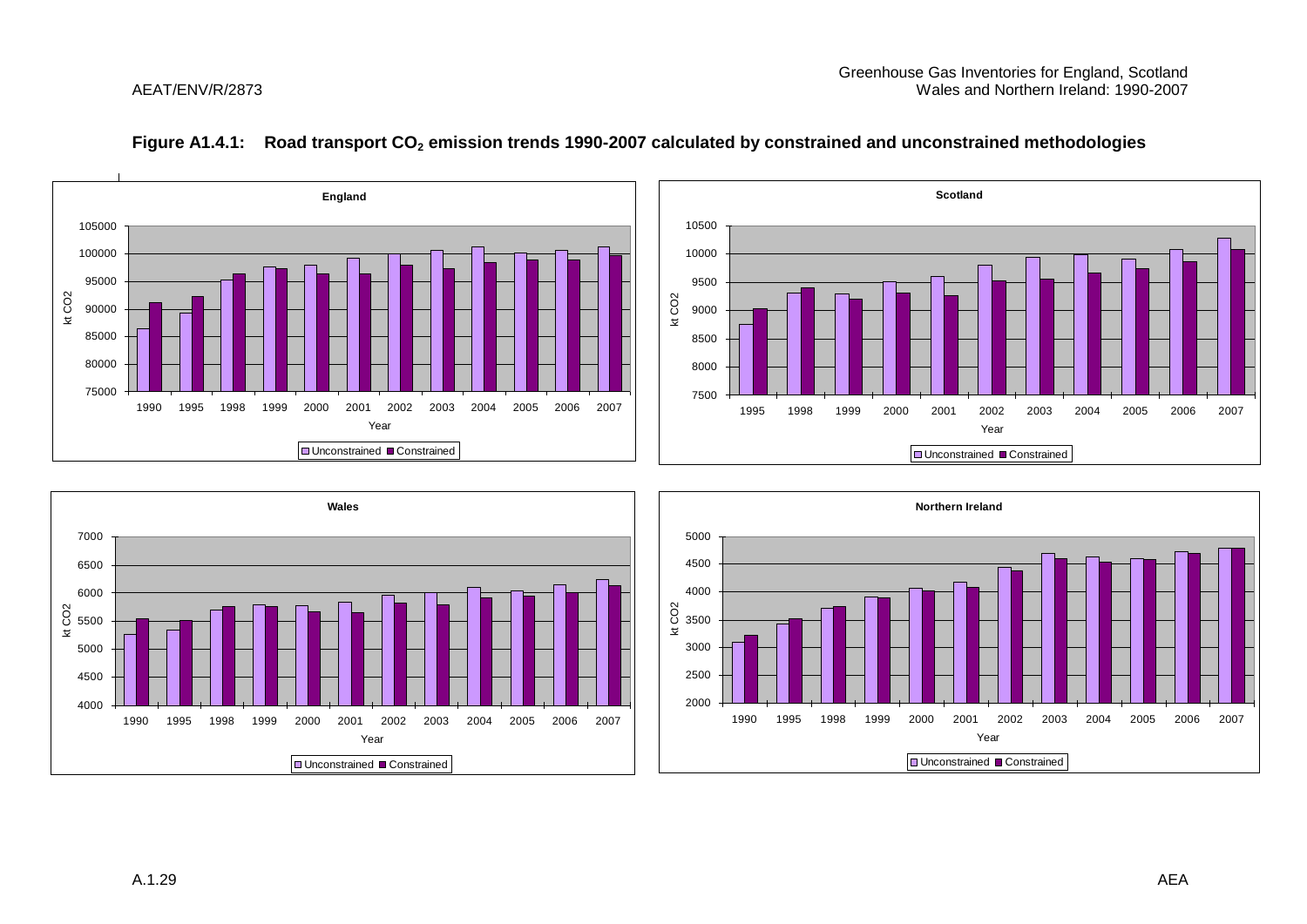# **1.5 OTHER SECTORS**

### **1.5.1 Commercial & Institutional**

Emissions estimates for the source categories "public administration" and "miscellaneous and commercial" have previously been based on regional proxy activity data including GVA (as a broad indicator of economic activity across the DAs) or regional employment statistics. Similar to the source categories for small-scale industry and the domestic sector, there is very little detailed solid or liquid fuel use data for these sectors and hence the estimates are subject to greater error than welldocumented sectors (i.e. energy-intensive industries).

The DECC regional energy statistics (DECC, 2008b), provide estimates of fuel use by Local Authority for each of these sectors, split by solid fuel types and "oil". These data are estimates that are based on (i) local electricity and gas meter data, and (ii) modelled estimates of the distribution of solid and liquid fuels using proxy data, concessionary coal data and information on smoke control zones. The estimation methodology has been developed for the latest inventory cycle and now follows a similar method to that described for other industrial combustion (see section 1.3.2). For gas oil, coal and gas, the available point source emissions data and fuel use data from EUETS and the pollution inventories have been analysed to allocate emissions to the DAs. The remaining emissions are allocated to the DAs using the energy modelling approach consistent with the DECC regional energy statistics.

Regional gas sales data for the commercial sector were previously reported by DTI (1992), but for later years (1995 to date) UK National Grid has provided data for regional gas use in the 73-732 MWh range. The UK National Grid source provides the closest data available for commercial and institutional consumers, but the total is lower than UK data reported by DECC (2008a). This data is used to distribute miscellaneous and public service gas use in GB.

Natural gas use data for Northern Ireland are supplied by Phoenix Gas for 1999 onwards (Phoenix Gas, 2008), with a new supplier, Firmus Energy, also providing sales data for 2005 onwards (Firmus Energy, 2008). The commercial consumption is used as an estimate for Northern Ireland miscellaneous and public service gas consumption. A more detailed split of gas use across the domestic, commercial and industrial sectors in Northern Ireland in 2005 has previously been provided by Phoenix Gas (Phoenix Gas, 2007).

Stationary combustion by the railway sector is classified as a commercial source. Consumption of burning oil, fuel oil, and coke is relatively insignificant, and has therefore been allocated according to the diesel oil driver used for locomotives. Natural gas consumption for electricity generation refers to the London Underground (Lotts Road power station – closed in 2001).

DECC (2008a) reports a small amount of solid waste (municipal, industrial & hospital) consumption for energy production in the commercial and miscellaneous sectors. Little is known about the distribution of these installations, but the emissions have been distributed using the split derived for MSW incinerators.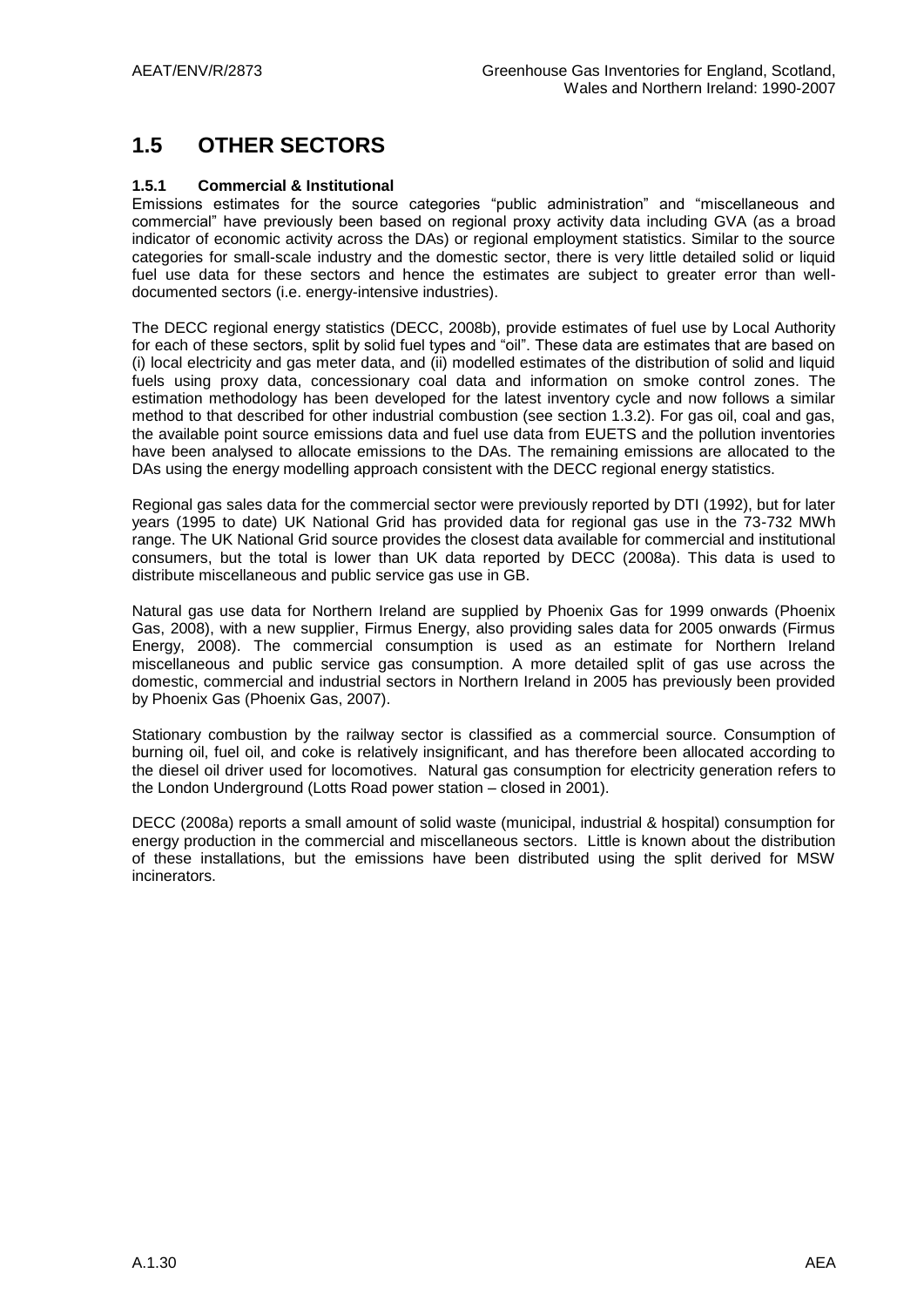# **Table A1.5a: Other Sectors (Base Year – 1990)<sup>1</sup>**

| <b>IPCC Category</b> | <b>NAEI Sources</b>                 | <b>Activity:</b><br><b>Fuel</b><br><b>Consumption</b> | 1990                                                  |
|----------------------|-------------------------------------|-------------------------------------------------------|-------------------------------------------------------|
| Commercial<br>&      | Miscellaneous,<br>Public            | Coal                                                  | <b>DECC Regional energy statistics</b>                |
| Institutional        | service                             | <b>SSF</b>                                            | <b>DECC Regional energy statistics</b>                |
|                      |                                     | Natural gas                                           | Commercial Sales, DECC.                               |
|                      |                                     | Landfill gas                                          | Landfill methane emissions                            |
|                      |                                     | Sewage gas                                            | Sewage methane recovered                              |
|                      |                                     | fuel oil, gas oil                                     | <b>DECC Regional energy statistics</b>                |
|                      |                                     | <b>MSW</b>                                            | As MSW incinerators                                   |
|                      |                                     | Burning oil                                           | <b>DECC Regional energy statistics</b>                |
|                      | Railways                            | fuel oil, burning oil, coal                           | Regional oil consumption, DECC                        |
|                      | (Stationary)                        | Natural gas                                           | Assumed as all England                                |
| Residential          | Domestic                            | Wood                                                  | Domestic wood mapping grid                            |
|                      |                                     | Peat                                                  | Domestic peat consumption data, CEH                   |
|                      |                                     | SSF, coke, LPG                                        | Regional energy statistics (SSF), DECC &              |
|                      |                                     |                                                       | Housing Condition Survey data, NI HECA                |
|                      |                                     | Natural gas                                           | Domestic Gas, DECC                                    |
|                      |                                     | Burning oil, gas oil,                                 | Regional energy statistics (oil), DECC &              |
|                      |                                     |                                                       | Housing Condition Survey data, NI HECA                |
|                      |                                     | Coal, anthracite                                      | Regional energy statistics (coal, anthracite), DECC & |
|                      |                                     |                                                       | Housing Condition Survey data, NI HECA                |
|                      |                                     | Fuel oil                                              | Regional population, ONS                              |
|                      | House & Garden                      | DERV, petrol                                          | Regional dwellings, ONS                               |
| Agriculture,         | Agriculture - stationary            | coal, coke, natural gas                               | Agricultural employment, MAFF                         |
| &<br>Forestry        | combustion                          | burning oil, gas oil, fuel oil                        | <b>DECC Regional energy statistics</b>                |
| Fishing              |                                     | straw                                                 | Wheat production, MAFF                                |
|                      | mobile<br>Agricultural<br>machinery | Gas oil, petrol                                       | Agricultural off-road mapping grid                    |

1 See Section 1.1.3 for abbreviations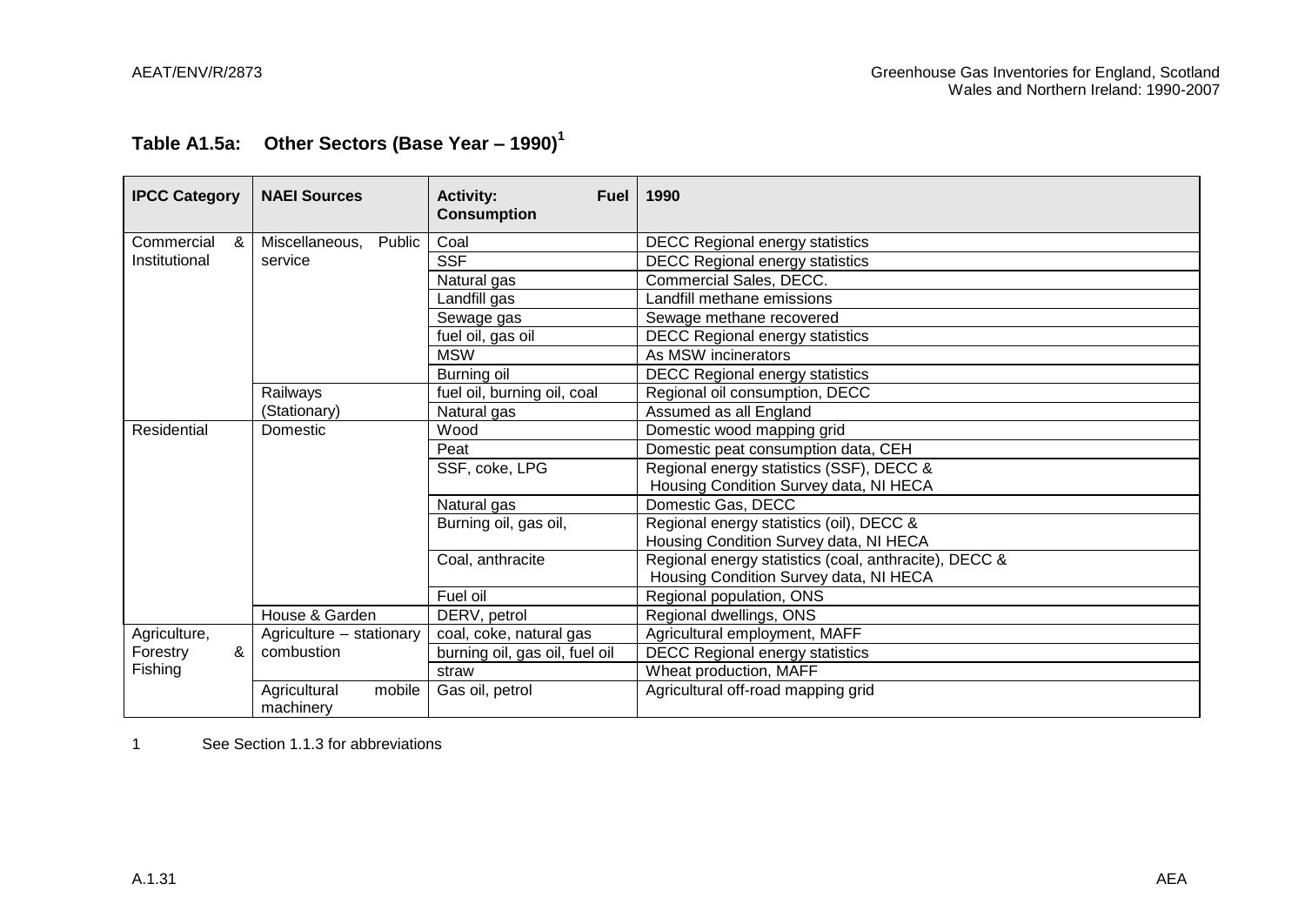|  |  | Table A1.5b: Other Sectors (1995; 1998 to 2007) |
|--|--|-------------------------------------------------|
|--|--|-------------------------------------------------|

| <b>IPCC Category</b>             | <b>NAEI Sources</b>                                     | <b>Activity:</b><br>Fuel<br><b>Consumption</b>                                                                                     | Data Sources / Comments                                                                                                                                                                                                                                                                                                                                                                                       |
|----------------------------------|---------------------------------------------------------|------------------------------------------------------------------------------------------------------------------------------------|---------------------------------------------------------------------------------------------------------------------------------------------------------------------------------------------------------------------------------------------------------------------------------------------------------------------------------------------------------------------------------------------------------------|
| &<br>Commercial<br>Institutional | Public<br>Miscellaneous,<br>service                     | Coal                                                                                                                               | DECC Regional energy statistics, analysis of point source data and energy<br>modelling data                                                                                                                                                                                                                                                                                                                   |
|                                  |                                                         | <b>SSF</b>                                                                                                                         | <b>DECC Regional energy statistics</b>                                                                                                                                                                                                                                                                                                                                                                        |
|                                  |                                                         | Natural gas                                                                                                                        | Natural gas consumed, Transco (now UK National Grid), Phoenix, Firmus                                                                                                                                                                                                                                                                                                                                         |
|                                  |                                                         | Landfill gas                                                                                                                       | Landfill methane emissions                                                                                                                                                                                                                                                                                                                                                                                    |
|                                  |                                                         | Sewage gas                                                                                                                         | Sewage methane recovered                                                                                                                                                                                                                                                                                                                                                                                      |
|                                  |                                                         | fuel oil, gas oil                                                                                                                  | DECC Regional energy statistics, analysis of point source data and energy                                                                                                                                                                                                                                                                                                                                     |
|                                  |                                                         | <b>MSW</b>                                                                                                                         | modelling data<br>As MSW incinerators                                                                                                                                                                                                                                                                                                                                                                         |
|                                  |                                                         | Burning oil                                                                                                                        | <b>DECC Regional energy statistics</b>                                                                                                                                                                                                                                                                                                                                                                        |
|                                  | Railways                                                | fuel oil, burning oil, coal                                                                                                        | Regional gas oil consumption, Network Rail (GB) and Translink (NI)                                                                                                                                                                                                                                                                                                                                            |
|                                  | (Stationary)                                            | Natural gas                                                                                                                        | Assumed as all England                                                                                                                                                                                                                                                                                                                                                                                        |
| Residential                      | Domestic                                                | Wood                                                                                                                               | Domestic wood mapping grid                                                                                                                                                                                                                                                                                                                                                                                    |
|                                  |                                                         | Peat                                                                                                                               | Domestic peat consumption data, CEH                                                                                                                                                                                                                                                                                                                                                                           |
|                                  |                                                         | SSF, coke, LPG                                                                                                                     | Regional energy statistics (SSF), DECC &                                                                                                                                                                                                                                                                                                                                                                      |
|                                  |                                                         |                                                                                                                                    |                                                                                                                                                                                                                                                                                                                                                                                                               |
|                                  |                                                         | Natural gas                                                                                                                        | Domestic Gas, DECC, Transco & UK gas network operators,                                                                                                                                                                                                                                                                                                                                                       |
|                                  |                                                         |                                                                                                                                    |                                                                                                                                                                                                                                                                                                                                                                                                               |
|                                  |                                                         |                                                                                                                                    |                                                                                                                                                                                                                                                                                                                                                                                                               |
|                                  |                                                         |                                                                                                                                    |                                                                                                                                                                                                                                                                                                                                                                                                               |
|                                  |                                                         |                                                                                                                                    |                                                                                                                                                                                                                                                                                                                                                                                                               |
|                                  |                                                         |                                                                                                                                    |                                                                                                                                                                                                                                                                                                                                                                                                               |
|                                  |                                                         |                                                                                                                                    |                                                                                                                                                                                                                                                                                                                                                                                                               |
|                                  |                                                         |                                                                                                                                    |                                                                                                                                                                                                                                                                                                                                                                                                               |
| &<br>Forestry                    | combustion                                              |                                                                                                                                    |                                                                                                                                                                                                                                                                                                                                                                                                               |
| Fishing                          |                                                         | straw                                                                                                                              | Wheat production, MAFF/Defra                                                                                                                                                                                                                                                                                                                                                                                  |
|                                  | Agricultural<br>mobile                                  | Gas oil, petrol                                                                                                                    | Agricultural off-road mapping grid                                                                                                                                                                                                                                                                                                                                                                            |
| Agriculture,                     | House & Garden<br>Agriculture - stationary<br>machinery | Burning oil, gas oil,<br>Coal, anthracite<br>Fuel oil<br>DERV, petrol<br>coal, coke, natural gas<br>burning oil, gas oil, fuel oil | Housing Condition Survey data, NI HECA<br>Phoenix Gas and Firmus Energy (NI)<br>Regional energy statistics (oil), DECC &<br>Housing Condition Survey data, NI HECA<br>Regional energy statistics (coal, anthracite), DECC &<br>Housing Condition Survey data, NI HECA<br>Regional population, ONS<br>Regional dwellings, ONS<br>Agricultural employment, MAFF/Defra<br><b>DECC Regional energy statistics</b> |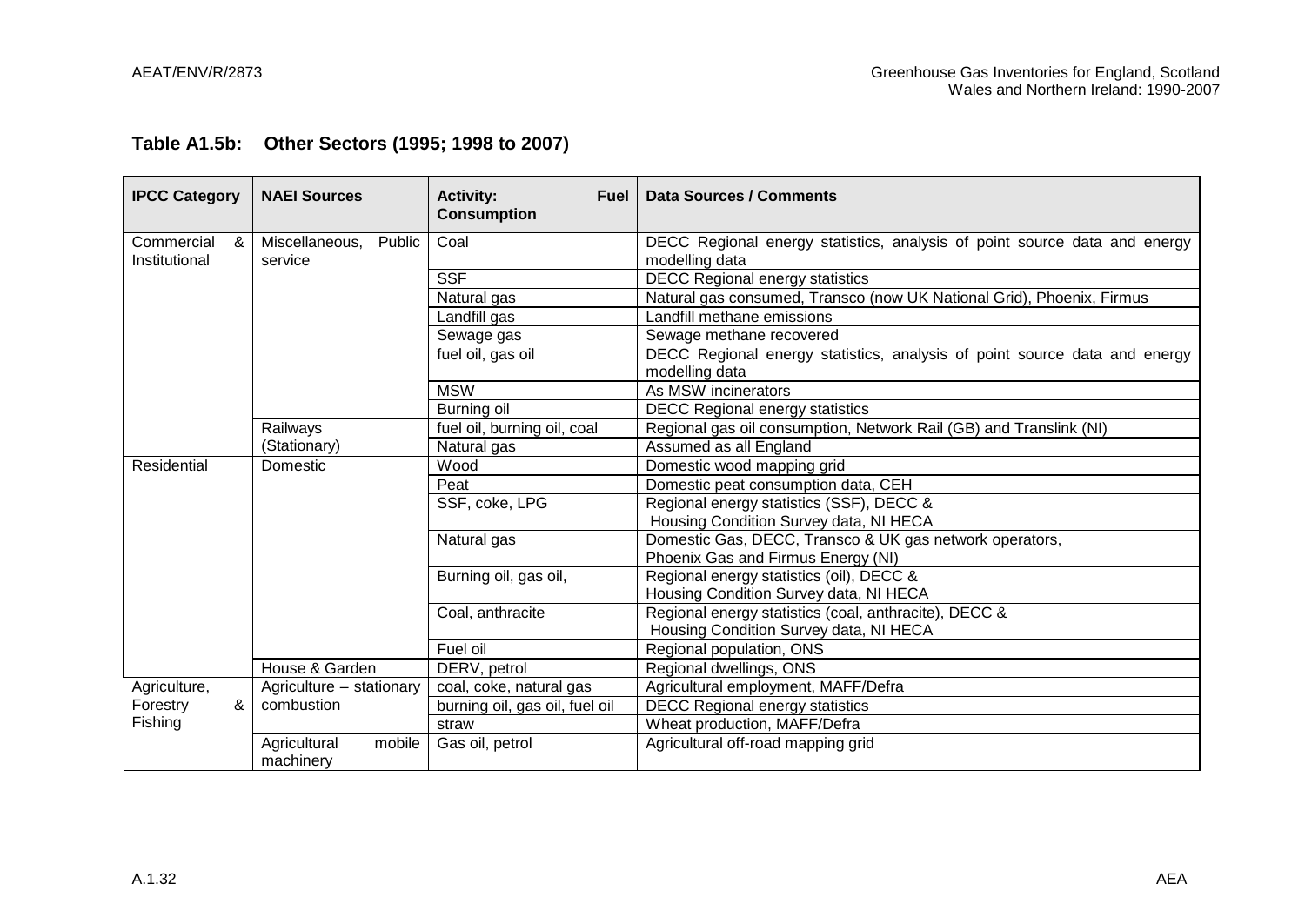### **1.5.2 Residential**

DECC regional energy statistics (DECC, 2008b) have been used in conjunction with information drawn from Housing Condition Surveys to provide estimates of domestic solid and liquid fuel use patterns across the DAs. (See Section 1.3.2 for more details regarding the DECC regional energy statistics source data.)

DECC regional energy use estimates for 2003 to 2007 have been extrapolated using data from Housing Condition Surveys in 1996, 2001 and 2004 (HECA NI, 2005), which provide a summary of fuel-switching trends away from solid fuels due to the development of the gas network and use of burning oil in Northern Ireland during the late 1990s - early 2000s. This approach is used for coal, anthracite, gas oil and burning oil. 2005 regional estimates are available from more recent housing surveys, notably in Northern Ireland, and these data have been used and extrapolated backwards using the periodic Housing Condition Survey reports.

Domestic natural gas consumption data is available for 1990, 1995 and 1998-2007 (DECC: 2008a), with additional information from Transco and other GB gas supply network operators (2008) and Phoenix Gas (2008) and Firmus Energy (2008) for Northern Ireland. However, the accuracy of the domestic estimates is subject to uncertainty, as gas companies use scale of annual consumption to allocate users to the domestic sector, which implies that small-scale commercial users will also be reported in the domestic sector.

The consumption of fuel oil by the domestic sector is a very small amount, and is distributed simply according to population (ONS, 2008a). Domestic use of wood is estimated across the time-series using the latest mapping grid information on wood use (NAEI maps, 2008). Domestic peat use estimates by DA are provided by the Centre for Ecology & Hydrology (Personal Communication: Mobbs, 2008).

### **1.5.3 Agriculture, Forestry & Fisheries**

Emissions from solid fuel use in the agriculture sector are not very significant, whilst regional gas use data in this sector are not available, and hence emissions from these sources are allocated on the basis of regional employment figures from DEFRA (2008a).

Recent work by AEA (NAEI, 2008) to derive a more detailed split of regional off-road fuel use (i.e. mainly gas oil use in tractors and other mobile machinery) has utilised research to determine the regional distribution of different land uses and farm types (pasture, arable, forestry). These data have been combined with data on the intensity of mobile machinery use by farm type (tractor hours per hectare of arable land, tractor hours per head of livestock), to develop a new agricultural off-road mapping grid. These data have been used to estimate DA GHG emissions from agricultural mobile machinery in preference to using Defra regional agricultural employment data that were used in previous inventories.

### **1.6 MILITARY**

Emissions from military aircraft and naval vessels have been allocated based on regional GVA data (ONS, 2008a). Army vehicle emissions are included within road transport data and other army emissions are included within public service categories but are not clearly defined.

# **1.7 FUGITIVE EMISSIONS FROM FUELS**

### **1.7.1 Coal Mining**

Methane emissions arise from coal mining activities. Emissions from operating mines are estimated based on the amounts of deep mined and open cast coal produced. DA inventory estimates are based on regional coal production derived from a number of sources: Coal Authority (2008), BGS (2008), WO (1998), SO (1999), BERR (1996). A small emission occurs from coal storage and transport, which is based on deep mined coal production. Data suggests that only small amounts of coal are transported outside of the region of production and no attempt has been made to allow for this.

Hence coal storage and transport emissions are distributed according to deep-mined production (Coal Authority, 2008).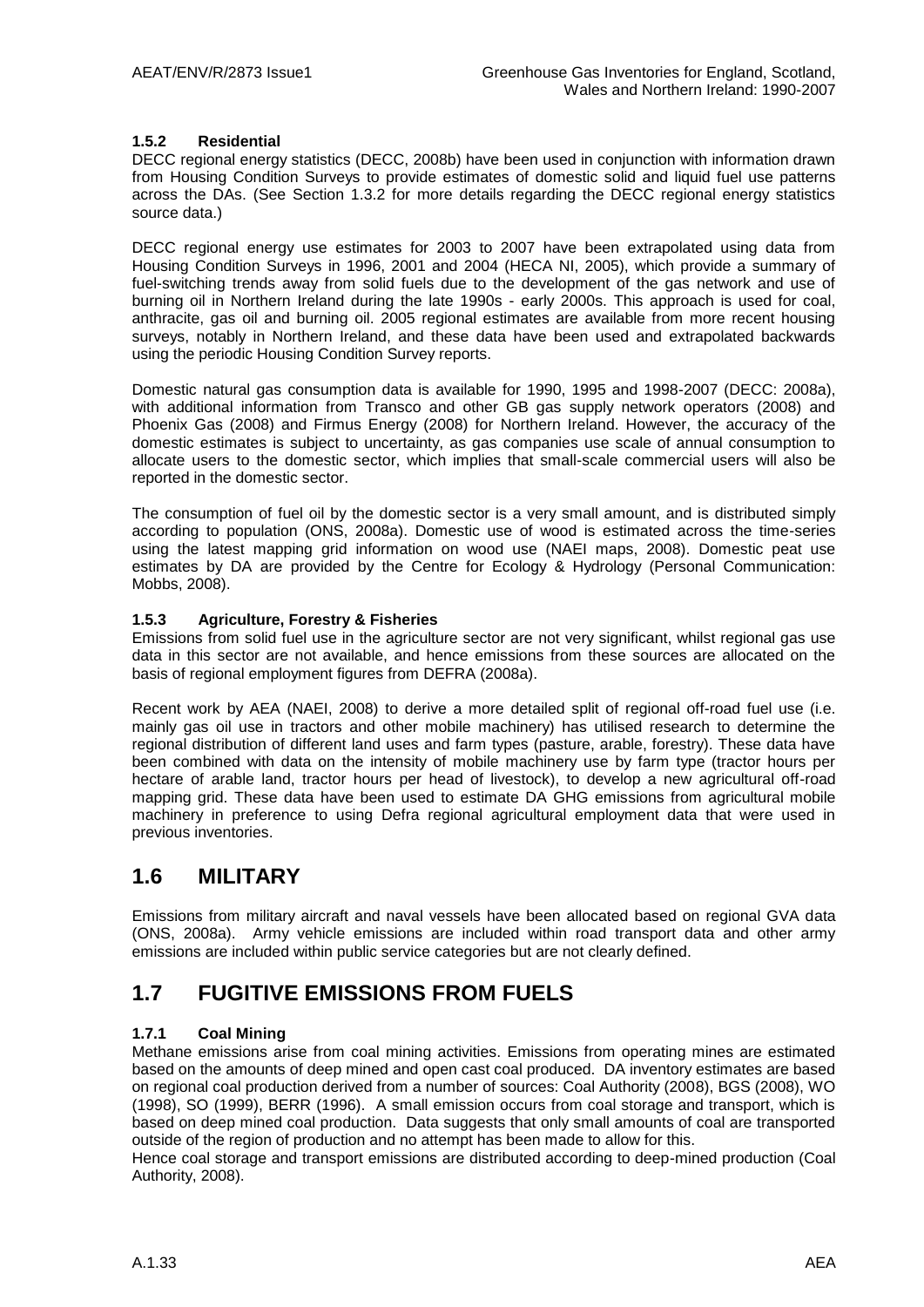Emissions of methane from closed coal mines are based on research that provides emission estimates on a site-by-site basis, and therefore DA-specific totals can be calculated (White Young Green, 2005). Note, however, that this research has not been updated for a number of years and hence the latest emission estimates available for use stem from analysis of closed coal mine emissions in 2004.

### **1.7.2 Solid Fuels Transformation**

For coke ovens, three fugitive emissions are estimated:

- 1. A 'residual' emission of  $CO<sub>2</sub>$  which reflects the difference between the carbon input to the coke oven and the carbon content of the coke and coke-oven gas produced.
- 2. Emissions from the flaring of coke-oven gas.
- 3. Emissions of methane from the process.

These are disaggregated based on the regional consumption of coking coal discussed in Section 1.2.3.

For solid smokeless fuel (SSF) plant, the only fugitive emissions estimated are the 'residual'  $CO<sub>2</sub>$ emission and some process methane. The driver used is that for regional consumption of coal by SSF plant (see Section 1.2.3). It is known that some petroleum coke is used in SSF production but the amount is uncertain. The same driver is applied to the petroleum coke consumption.

#### **1.7.3 Oil and Natural Gas**

All emissions from the oil & gas exploration and production industry that occur offshore have been classified as unallocated. Emissions from on-shore oil and gas terminals in England, Wales and Scotland and from a small number of on-shore oil and gas fields, are based on operator reported data.

The estimates of terminal flaring and venting emissions are based on Oil & Gas UK (2008) data for 1995, 1998-2007. Data is unavailable for 1990, so these are extrapolated based on flaring volumes for Scottish Terminals and natural gas arrivals to gas terminals in England (DTI, 1991, 1996).

The 2000-2007 UK GHG inventories include a correction to account for flaring on onshore oil and gas fields excluded by the Oil & Gas UK (offshore) emissions inventory. Onshore flaring volumes are obtained from DECC sources (DECC, 2008d). Their significance in the UK national GHG inventory is minimal, but the data is more significant for the DA GHG inventories. Wytch Farm, which lies a few miles off the south coast of England, is classified as on-shore for this purpose.

The Oil & Gas UK EEMS inventory data provides data for fugitive emissions of  $CO<sub>2</sub>$  and methane from terminals for 1998-2007. Methane emissions arise from venting, oil storage and tanker loading and unloading, whilst  $CO<sub>2</sub>$  emissions arise from venting and processes. A more aggregated set of data for 1995 has been provided by UKOOA (1999), whilst estimates for 1990 have been calculated by extrapolation of data of oil and gas arrivals in England and Scotland (DTI, 1991, 1996) split across the sources and regions based on the 1995 dataset.

Note that analysis of the dataset from Oil & Gas UK has indicated several areas of inconsistency in the annual reporting by operators. Inconsistencies have been identified through comparison of the Oil & Gas UK inventory submissions against emissions data reported within the SPRI and via the EUETS. This had led to a process of ongoing consultation with DECC and Oil & Gas UK contacts to resolve these areas of uncertainty, which impact most significantly upon methane and NMVOC (not a direct GHG) inventories. Through consultation with DECC Oil & Gas and UK Oil & Gas industry representatives, some revisions to recent data were made to address data reporting gaps and inconsistencies.

UK inventory estimates of emissions of methane due to leakage from the gas transmission system are based on UK National Grid data of leakage from the high-pressure network, Above Ground Installations and the low-pressure networks. Estimates are provided by National Grid (2008) and the other gas network operators: Northern Gas Networks (2008), Scotia Gas Networks (2008), Phoenix Gas (2008) and Wales & West Utilities (2008). Estimates are provided by Local Distribution Zones, enabling direct allocation to each of the constituent countries.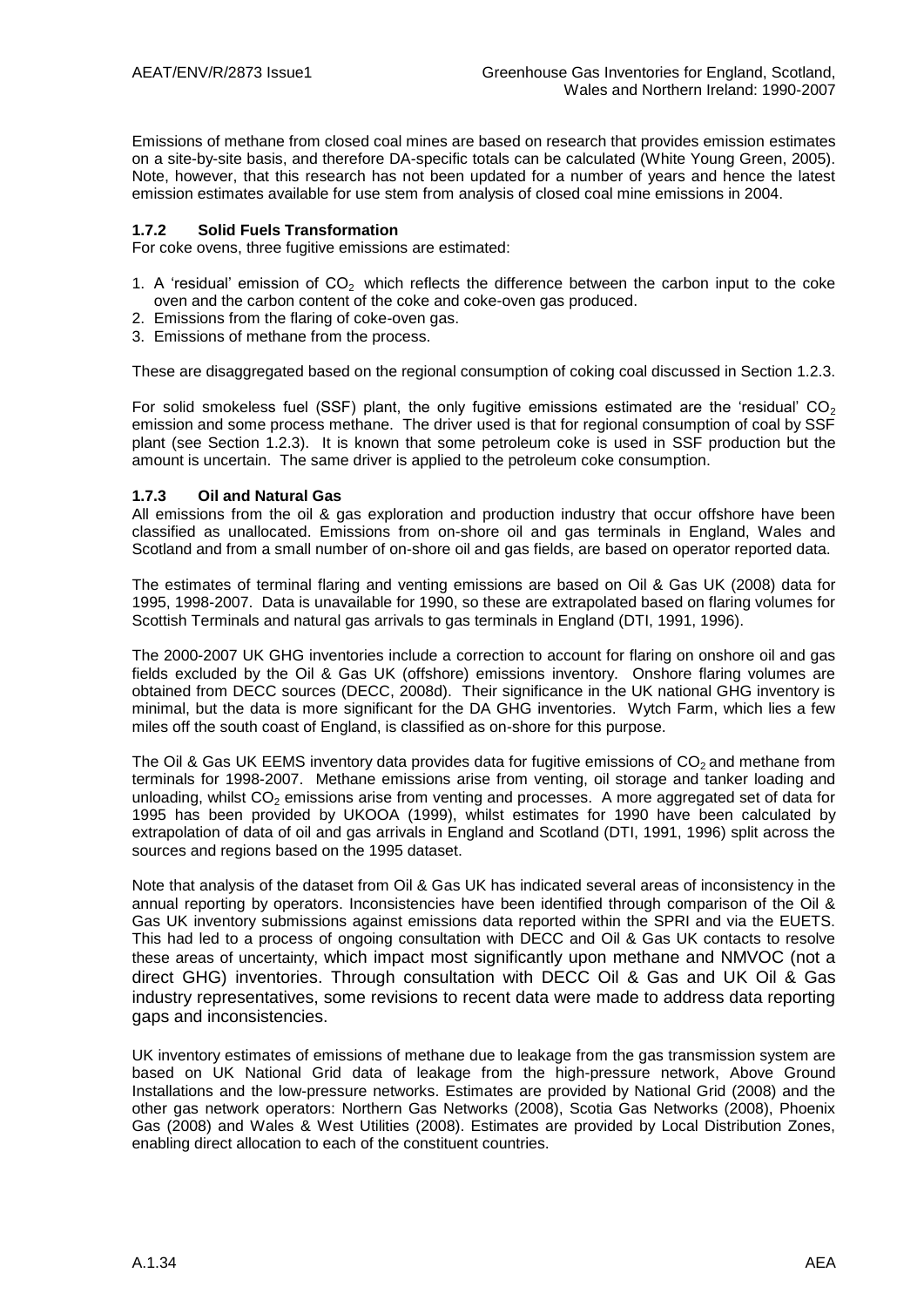# **Table A1.7a: Fugitive Emissions from Fuels (Base Year – 1990)<sup>1</sup>**

| <b>IPCC Category</b> | <b>NAEI Sources</b>      | <b>Activity: Fuel Consumption</b> | 1990                                                       |
|----------------------|--------------------------|-----------------------------------|------------------------------------------------------------|
| Coal Mining          | Deep mined coal          | Deep mine coal production         | Regional deep mine production, British Coal Authority.     |
|                      | Coal storage & transport |                                   | CH <sub>4</sub> from closed coal mines from WYG 2005       |
|                      | Open cast coal           | mine<br>Open<br>cast<br>coal      | Regional open cast mine production, British Coal Authority |
|                      |                          | production.                       | CH <sub>4</sub> from closed coal mines from WYG 2005       |
| Solid<br>Fuel        | Coke production          | Coke production                   | Coal feed to coke ovens, ISSB, WS, DECC                    |
| transformation       | Flaring                  | Coke oven gas                     | Coal feed to coke ovens, ISSB, WS, DECC                    |
|                      | SSF production           | Coal, Petrocoke                   | Coal feed to SSF plant, DECC, WS                           |
| Oil                  | Offshore Oil & Gas       | NA.                               | Fugitive emissions from Terminals (extrapolated from 1995) |
|                      | Oil Terminal Storage     | NA.                               | 1998 driver                                                |
|                      | Onshore Loading          | Oil loaded                        | 1998 driver                                                |
| Venting & Flaring    | <b>Offshore Flaring</b>  | Volume gas flared                 | Flaring at terminals and onshore fields, UKOOA, DECC       |
|                      | <b>Offshore Venting</b>  | NA.                               | Fugitive emissions from Terminals (extrapolated from 1995) |
| Natural Gas          | Gas Leakage              | Natural gas leakage               | National Grid (Transco), Northern Gas Networks,            |
|                      |                          |                                   | Scotia Gas Networks, Wales & West Utilities                |

1 See Section 1.1.3 for abbreviations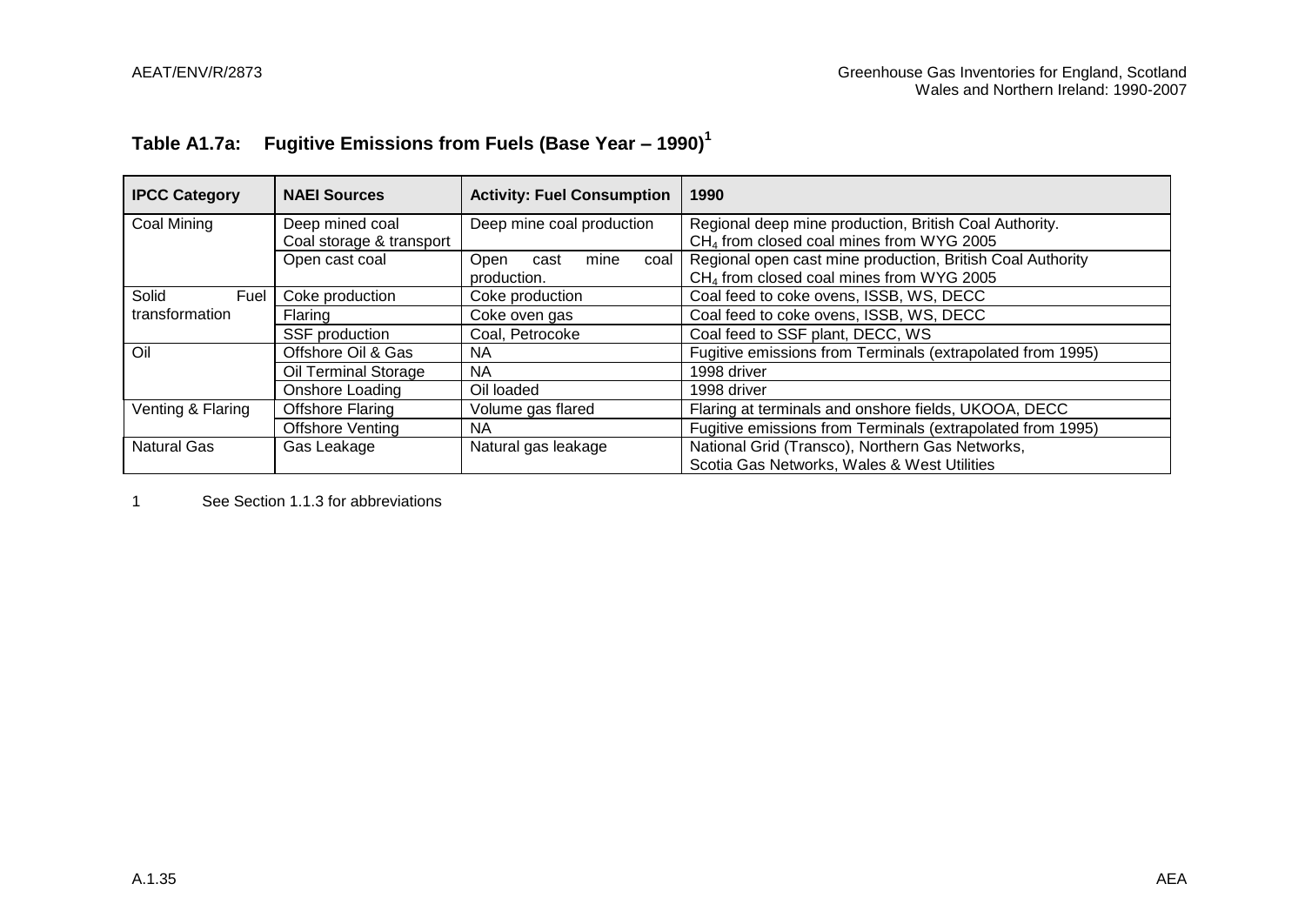# **Table A1.7b Fugitive Emissions from Fuels (1995; 1998 to 2007)**

| <b>IPCC Category</b>            | <b>NAEI Sources</b>                         | <b>Activity: Fuel Consumption</b>           | <b>Data Sources / Comments</b>                                                                                     |  |
|---------------------------------|---------------------------------------------|---------------------------------------------|--------------------------------------------------------------------------------------------------------------------|--|
| Coal Mining                     | Deep mined coal<br>Coal storage & transport | Deep mine coal production                   | Regional deep mine production, British Coal Authority.<br>CH <sub>4</sub> from closed coal mines from WYG 2005     |  |
|                                 | Open cast coal                              | Open<br>mine<br>coal<br>cast<br>production. | Regional open cast mine production, British Coal Authority<br>CH <sub>4</sub> from closed coal mines from WYG 2005 |  |
| Solid<br>Fuel<br>transformation | Coke production                             | Coke production                             | Coal feed to coke ovens, ISSB, WS, DECC and (1999-current) PI                                                      |  |
|                                 | Flaring                                     | Coke oven gas                               | Coal feed to coke ovens, ISSB, WS, DECC and (1999-current) PI                                                      |  |
|                                 | SSF production                              | Coal, Petrocoke                             | Coal feed to SSF plant, DECC, WS                                                                                   |  |
| Oil                             | Offshore Oil & Gas                          | NA.                                         | Oil & Gas UK Process emissions from Terminals                                                                      |  |
|                                 | Oil Terminal Storage                        | NA.                                         | Data from storage emissions, Oil & Gas UK inventory                                                                |  |
|                                 | Onshore Loading                             | Oil loaded                                  | Data from loading emissions, Oil & Gas UK inventory.                                                               |  |
| Venting & Flaring               | Flaring                                     | Volume gas flared                           | Flaring at terminals and onshore fields, Oil & Gas UK, DECC                                                        |  |
|                                 | Ventina                                     | NA.                                         | Data from venting emissions, Oil & Gas UK inventory.                                                               |  |
| Natural Gas                     | Gas Leakage                                 | Natural gas leakage                         | National Grid (Transco), Northern Gas Networks,<br>Scotia Gas Networks, Wales & West Utilities, Phoenix Gas        |  |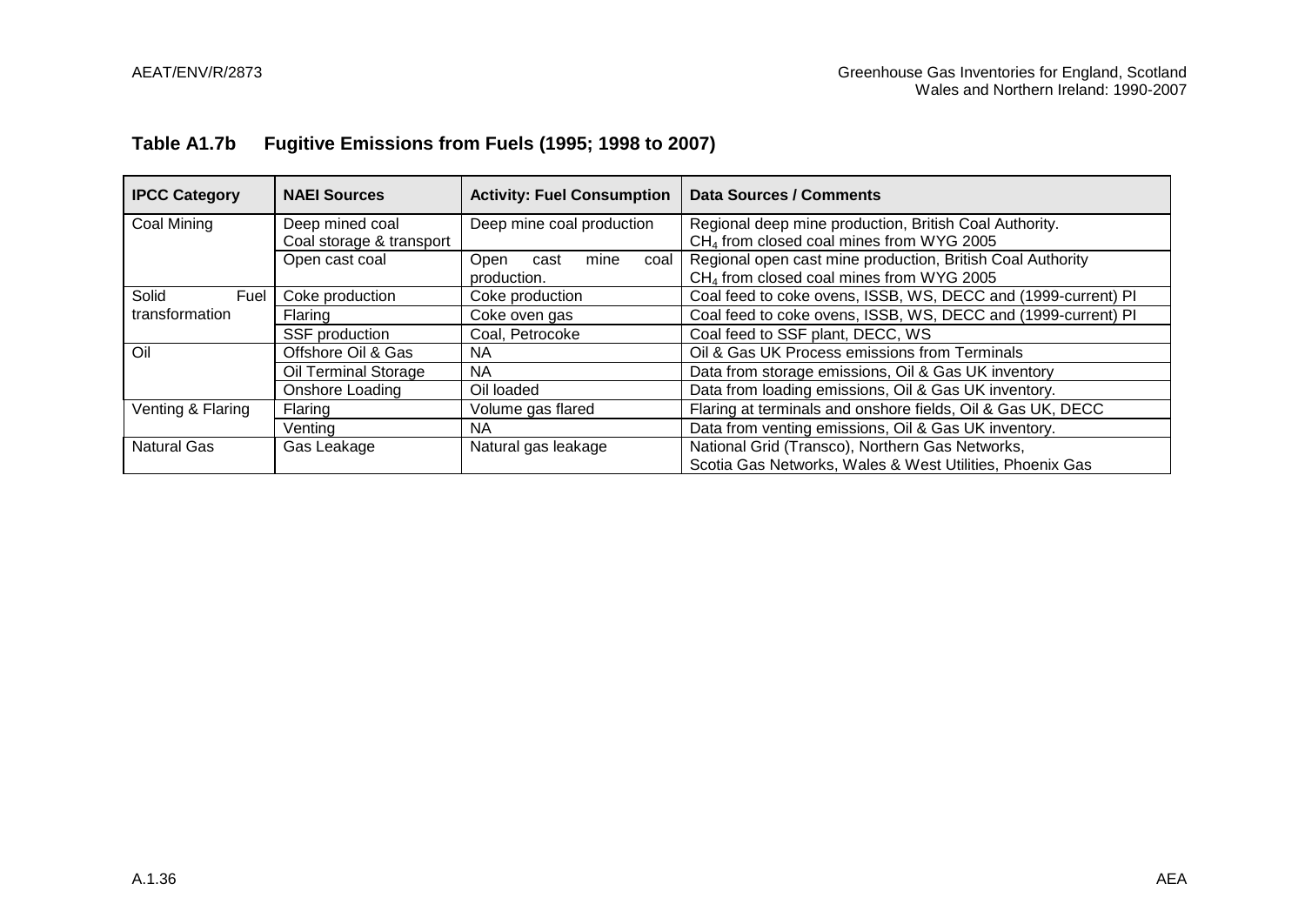# **1.8 INDUSTRIAL PROCESSES**

These sources report process and fugitive emissions from industrial processes as opposed to the emissions from fuel combustion used to provide energy to these processes. (Table A1.2 covers combustion emissions.) The drivers used for process and fugitive industrial releases are summarised in Table A1.8.

### **1.8.1 Minerals Industries**

Large emissions of  $CO<sub>2</sub>$  arise from the degradation of limestone used in cement and lime kilns. Cement emissions are estimated from the production of cement clinker, with regional emission estimations based on plant capacity data supplied by the British Cement Association<sup>3</sup> (2004) for 1990 to 2001. From 2002 onwards, the regional split is based on reported emissions from the PI, SPRI and ISR. Through discussions with environmental regulators it has been determined that lime calcination only occurs in England.

Limestone and dolomite are also used in iron and steel production. Corus suggest that it would be impossible to identify all the different uses of limestone and dolomite in iron and steel making. The major use is in blast furnaces, and so emissions have been disaggregated based upon regional iron production figures (ISSB, 2009).

Limestone, dolomite and soda ash are also used in glass production. Emissions were previously disaggregated using plant capacity and  $CO<sub>2</sub>$  emissions data from British Glass for 1990, 1995, 1998 and subsequently extrapolated for 1999 and 2000. However, the improvement of data supplied via the Pollution Inventory (Environment Agency, 2008a) has enabled more accurate disaggregation for the years 2000 and 2001. Historic data has therefore been revised where appropriate and the Pollution Inventory data now provides a more accurate methodology for regional disaggregation of UK data from 2002 onwards.

The inventory also reports  $CO<sub>2</sub>$  and methane emissions from Fletton brick production, as introduced in 2000. These bricks are made from Fletton clay which contains a significant amount of naturally occurring carbonaceous material and all such production occurs in England.

### **1.8.2 Chemical Production**

The UK Inventory reports emissions of carbon dioxide from ammonia production; nitrous oxide from adipic acid production and nitrous oxide from nitric acid production. Following the closure of a (nitric acid) fertiliser plant in Belfast in late 2001, all of the nitric acid, ammonia and adipic acid plants are within England. Prior to that, plant capacities for nitric acid production facilities were used to estimate the split in UK chemical production GHG sources.

<u>.</u>

 $3$  Production capacity data are used for cement emissions as the actual annual production data from cement plant are commercially confidential.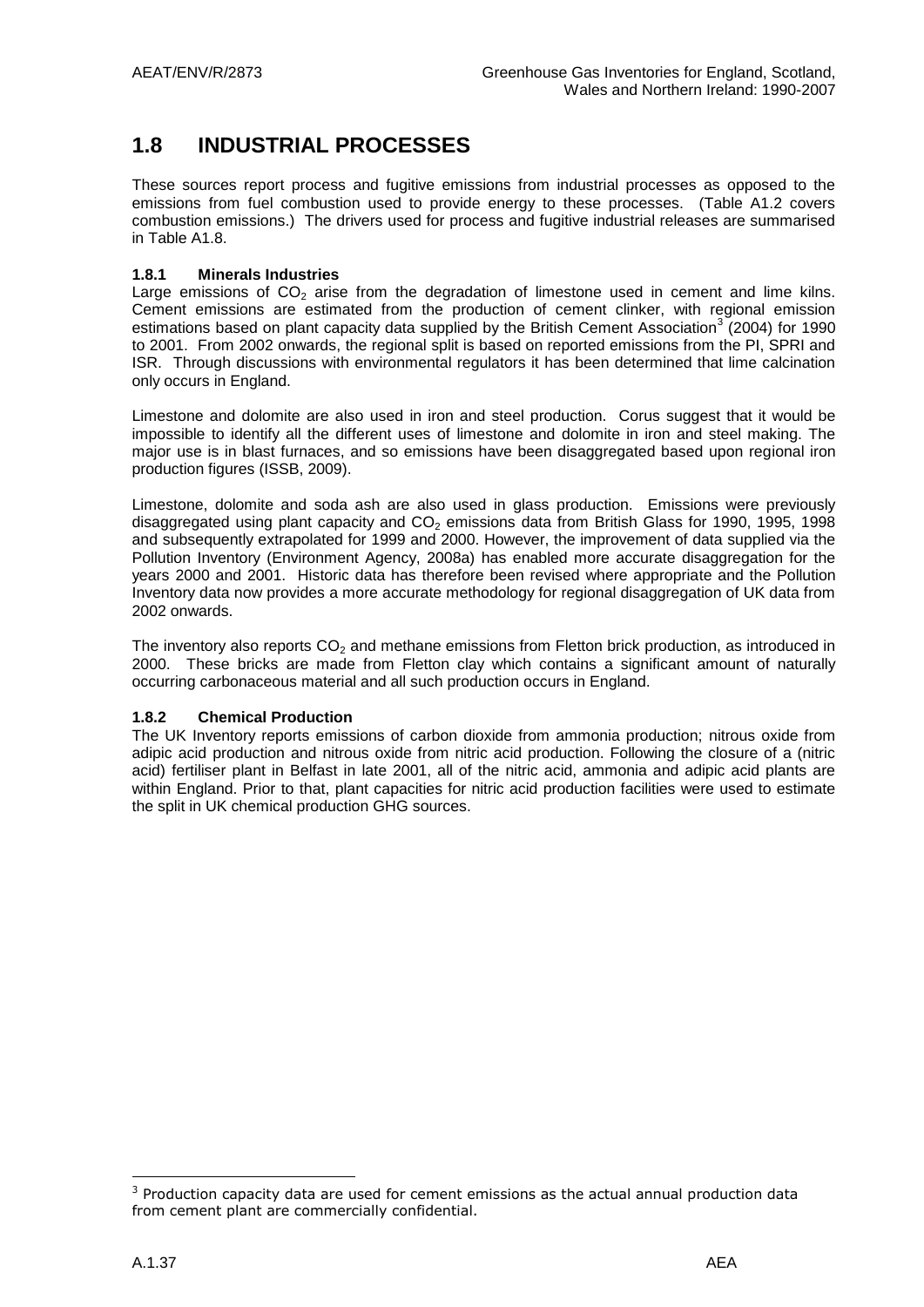# **Table A1.8a: Industrial Processes (Base Year – 1990)<sup>1</sup>**

| <b>IPCC Category</b>                                      | <b>NAEI Sources</b>                   | <b>Activity Data</b>                        | 1990                                                       |  |
|-----------------------------------------------------------|---------------------------------------|---------------------------------------------|------------------------------------------------------------|--|
| <b>Cement Production</b>                                  | Cement<br>(decarbonising)             | Clinker production                          | Regional cement production capacity, BCA                   |  |
| Lime Production                                           | Lime (decarbonising)                  | Limestone consumption                       | All such plant located in England                          |  |
| Dolomite<br>Limestone<br>and<br>Use                       | Glass production                      | dolomite<br>Limestone<br>and<br>consumption | Regional glass production, British Glass                   |  |
|                                                           | <b>Blast Furnaces</b>                 | dolomite<br>Limestone<br>and<br>consumption | Iron production, ISSB                                      |  |
| Ash Production and<br>Soda<br>Use                         | Glass production                      | Soda Ash Consumption                        | Regional glass production, British Glass                   |  |
| Mineral Products: Other                                   | <b>Brick</b><br>Fletton<br>Production | <b>Fletton Brick Production</b>             | All such plant located in England                          |  |
| Ammonia Production                                        | Ammonia feedstock                     | Natural gas feedstock                       | All such plant located in England                          |  |
| Nitric Acid Production                                    | Nitric Acid Production                | Plant capacity                              | Regional plant capacity                                    |  |
| <b>Adipic Acid Production</b>                             | <b>Adipic Acid Production</b>         | Adipic acid made                            | All such plant located in England                          |  |
| Chemical Industry: Other                                  | <b>Methanol Production</b>            | <b>Production of Methanol</b>               | All such plant located in England                          |  |
| Chemical Industry: Other                                  | <b>Ethylene Production</b>            | Production of Ethylene                      | Plant capacities                                           |  |
| Chemical Industry: Other                                  | Chemical Industry                     | <b>NA</b>                                   | Extrapolated from PI data                                  |  |
| Iron and Steel                                            | <b>Electric Arc Furnace</b>           | EAF steel production                        | Regional EAF production, ISSB                              |  |
|                                                           | Flaring                               | Blast furnace gas                           | Coke consumed in blast furnaces, ISSB, WO                  |  |
| <b>Aluminium Production</b>                               | Aluminium production                  | aluminium<br><b>Primary</b><br>produced     | Regional aluminium plant capacity, ALCAN                   |  |
| $SF6$ Used in Aluminium and<br><b>Magnesium Foundries</b> | SF <sub>6</sub> Cover gas             | <b>NA</b>                                   | Regional consumption & sales data, EM industry report 1999 |  |

1. See Section 1.1.3 for abbreviations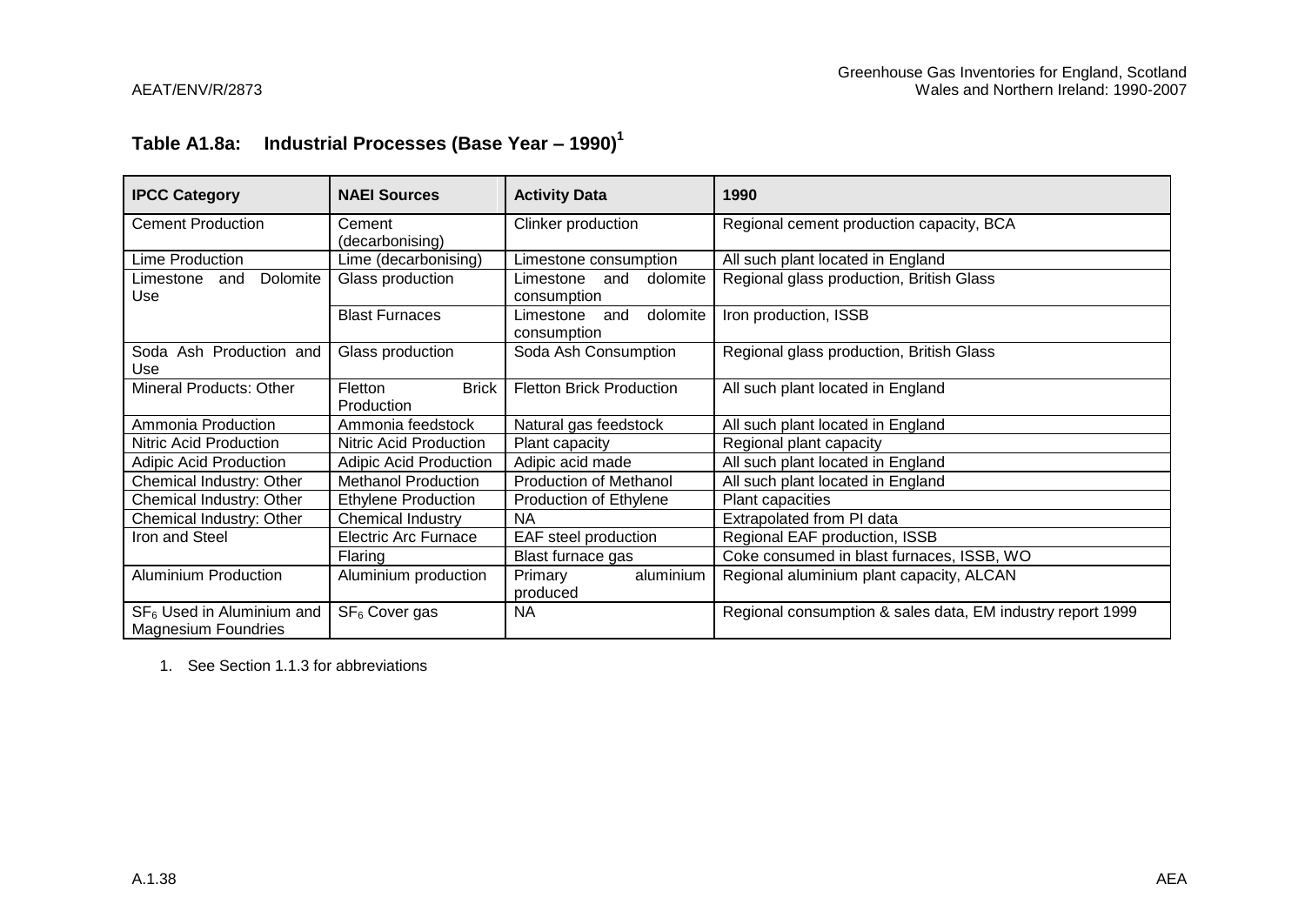### **Table A1.8a: Industrial Processes (Base Year – 1990) (continued)**

| <b>IPCC Category</b>                             | <b>NAEI Sources</b>          | <b>Activity Data</b> | 1990                                                            |  |
|--------------------------------------------------|------------------------------|----------------------|-----------------------------------------------------------------|--|
| Halocarbon & SF6 By-<br><b>Product Emissions</b> | <b>Halocarbon Production</b> | <b>NA</b>            | All such plant are located in England.                          |  |
| Air<br>Refrigeration<br>and                      | Refrigeration                | <b>NA</b>            | Regional population, ONS                                        |  |
| Conditioning                                     | Supermarket<br>Refrigeration | <b>NA</b>            | Regional GDP, ONS                                               |  |
|                                                  | Mobile Air conditioning      | <b>NA</b>            | Vehicle Registration data, AEAT industry report 2003            |  |
| Foam Blowing                                     | Foams                        | <b>NA</b>            | Regional population, ONS                                        |  |
| Fire Extinguishers                               | Fire fighting                | ΝA                   | Regional population, ONS                                        |  |
| Aerosols                                         | <b>Metered Dose Inhalers</b> | <b>NA</b>            | Regional population, ONS                                        |  |
|                                                  | Aerosols (halocarbons)       | <b>NA</b>            | Regional population, ONS                                        |  |
| Other                                            | Electronics                  | <b>NA</b>            | Regional electronics plant consumption, EM industry report 1999 |  |
|                                                  | Training shoes               | <b>NA</b>            | Regional population, ONS                                        |  |
|                                                  | <b>Electrical Insulation</b> | <b>NA</b>            | Regional electrical capacity, AEAT industry report 2003         |  |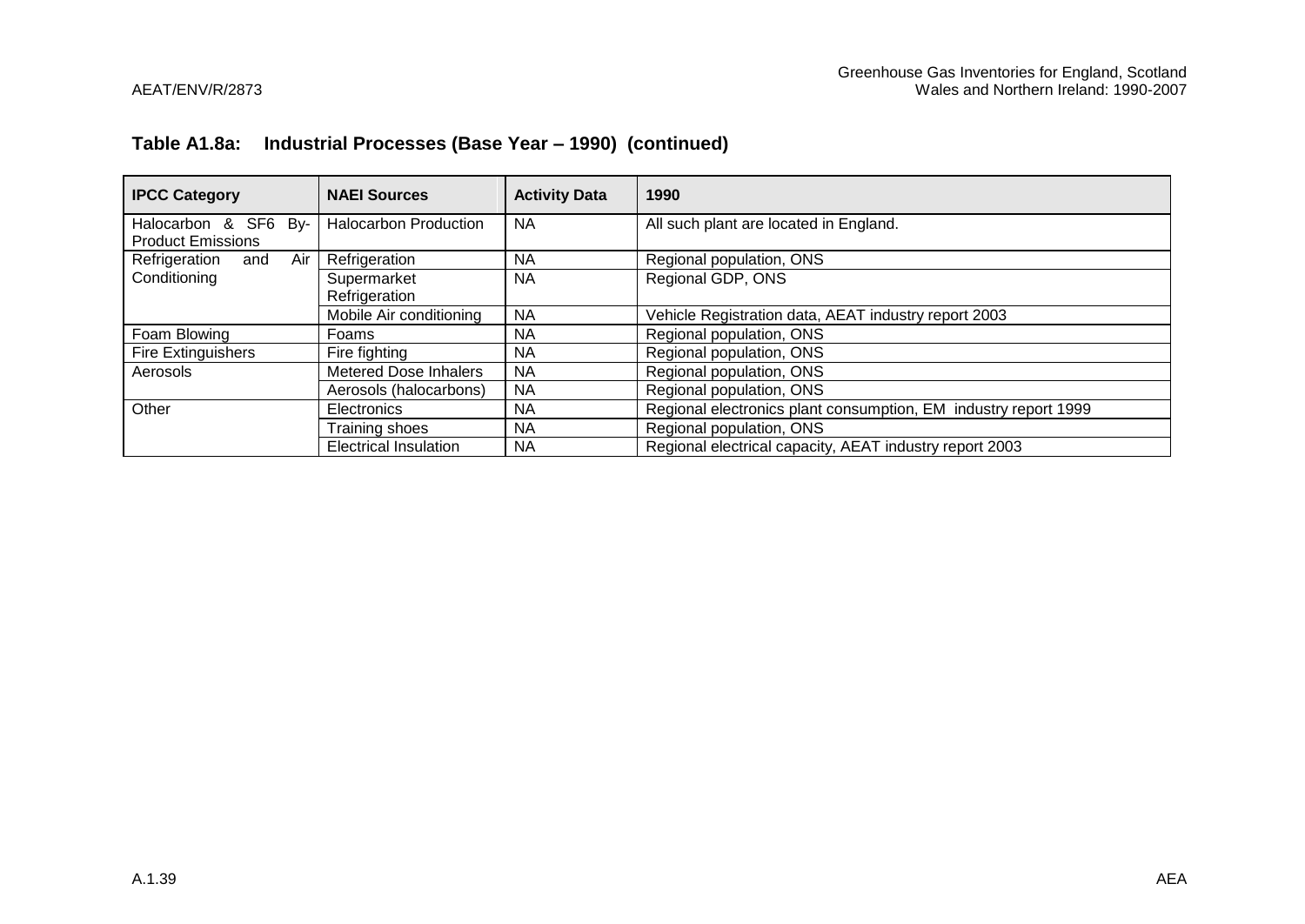### **Table A1.8b: Industrial Processes (1995; 1998 to 2007)**

| <b>IPCC Category</b>                                               | <b>NAEI Sources</b>                   | <b>Activity Data</b>                        | Data Sources / Comments                                                          |  |
|--------------------------------------------------------------------|---------------------------------------|---------------------------------------------|----------------------------------------------------------------------------------|--|
| <b>Cement Production</b>                                           | Cement<br>(decarbonising)             | Clinker production                          | Point source data from PI/SPRI/ISR, EA, SEPA & NIDoE                             |  |
| Lime Production                                                    | Lime (decarbonising)                  | Limestone consumption                       | All such plant located in England                                                |  |
| Dolomite<br>Limestone<br>and<br>Use                                | Glass production                      | dolomite<br>Limestone<br>and<br>consumption | Regional glass production, BGlass                                                |  |
|                                                                    | <b>Blast Furnaces</b>                 | dolomite<br>Limestone<br>and<br>consumption | Iron production, ISSB                                                            |  |
| Soda Ash Production and<br>Use                                     | Glass production                      | Soda Ash Consumption                        | Regional glass production, BGlass                                                |  |
| Mineral Products: Other                                            | <b>Brick</b><br>Fletton<br>Production | <b>Fletton Brick Production</b>             | All such plant located in England                                                |  |
| Ammonia Production                                                 | Ammonia feedstock                     | Natural gas feedstock                       | All such plant located in England                                                |  |
| Nitric Acid Production<br>Nitric Acid Production<br>Plant capacity |                                       |                                             | Regional plant capacity, Pl.<br>Since 2002, all such plant located in England.   |  |
| <b>Adipic Acid Production</b>                                      | <b>Adipic Acid Production</b>         | Adipic acid made                            | All such plant located in England                                                |  |
| Chemical Industry: Other                                           | <b>Methanol Production</b>            | <b>Production of Methanol</b>               | All such plant located in England                                                |  |
| Chemical Industry: Other                                           | <b>Ethylene Production</b>            | Production of Ethylene                      | Plant Capacities, PI                                                             |  |
| Chemical Industry: Other                                           | Chemical Industry                     | <b>NA</b>                                   | PI data, or extrapolated from PI data                                            |  |
| Iron and Steel                                                     | <b>Electric Arc Furnace</b>           | EAF steel production                        | Regional EAF production, ISSB                                                    |  |
|                                                                    | Flaring                               | Blast furnace gas                           | Coke Consumed in blast furnaces, ISSB, WO                                        |  |
| <b>Aluminium Production</b>                                        | Aluminium production                  | aluminium<br>Primary<br>produced            | UK plant production & emissions data, Alcan, Rio-Tinto, EA,<br><b>SEPA</b>       |  |
| $SF6$ Used in Aluminium and<br><b>Magnesium Foundries</b>          | SF <sub>6</sub> Cover gas             | <b>NA</b>                                   | Regional consumption & sales data from industry reports<br>compiled by EM & AEAT |  |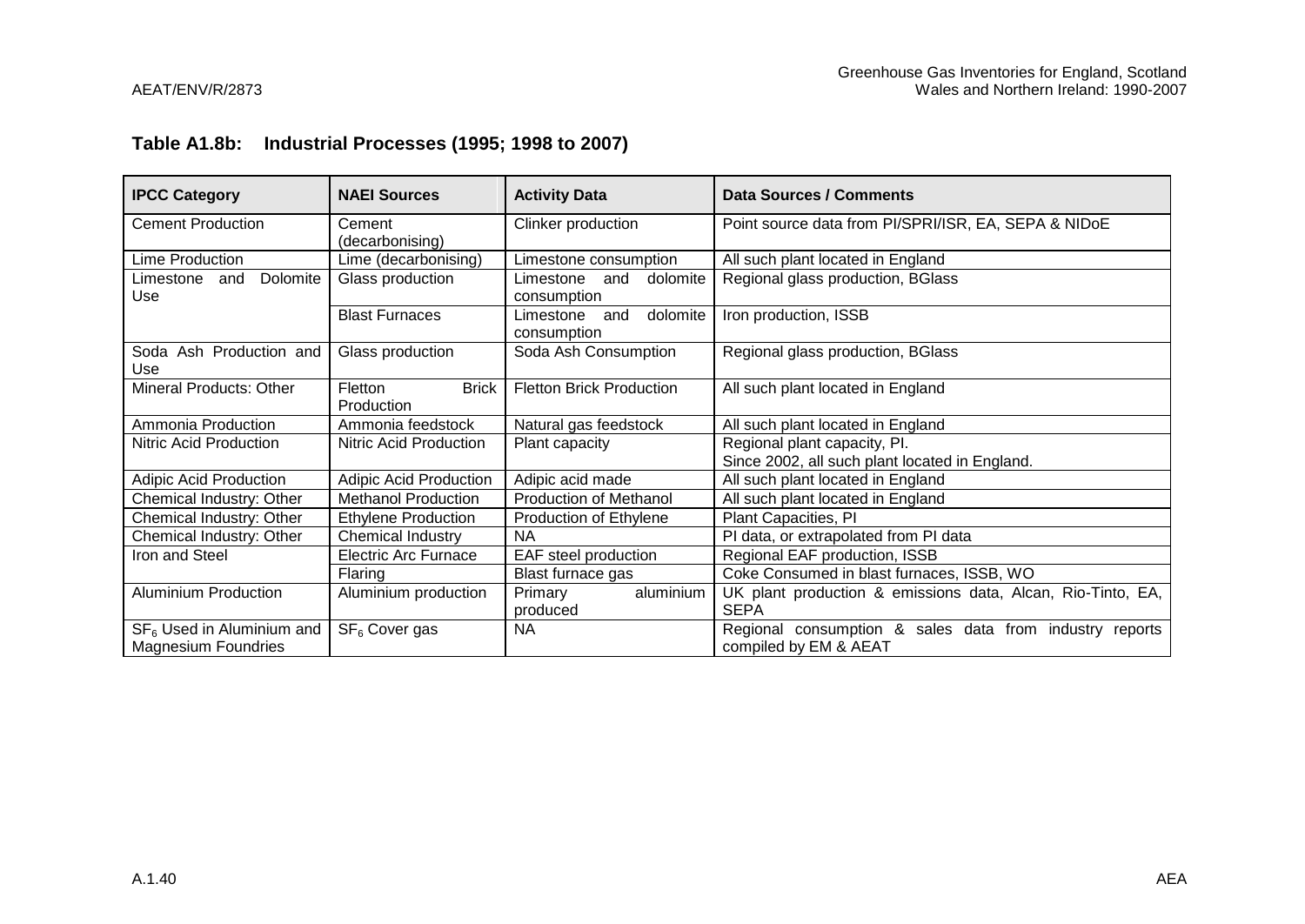# **Table A1.8b: Industrial Processes (1995; 1998 to 2007) (continued)**

| <b>IPCC Category</b>                             | <b>NAEI Sources</b>          | <b>Activity Data</b> | Data Sources / Comments                                                                        |  |  |
|--------------------------------------------------|------------------------------|----------------------|------------------------------------------------------------------------------------------------|--|--|
| Halocarbon & SF6 By-<br><b>Product Emissions</b> | <b>Halocarbon Production</b> | <b>NA</b>            | All such plant are located in England.                                                         |  |  |
| Air<br>Refrigeration<br>and                      | Refrigeration                | <b>NA</b>            | Regional population, ONS                                                                       |  |  |
| Conditioning                                     | Supermarket<br>Refrigeration | <b>NA</b>            | Regional GDP, ONS                                                                              |  |  |
|                                                  | Mobile Air conditioning      | <b>NA</b>            | Vehicle Registration data, AEAT industry report 2003                                           |  |  |
| Foam Blowing                                     | Foams                        | NA.                  | Regional population, ONS                                                                       |  |  |
| <b>Fire Extinguishers</b>                        | Fire fighting                | <b>NA</b>            | Regional population, ONS                                                                       |  |  |
| Aerosols                                         | <b>Metered Dose Inhalers</b> | <b>NA</b>            | Regional population, ONS                                                                       |  |  |
|                                                  | Aerosols (halocarbons)       | <b>NA</b>            | Regional population, ONS                                                                       |  |  |
| Other                                            | Electronics                  | <b>NA</b>            | Regional electronics plant consumption, EM industry report 1999<br>& AEAT industry report 2003 |  |  |
|                                                  | Training shoes               | <b>NA</b>            | Regional population, ONS                                                                       |  |  |
|                                                  | <b>Electrical Insulation</b> | <b>NA</b>            | Regional electrical capacity, AEAT industry report 2003                                        |  |  |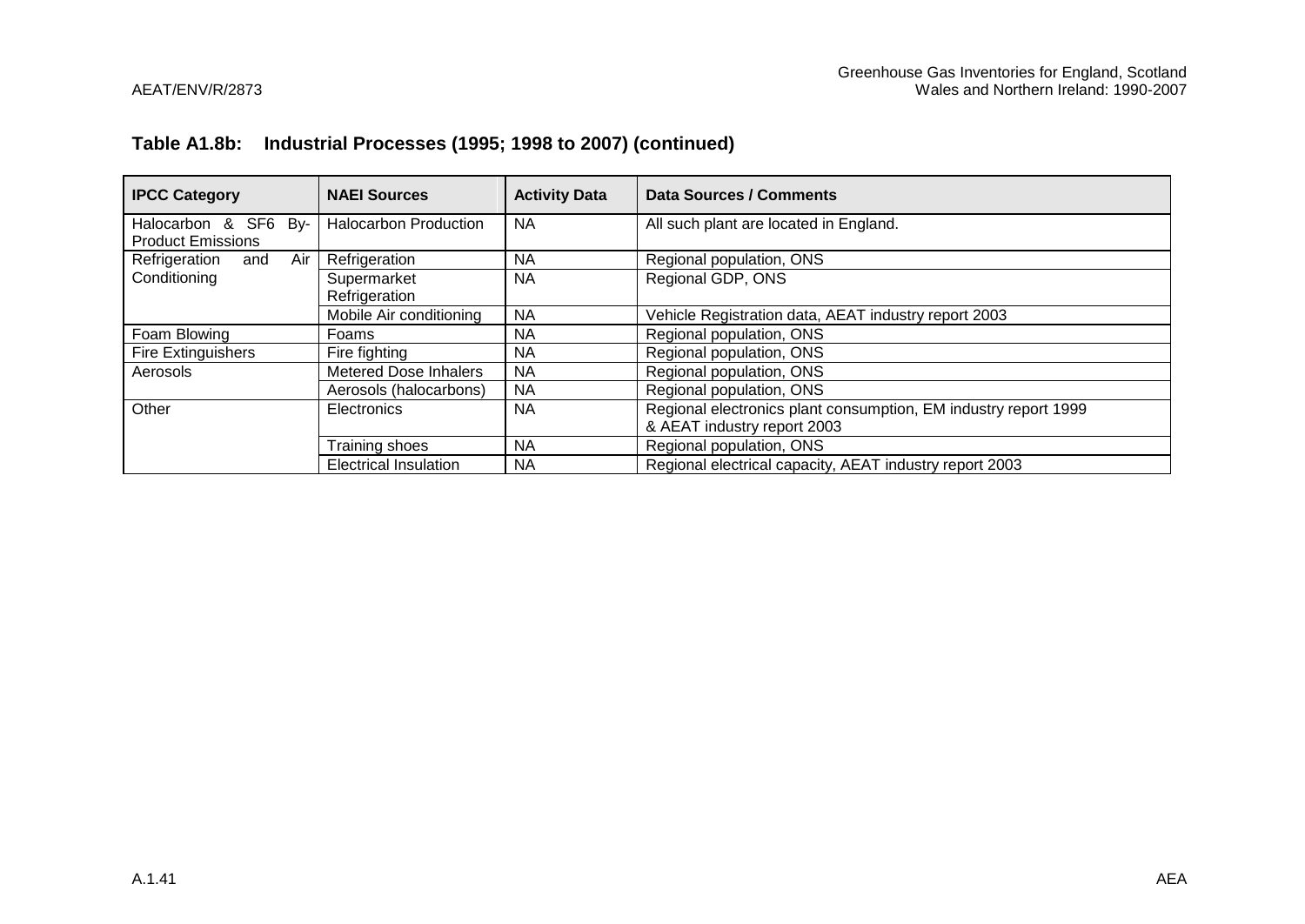The UK inventory reports emissions of methane from methanol production, ethylene production and the other chemical industry. The methanol plant is located in England, whilst ethylene production occurs in England, Scotland and Wales. These emissions are distributed based on data reported in the PI (Environment Agency, 2008a), SPRI (SEPA, 2008a) and plant capacity. Emissions are extrapolated to 1990 and 1995 based on plant capacities.

The emissions from the "other chemical industry" sector are disaggregated to England and Wales based on the site data in the Pollution Inventory. Data on emissions from other chemical processes are not available for Scotland.

### **1.8.3 Metal Production**

In the iron and steel industry, emissions of  $CO<sub>2</sub>$  arise from electric arc furnaces through the consumption of the graphite anodes. Regional data on steel production from electric arc furnaces is used to determine the regional drivers for this activity (ISSB, 2009).

The flaring of waste blast furnace gas is disaggregated according to the distribution of blast furnaces, using the driver derived for coal consumption by blast furnaces (ISSB, 2009).

Emissions of  $CO<sub>2</sub>$  from iron and steel making are estimated from a mass balance on the coke consumed in blast furnaces; the blast furnace gas produced; the pig iron produced; the pig iron used in steel making and the crude steel produced. The emissions are distributed using appropriate drivers for each source and sink taken from ISSB (2009). These include regional data on coke consumed in blast furnaces, pig iron production and crude steel production.

The electrolytic process used to produce aluminium results in a  $CO<sub>2</sub>$  emission as the petroleum coke anode is consumed. Emission estimations are based on plant capacity data provided by Alcan (2004), for years up to 2002. The DA emissions data for 2003 onwards are based on PI and SPRI data (EA, 2008a; SEPA, 2008a). There have been some significant changes in the aluminium industry in recent years, with the closure of the Kinlocheven plant in 2000, and the expansion of the Lynmouth plant, and hence there has been a swing in emissions from this sector from Scotland to England.

The anode baking process within aluminium production also results in emissions of PFCs, and estimates are provided by plant operators (Alcan, 2008).

#### **1.8.4 Use of Halocarbons and SF<sup>6</sup>**

The UK emissions of halocarbons and sulphur hexafluoride were based on estimates from a model prepared initially by Enviros March (1999). This model has now been updated by AEAT (Haydock et al, 2003). For some sources, the emission is equal to the consumption of fluid (e.g. aerosols). For other sources the emissions occur during product manufacture, leakage during product lifetime, and at product disposal (e.g. refrigerators). In these cases emissions are estimated from a time dependent model of the bank of fluid held in products, accounting for unit production and disposal.

Data for HFC emissions from metered dose inhalers in the UK are also taken from the EM & AEAT predictive models. The National Asthma Campaign"s National Asthma Audit (1999-2000) concluded that:

*"There is little variation in asthma prevalence among children or adults throughout Great Britain."* 

Therefore, the regional split of emissions is proportional to population.

Supermarket refrigeration is regarded as sufficiently different from other refrigeration to warrant a separate study. Emissions are based on a market review of the number and size of supermarkets in the regions, combined with discussions with gas manufacturers on the sales into this sector. Discussions with supermarket owners also suggest that regional use could be approximately equated to sales volume, which in turn could be approximated by regional GDP estimates, which have been obtained from ONS (2008a).

Air conditioning systems in cars began to use HFC134a from around 1993. Data is supplied by SMMT on regional sales of new cars. Initially, installation of air conditioning was skewed towards company cars, which are broadly distributed according to population.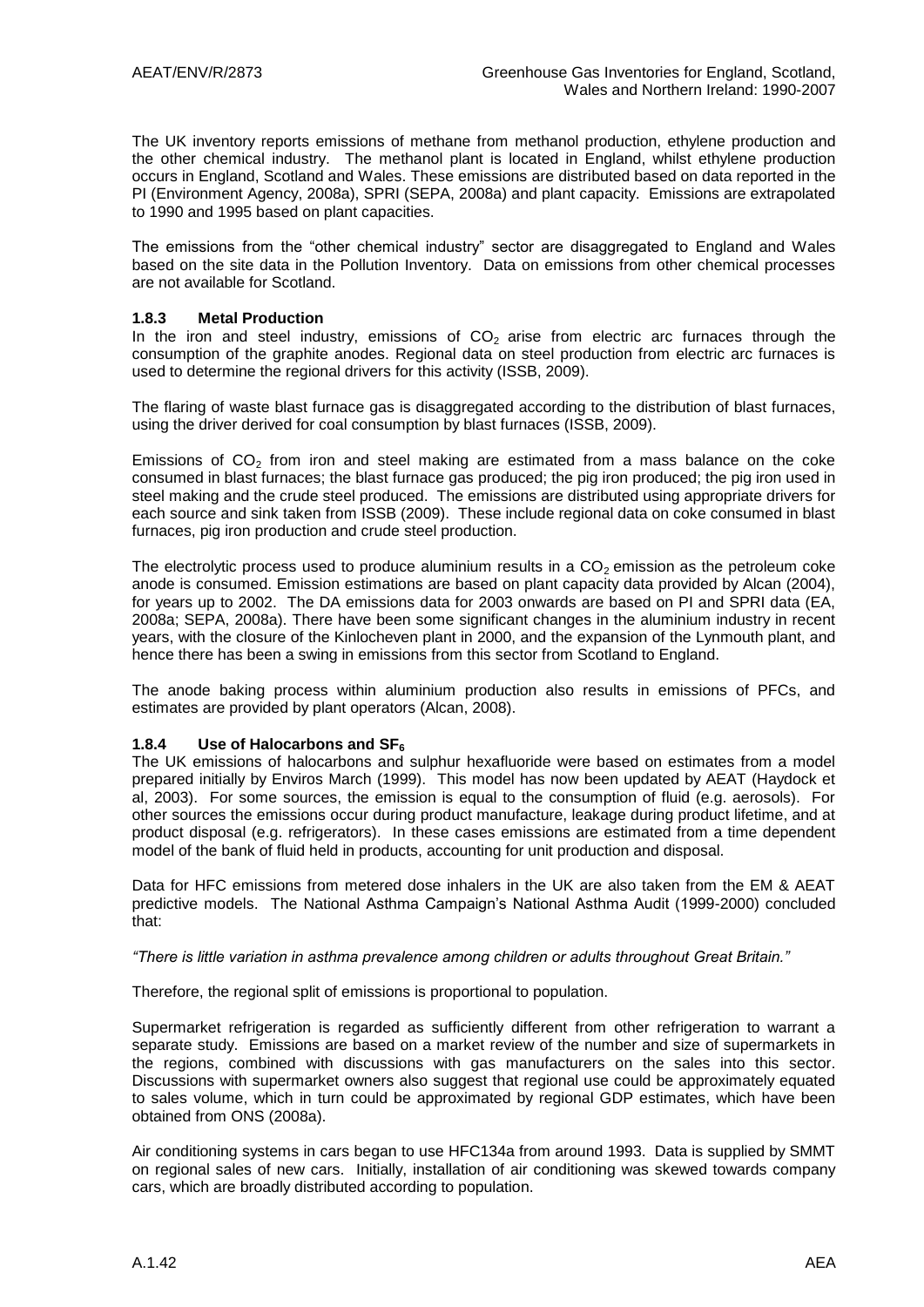PFCs and  $SF<sub>6</sub>$  are used to cushion the soles of some training shoes. Data have previously been gathered from discussions with Nike. Sales figures for the devolved regions of the UK were not available, and therefore the regional split is made according to population.

Sulphur hexafluoride is used in electrical switchgear within the electricity transmission system. UK estimates are based on discussions with industry sources and summarised within the EM & AEAT model. Regional estimates are determined through consultation with power supply companies (NIE, Scottish Power & Scottish Electric, National Grid) and the Electricity Association.

For aerosols, the split by region is made on the basis of population, although use of these gases often have industrial applications. Making the split using population has the advantage of making the data directly comparable with the figures for the baseline years of 1990 and 1995.

Other sources such as fire extinguishers are very small and are likely to be distributed with the general population.

Emissions of  $SF<sub>6</sub>$  cover gas from magnesium production is based on regional sales and consumption data. This stable market is assessed within the AEAT model (2003), with all production located in England & Wales.

Emissions data for regional emissions from semiconductor wafer manufacture are estimated from manufacturing data and consultation with relevant trade associations, and incorporated within the AEAT model (2003).

# **1.9 AGRICULTURE**

North Wyke Research provides all data and information pertaining to agricultural sources within the Devolved Administration emission inventories.

The UK inventory is disaggregated into England, Scotland, Wales and Northern Ireland, with all default factors and emission factors carried over from the national inventory. In the 1990-2007 UK GHG inventory compilation, nitrogen excretion factors have been modified across all the UK using data from Ken Smith and Bruce Cottrill (ADAS, 2008).

Regional crop areas are obtained from the Defra June Agricultural Census for 1990, 1995, 1998 - 2007 (Defra, 2008), SEERAD (SEERAD, 2008) and DARD (DARD, 2008). Crop production data is taken from Agriculture in the UK and Basic Horticultural Statistics for the UK. The Welsh Assembly Government also provides crop area data in Wales for this inventory.

Fertiliser applications are derived from regional crop areas and average application rates published in the British Survey of Fertiliser Practice for 1990, 1995, 1998 - 2007 (BSFP, 2008), which presents data for England and Wales, Scotland and Great Britain. Application rates in Northern Ireland are assumed to be the same as Scottish applications. In many cases, the sample size used to estimate fertiliser use in Scotland is considered too small to be sufficiently robust and in these cases, the Great Britain data are used. Where application rates are not available for particular crop types, the crop area is amalgamated with a similar crop with a known fertiliser application rate. Where annual applications are not available, fertiliser application for a different year are used.

Livestock numbers are obtained from the Defra, SEERAD, the Welsh Assembly and DARD Agricultural Census data for 1990, 1995, 1998 – 2007. Cattle weights are estimated following the trend for the previous 5 years. In the compilation of the UK inventory for 1990-2007, the 2007 cattle data for Wales were erroneous in the NIR and national inventory submission. In the derivation of the DA GHG inventories these Welsh cattle statistics have been corrected, although the DA total is still kept consistent with the UK GHGI.

As in the national inventory, the area of cultivated histosols (soils of high organic content) is assumed to be equivalent to the area of Eutric Histosols, and is disaggregated according to a percentage split estimated by the Soil Survey and Land Research Centre (personal communication).

Any small differences in national-regional census data are removed by normalising the DA inventories such that the sum of England, Scotland, Wales and Northern Ireland equals the UK emission. (For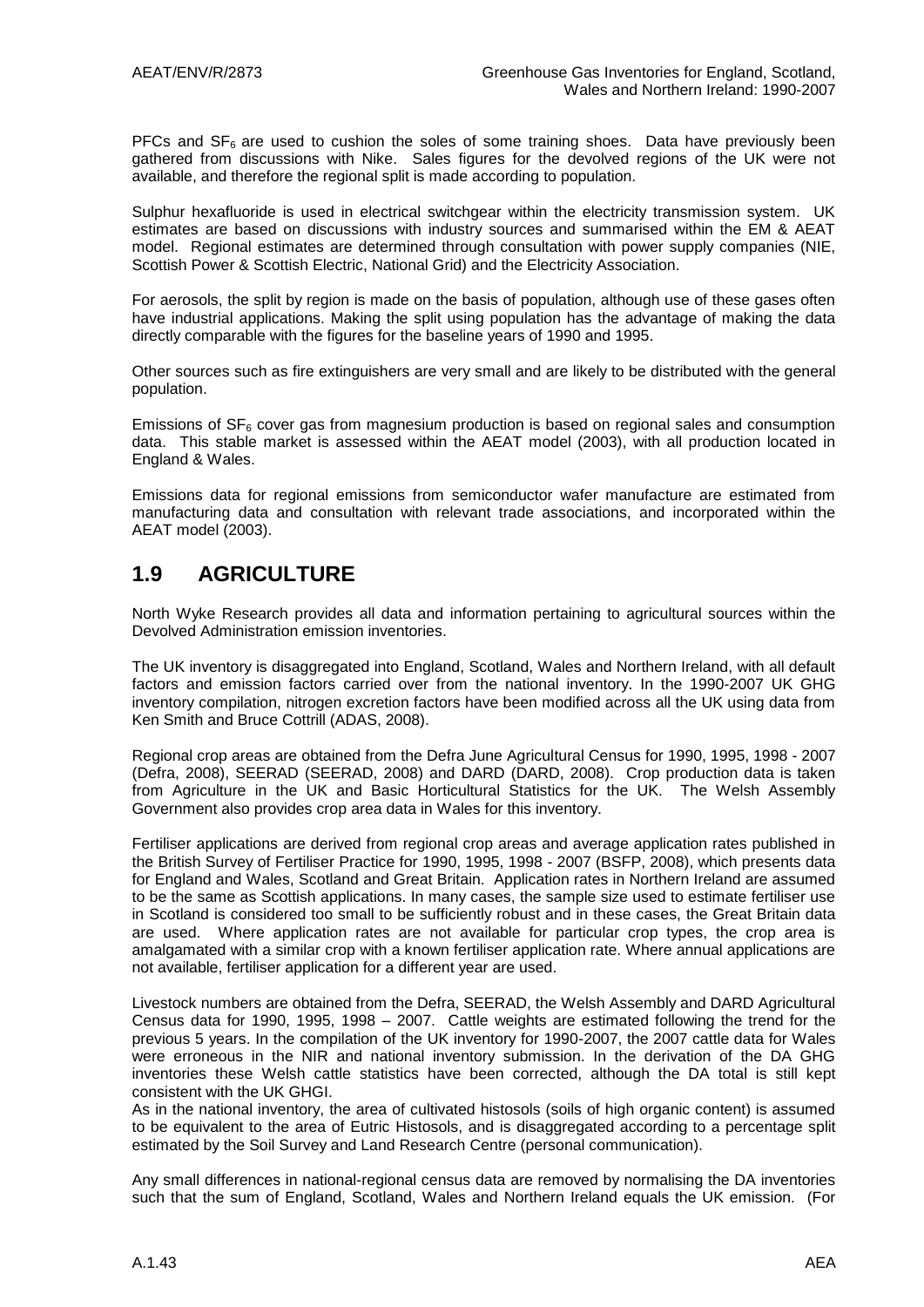details of the normalisation procedure, see Section 1.1.2.) In particular, for census years prior to 2001, the supply of data for the constituent countries from different sources (MAFF, DANI and the Scottish Office) was not concurrent with obtaining the UK data and submitting the UK inventory. This lack of synchronicity was not conducive to ensuring that there was good agreement between the sum of country data and the UK figure, and consequently the UK and disaggregated inventory estimates. This problem was rectified in some recent years by the supply of all required land use and livestock data directly from DEFRA statistics. As this is no longer possible, the current protocol is to obtain data from constituent countries prior to submission of the UK inventory, altering UK figures where necessary.

# **1.10 LAND USE, LAND USE CHANGE & FORESTRY (LULUCF)**

The Land Use, Land Use Change and Forestry (LULUCF) sector is different from other sectors in the Greenhouse Gas Inventory in that it contains both sources and sinks of greenhouse gases (principally carbon dioxide). The sources, or emissions to the atmosphere, are given as positive values; the sinks, or removals from the atmosphere, are given as negative values.

The estimates for the LULUCF sector within the DA emissions inventories are made by the Centre for Ecology and Hydrology. The methods for estimating removals and emissions of carbon dioxide from this sector are described in the latest contract report to Defra (Dyson, 2009) and Annex 3 of the UK National GHG Inventory 1990-2007 (Jackson et al., 2009).

The current LULUCF inventory methods use a combination of top-down and bottom-up approaches, based on activity data for each of the Devolved Administrations and the UK as a whole. As a result of this approach, estimates of emissions and removals from LULUCF activities are automatically produced at the DA and UK scale.

The reporting categories for the sector are defined by the IPCC Good Practice Guidance for LULUCF framework (IPCC 2003). This framework is based on six broad categories of land use: 5A Forest Land, 5B Cropland, 5C Grassland, 5D Wetlands, 5E Settlements, 5F Other Lands, and 5G Other (used for LULUCF activities that do not fall within any of the other categories). Inventory calculations of changes in carbon stocks (and hence emissions or removals of  $CO<sub>2</sub>$  from the atmosphere) are based on whether land remains in a land use category or changes to another land use category during a time period. A land use change matrix captures all these transitions in a compact manner. Activities that do not directly cause changes in carbon stocks, e.g. non- $CO<sub>2</sub>$  GHGs, are reported in separate tables, but emissions from these activities are combined into a summary table for the Sector.

The 2007 inventory has been updated using the most recent figures, but this has not significantly changed the net emissions/removals as reported within the previous inventory. Deforestation associated with harvested wood products is included in this year"s inventory; the removal of timber from harvesting or thinning operations is considered as deforestation and therefore should be reported. Deforestation is the result of either a land use change or thinning. It is assumed that a change in land use will be to Grasslands or Settlements and will be reported in Sector 5.C.2 and 5.E.2 respectively.

### **1.10.1: 5A Forest Land**

The Forest Land category is divided into *Category 5.A.1 Forest remaining Forest Land* and *Category 5.A.2 Land converted to Forest Land*. Three activities are reported under 5.A.2: carbon stock changes on land converted to Forest Land, N<sub>2</sub>O emissions from N fertilization of forests, and biomass burning emissions from wildfires on forest land.

### **Forest Land remaining Forest Land**

There are 811,000 ha (811 kha) of land that has been under forest land use since before 1922 (504 kha in England, 194 kha in Scotland, 111 kha in Wales and 2 kha in Northern Ireland). This forest is assumed to be in overall carbon balance because of its age, and hence has a carbon stock change of zero. Forest land which is thinned will undergo a reduction in area; these changes are reported in 5.A.1. Forest Land remaining Forest Land.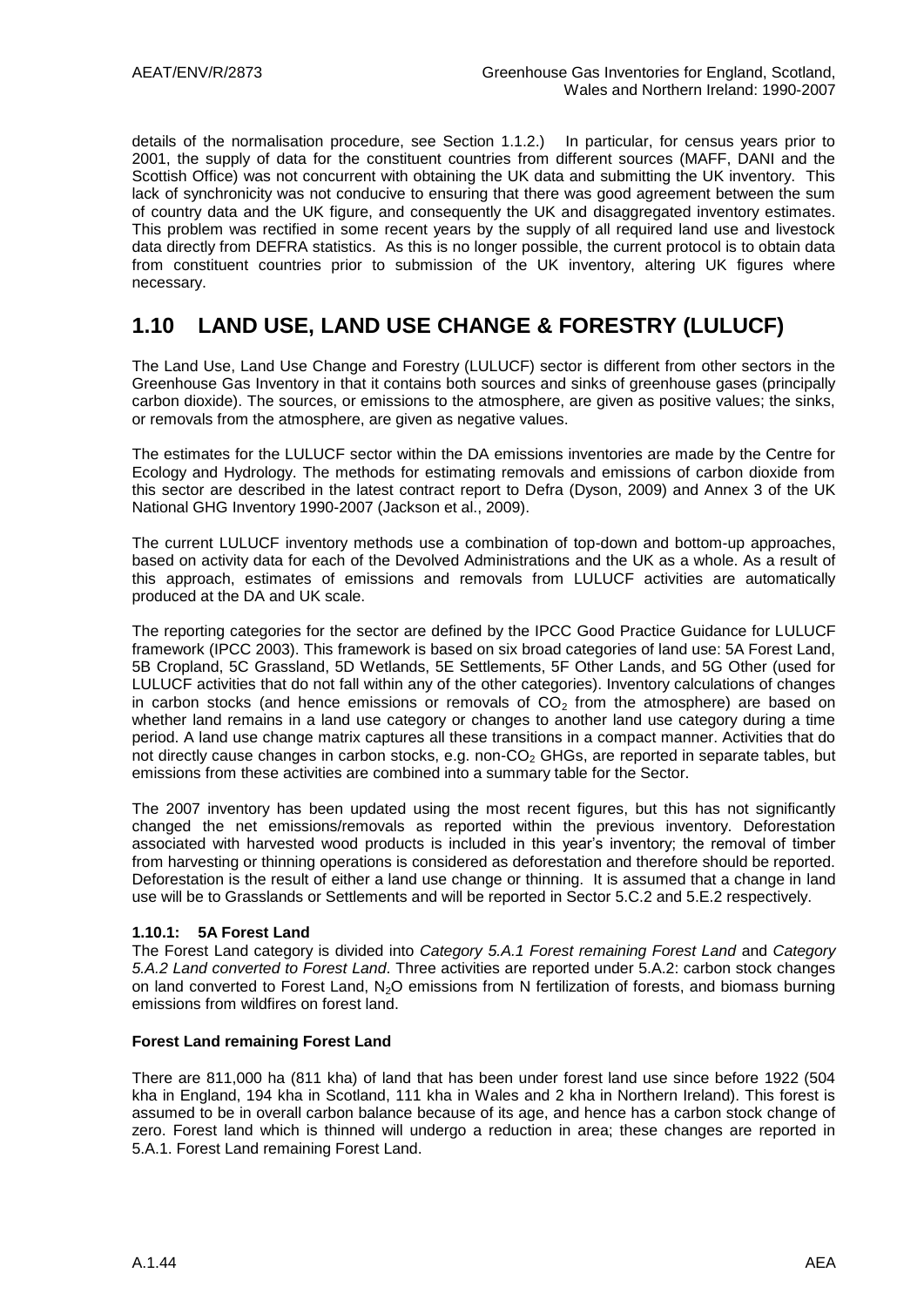#### **Land converted to Forest Land**

#### *Carbon stock changes*

Changes in carbon stocks in forest standing biomass, litter and soils are calculated with the C-Flow forest carbon model (Dewar and Cannell 1992, Cannell and Dewar 1995, Milne *et al.* 1998). The model is driven by records of annual forest planting in each DA on previously unforested land (available from 1922 onwards). Forests accumulate carbon (removing it from the atmosphere) in their biomass and soils as they grow, but timber harvesting and planting activities disturb this accumulation and result in emissions of carbon to the atmosphere. The net carbon stock change at any one time depends on the balance between these different activities. Forestry management cycles operate over long time scales (50 years+) so the rate of carbon removal in the present day is driven by the rate of forest planting in previous decades.

In 2007 around 52% of the area under forest land use in the UK had been planted since 1922 (412 kha in England, 1027 kha in Scotland, 162 kha in Wales and 81 kha in Northern Ireland). The activity data for annual forest planting (private and state) for the C-Flow model are provided by the Forestry Commission (for England, Scotland and Wales) and the Northern Ireland Department of Agriculture. The data is sub-divided into conifer and broadleaf planting and is time-consistent and reliable. There are differences in trends between conifer and broadleaf planting since 1990.

All DAs have seen a decline in annual conifer planting rates 1990-2007, however, annual broadleaf planting has on average increased in all DAs (Table A1.10.1).

| Annual planting,<br>kha $a^{-1}$ | <b>England</b> | <b>Scotland</b> | <b>Wales</b> | <b>Northern</b><br><b>Ireland</b> |
|----------------------------------|----------------|-----------------|--------------|-----------------------------------|
| <b>Conifer</b>                   |                |                 |              |                                   |
| 1990-1994                        | 0.827          | 9.529           | 0.216        | 0.988                             |
| 1995-1999                        | 0.547          | 6.504           | 0.091        | 0.521                             |
| 2000-2004                        | 0.556          | 3.536           | 0.084        | 0.210                             |
| 2005                             | 0.190          | 1.865           | 0.013        | 0.036                             |
| 2006                             | 0.082          | 1.007           | 0.008        | 0.043                             |
| 2007                             | 0.064          | 2.000           | 0.037        | 0.044                             |
| <b>Broadleaf</b>                 |                |                 |              |                                   |
| 1990-1994                        | 3.828          | 3.384           | 0.312        | 0.298                             |
| 1995-1999                        | 4.016          | 4.997           | 0.420        | 0.316                             |
| 2000-2004                        | 4.507          | 5.180           | 0.368        | 0.450                             |
| 2005                             | 4.522          | 3.817           | 0.521        | 0.320                             |
| 2006                             | 3.030          | 2.968           | 0.452        | 0.563                             |
| 2007                             | 2.573          | 4.579           | 0.388        | 0.505                             |

#### **Table A1.10.1: Forest planting rates since 1990**

The C-Flow model also requires input data on the stemwood growth rate and harvesting pattern, which come from standard management and yield tables used by the Forestry Commission (Edwards and Christie 1981). Following work by Milne *et al.* (1998) DA-specific growth patterns are used for conifers but the same growth pattern is used for all new broadleaf planting in the UK. Milne *et al.* (1998) have shown that different yield class assumptions for conifer and broadleaf planting have an effect of less than 10% on estimated carbon uptakes for the country as a whole. CEH and Forest Research are undertaking research to characterise forest planting (including species mix) and management in greater spatial and temporal detail. Comparisons of forest census data have already indicated that there is non-standard management (shorter rotations) in England and Wales during the mid- $20<sup>th</sup>$ century. These variations in management have been incorporated into the forest model but they have only a small impact on net carbon stock change.

The C-Flow method is a Tier 3 modelling approach, so there are no explicit emission factors. Instead parameter values for either conifer or broadleaf trees are required to estimate (i) stemwood, foliage, branch and root masses from the stemwood volume, and (ii) the decomposition rates of litter soil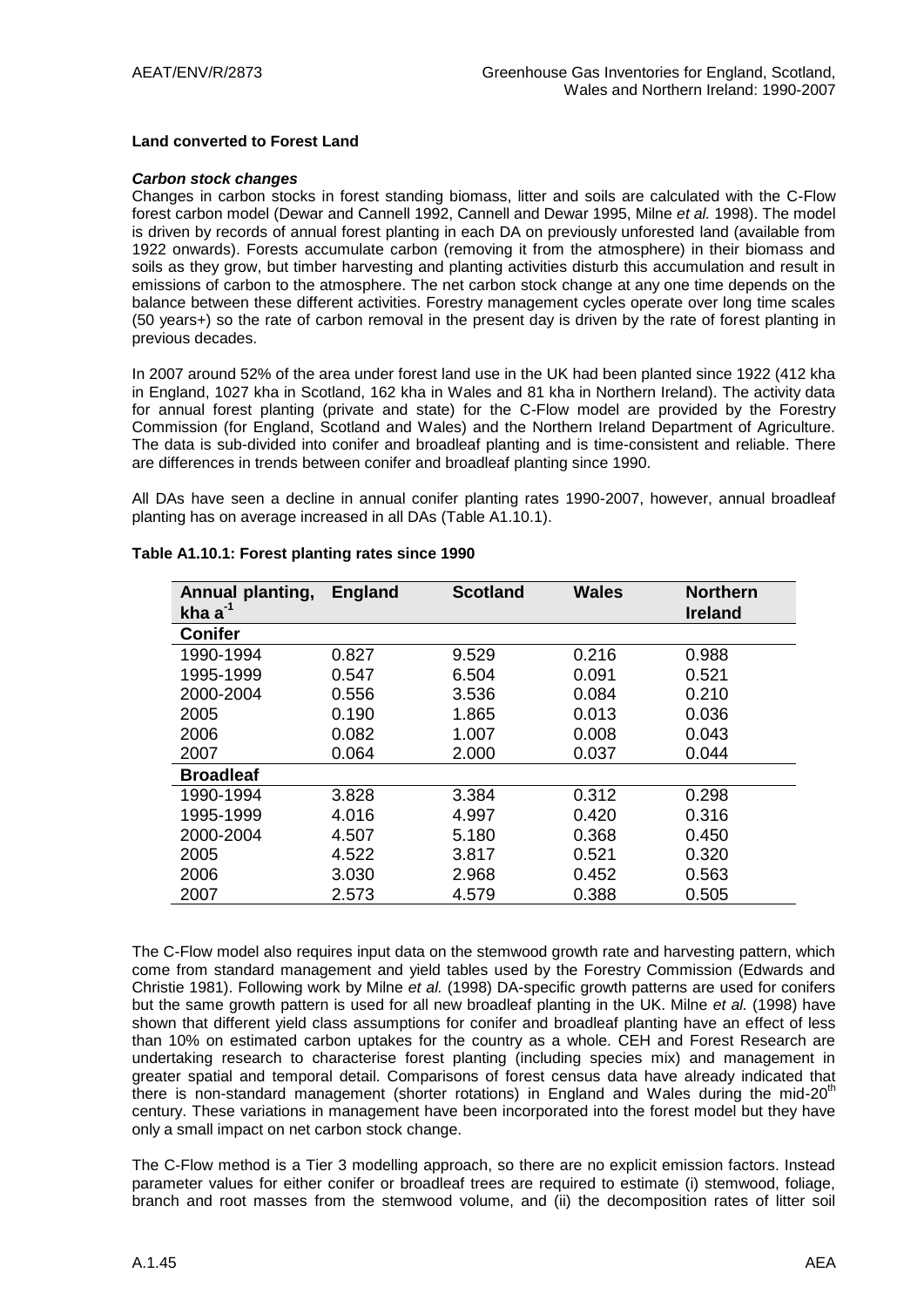carbon and wood products. Losses of soil carbon due to the disturbance by planting activity are also considered on a DA-specific basis. From these values and the activity data C-Flow calculates the net changes in the pools of standing trees, litter and soil carbon.

The overall uncertainty in emissions/removals from 5A Forest Land is estimated to be 25% but a full analysis of uncertainties is planned for future inventories.

### *N2O emissions from N fertilization of forests*

Emissions of nitrous oxide from direct nitrogen fertilisation of forests are included. Information on forest fertilisation was gathered from a search of the relevant literature and discussion with private chartered foresters and the Forestry Commission (Skiba 2007). In the UK the general recommendation is not to apply fertiliser to forests unless it is absolutely necessary: it is not applied to native woodlands, mature forest stands or replanted forests. The instances where N fertiliser is applied to forests are first rotation (afforestation) forests on "poor" soil, e.g. reclaimed slag heaps, impoverished brown field sites, upland organic soils. In terms of the inventory, this means that N fertilisation is assumed for Settlement converted to Forest land and Grassland converted to Forest Land on organic soils. A Tier 1 approach is used with the amount of N fertiliser calculated using a fixed application rate and the areas of relevant forest planting for each DA from the same datasets used in the CFlow model for 5.A.2. Land converted to Forest land.

An application rate of 150 kg N ha<sup>-1</sup> is assumed based on Forestry Commission fertilisation guidelines (Taylor 1991). The guidelines recommend applying fertiliser on a three-year cycle until canopy closure (at c. 10 years), but this is thought to be rather high (Skiba 2007) and unlikely to occur in reality, so two applications are adopted as a compromise. These applications occur in year 1 and year 4 after planting. As a result, emissions from N fertilisation since 1990 include emissions from forests that were planted before 1990 but received their second dose of fertiliser after 1990. The emission factor for  $N<sub>2</sub>O$  of applied nitrogen fertiliser is the default value of 1.25%. Emissions of  $N<sub>2</sub>O$  from N fertilisation of forests have fallen since 1990 due to reduced rates of new forest planting.

#### *Emissions from wildfires on forest land*

Estimates of emissions from wildfires on forest land are included in the inventory. The approach is Tier 2, using country-specific activity data and default emission factors. There is no information as to the age and type of forest that is burnt in wildfires, so all wildfire emissions are recorded under 5.A.2.

Estimates of the area burnt in wildfires 1990-2007 are published for Great Britain (data from the Forestry Commission) and Northern Ireland (data from the Forest Service). No data on areas burnt in wildfires has been collected or published since 2004, although this is under review. Activity data for 2005 to 2007 is extrapolated using a Burg regression equation based on the trend and variability of the 1990-2004 dataset. These areas refer only to fire damage in state forests; no information is collected on fire damage in privately owned forests. The area of private-owned forest that was burnt each year was assumed to be in proportion to the percentage of the state forest that was burnt each year. The Great Britain total forest estimate was split between the individual countries in proportion to their forest areas. An estimated 957 ha of forest is burnt on average every year (361 ha in England, 431 ha in Scotland, 92 ha in Wales and 72 ha in Northern Ireland) between 1990 and 2007, although there is high inter-annual variability.

There is no information on the type (conifer or broadleaf) or age of forest that is burnt in wildfires in the UK. Therefore, the amount of biomass burnt is estimated from the mean forest biomass density in each country of the UK, as estimated by the C-Flow model. These densities vary with time due to the different afforestation histories in each country. A combustion efficiency of 0.5 is used with a carbon fraction of dry matter of 0.5 to estimate the total amount of carbon released, and hence emissions of  $CO<sub>2</sub>$  and non-CO<sub>2</sub> gases (using the IPCC emission ratios).

The uncertainty for the wildfire activity data is estimated to be 50% for the activity data 1990-2004, but 100% for the 2005 to 2007 values, as these have been extrapolated from previous years. The IPCC default of 70% uncertainty is used for the emission factors.

#### **1.10.2 5B Cropland**

This category is disaggregated into Cropland remaining Cropland and Land converted to Cropland.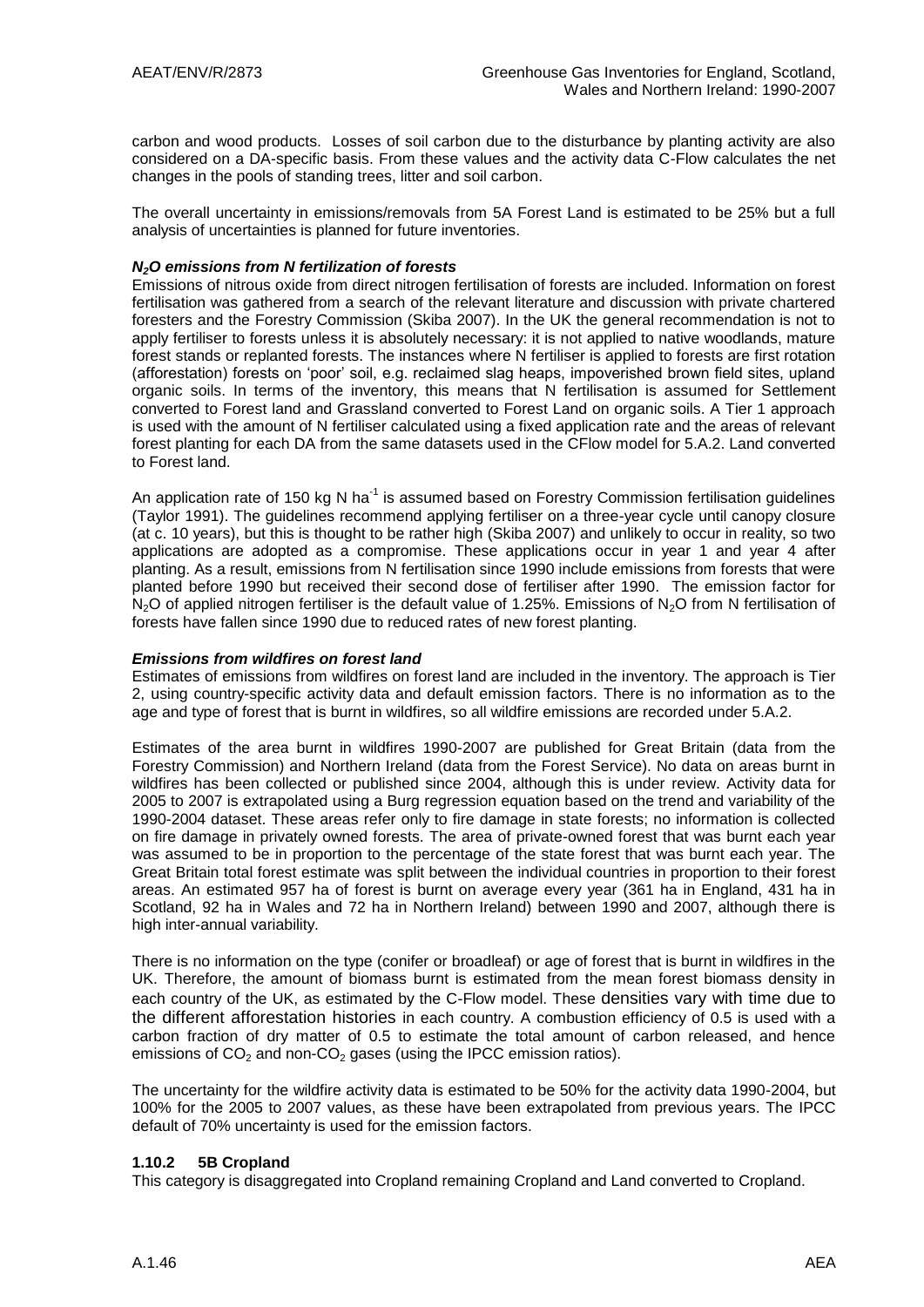### *Cropland remaining Cropland*

Three activities contribute to this sub-category: the effect on non-forest biomass due to crop yield improvements, the effect of fenland drainage on soil carbon stocks (which occurs only in England) and carbon dioxide emissions from soils due to agricultural lime application to Cropland (which is also disaggregated into application of Limestone (CaCO<sub>3</sub>) and Dolomite (CaMg(CO<sub>3</sub>)<sub>2</sub>)).

#### *Changes in non-forest biomass resulting from yield improvements*

This activity results in a carbon sink. The activity data on cropland area is DA-specific and the emission factor is fixed at 2% p.a. (Sylvester-Bradley *et al.* 2002).

#### *Application of lime*

The second activity is the application of "lime" (limestone, chalk and dolomite) to Cropland (and Grassland) which produces emissions of  $CO<sub>2</sub>$ . Data on the use of limestone, chalk and dolomite for agricultural purposes is reported in the Business Monitor of Mineral Extraction in the UK (Office of National Statistics 2007), the data for 2008 were unavailable for inclusion in this year's inventory; figures were assumed to be equal to the values estimated for 2007 at the time of the 2006 inventory. Estimates of the individual materials are provided by the British Geological Survey each year as only the totals are published because of commercial confidentiality rules for small quantities. The amount of lime applied is variable from year to year but generally reducing over time. The area that receives lime is calculated from the regional agricultural censuses, the Fertiliser Statistics Report (Agricultural Industries Confederation, 2006) and the British Survey of Fertiliser Practice (BSFP, 2007). This data is DA-specific from 2000 onwards for England, Scotland and Wales and estimated from GB rates before that. There is no specific information on the % area limed in Northern Ireland, which is therefore assumed to be the same as that in England. Fixed emission factors (for limestone/chalk and dolomite) are used to estimate emissions. The uncertainty in the activity data and emission factors are judged to be low and consistent over time. The inclusion of more precise figures for the % area receiving lime (AIC, 2006) resulted in some regional adjustments in the allocation of lime to Cropland or Grassland. The 2007 numbers were also not available in time for the 1990-2007 inventory, so those values were estimated from the previous years.

#### *Lowland drainage*

The third activity is past drainage of lowland peatlands in England, which produces an ongoing change in soil carbon stocks and therefore carbon emissions. The baseline (1990) area of drained peatland is taken as 150,000 ha (Bradley 1997) with an assumption of no further drainage since that time. The annual loss decreases in proportion to the amount of carbon remaining (there are different implied emission factors for "thick" and "thin" peat).

#### **Land converted to Cropland**

Emissions and removals in this category result from (i) changes in soil carbon stocks, and (ii) changes in non-forest biomass carbon stocks due to land use change to Cropland. The methodology also applies to land converted to Grassland and to Settlement. Changes in carbon stocks from land use change to Forest land are calculated by the C-Flow model, as described above.

#### *Changes in soil carbon stocks due to land use change to Cropland*

Land use change results in soil carbon stock change because soil carbon density generally differs under different land uses and the land use change initiates a transition from one density value to another. The change in vegetation cover and management affects the amount of carbon that goes into the soil from biomass decomposition and the initial disturbance of the soil releases carbon to the atmosphere. An increase in soil carbon density results in a removal of  $CO<sub>2</sub>$  from the atmosphere, and vice versa. The rate of loss or gain of carbon depends on the type of land use transition. For transitions where carbon is lost, e.g. Grassland conversion to Cropland, the rate is "fast" (50-150 years), but for transitions where carbon is gained the rate is much slower.

The method used for this activity links a land use change matrix to a dynamic model of carbon stock change. Matrices of land use change have been constructed back to 1950 for each DA using countryspecific land surveys (MLC 1986, Haines-Young *et al* 2000, Cooper and McCann 2002).

Areas of land use were assigned to the IPCC GPG categories – Forest land, Cropland, Grassland, Settlements and Other Land. The data available for the UK does not distinguish Wetlands from other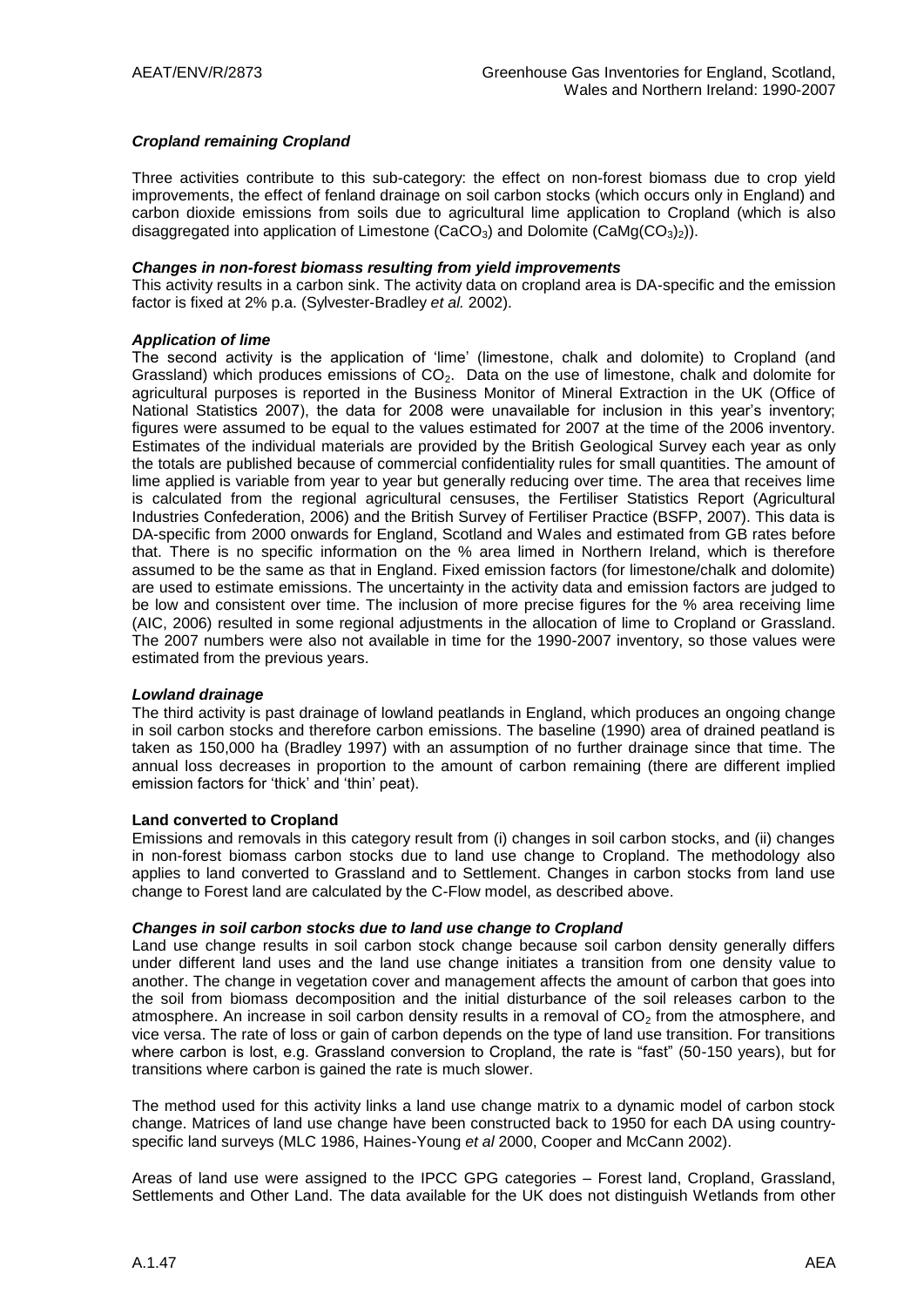land use types so this category is not used. Area change data exists up to 1998 and extrapolated from there to the latest inventory year (2007). Since 1990 an estimated 63.5 kha yr<sup>-1</sup> have been converted to Cropland in England, 21.7 kha yr<sup>-1</sup> in Scotland, 8.0 kha yr<sup>-1</sup> in Wales and 3.7 kha yr<sup>-1</sup> in Northern Ireland. Updates to the Countryside Surveys for Great Britain and Northern Ireland took place in 2007 and the new data from these will be used to update the matrices in due course.

A database of soil carbon density, based on information on soil type, land cover and carbon content, is available at 1km scale for the UK (Bradley *et al.* 2005): this gives the soil carbon densities under the different land use categories for each UK country. DA-specific times, from the initial to the new soil carbon density following a land use change, are used with the core differential equation to calculate carbon fluxes per unit area (hence the implied emission factors will change over time).

#### *Changes in non-forest biomass stocks resulting from land use change to Cropland*

Changes in carbon stocks in non-forest biomass due to land use change are based on the same area matrices used for estimating changes in carbon stocks in soils. The biomass carbon densities for five basic land use types are then weighted by their occurrence in each DA to calculate mean biomass densities for Cropland, Grassland and Settlements. The mean biomass carbon densities for each land type were then weighted by the relative proportions of change occurring between land types, in the same way as the calculations for changes in soil carbon densities. Changes between these equilibrium biomass carbon densities were assumed to happen in a single year.

A Monte Carlo approach is used for both activities to vary the inputs for the core equation, and also give an estimate of uncertainty. The uncertainty in changes in soil carbon from the initial to the final equilibrium value is up to ±11% of the mean value. The uncertainty of the areas of land use change in each land use transition is assumed to be ±30% of the mean. Independent estimates of the uncertainty for each DA are not currently available.

### **1.10.3 5C Grassland**

### **Grassland remaining Grassland**

Emissions resulting from the application of lime (described in the Cropland remaining Cropland section) and from peat extraction are reported in this sub-category. Peat extraction for horticultural use is reported for England, Scotland and Northern Ireland (it is negligible in Wales). Peat extraction for fuel use is now reported in the Energy sector of the inventory. The annual volume of peat extraction in Scotland and England is obtained from the Business Monitor of Mineral Extraction in Great Britain (ONS, 2008b), the data for 2008 were unavailable for inclusion in this year"s inventory; figures were assumed to be equal to the values estimated for 2007 at the time of the 2006 inventory. Extraction in Northern Ireland is estimated from a 1997 survey (Cruikshank and Tomlinson 1997). The volume extracted is variable in England (800,000 – 1,600,000 m<sup>3</sup> yr<sup>-1</sup>) and Scotland (100,000-700,000 m<sup>3</sup> yr<sup>-1</sup>) but constant in Northern Ireland (628,000 m<sup>3</sup> yr<sup>-1</sup>). Rates of peat extraction in Northern Ireland are currently being re-assessed (see chapter 19 in Dyson 2009). Fixed DA-specific emission factors (Cruickshank and Tomlinson 1997) are used to estimate emissions from this activity.

#### **Land converted to Grassland**

Methods for estimating changes in non-forest biomass and soils due to land use change to Grassland are described in the Land converted to Cropland section. Since 1990 an estimated 58.6 kha yr<sup>-1</sup> have been converted to Grassland in England, 17.8 kha yr<sup>-1</sup> in Scotland, 8.1 kha yr<sup>-1</sup> in Wales and 5.9 kha yr<sup>-</sup> <sup>1</sup> in Northern Ireland.

When Forest land is converted to Grassland (i.e. deforestation) it is assumed that 60% of the standing biomass is removed as timber products and the remainder is burnt. This burning of forest biomass produces emissions of  $CO<sub>2</sub>$ , CH<sub>4</sub> and N<sub>2</sub>O.

Activity data on deforestation to Grassland in the UK is estimated from Forestry Commission unconditional felling licence data where there is no requirement to restock by replanting or regeneration (see Levy and Milne 2004). The most recent data from the Forestry Commission has been collated: these are estimates for England for 1990-2002 and estimates for GB in 1999-2001.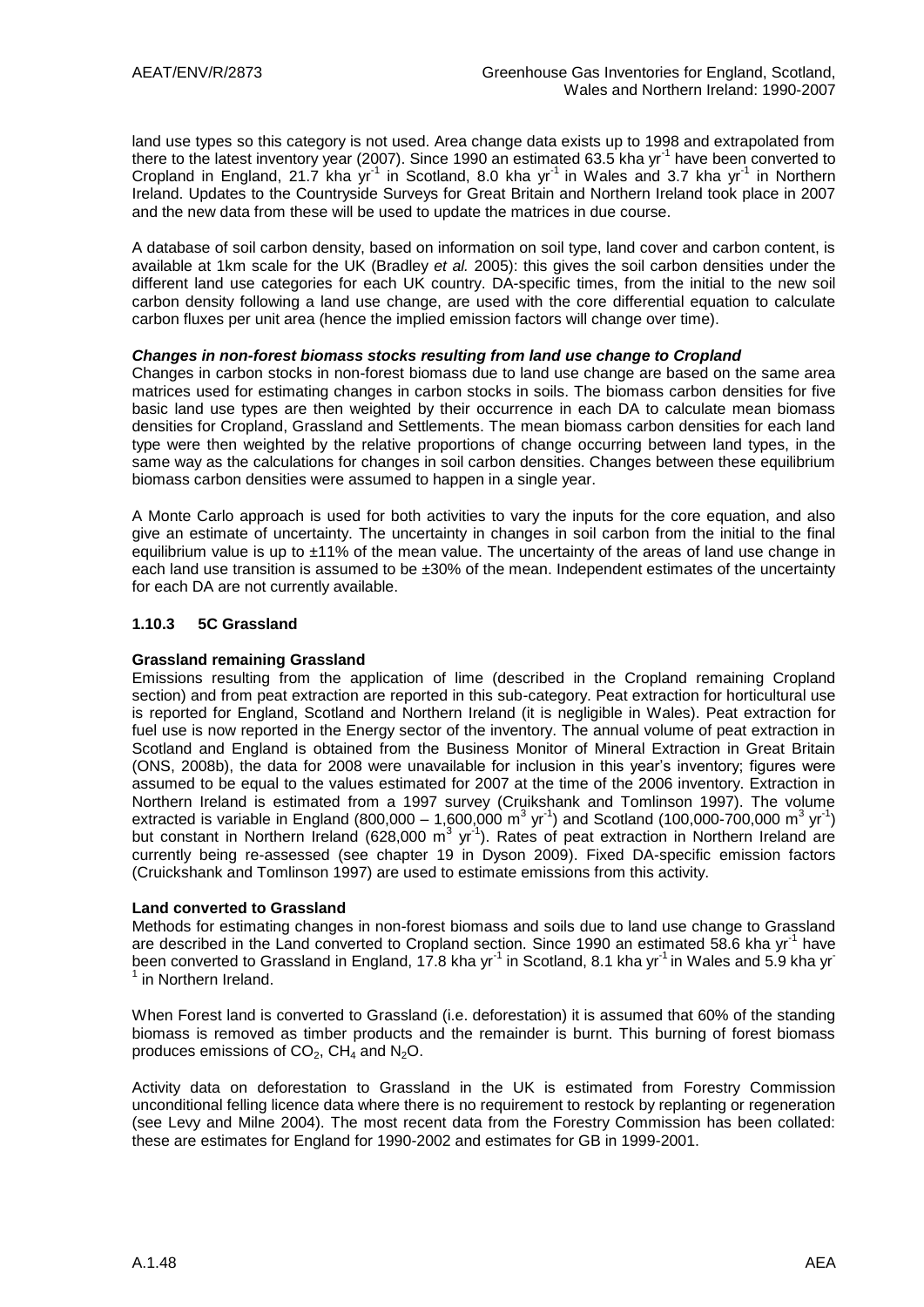Estimates for Scotland and Wales are extrapolated from the England estimates using the GB:England ratios in 1999-2001. Areas of deforestation for 2003-2005 are estimated by extrapolation from earlier years. There are no data currently available for Northern Ireland.

Annual rates of deforestation to Grassland were low and stable from 1990 to 1998 (E: 0.16 kha yr<sup>-1</sup>, S: 0.05 kha yr<sup>-1</sup>, W: 0.01 kha yr<sup>-1</sup>) when they increased rapidly to a peak in 2001 (E: 0.8 kha yr<sup>-1</sup>, S: 0.25 kha yr<sup>-1</sup>, W: 0.06 kha yr<sup>-1</sup>). There is anecdotal evidence from the Forestry Commission that this was due in part to felling of exotic conifers for heathland restoration. Since 2001 rates of deforestation have declined slightly.

Emissions from biomass burning are estimated using the rates described in the IPCC 1996 guidelines (IPCC 1997a, b, c), based on a mature broadleaf forest stand. Only immediate losses are considered because sites are normally cleared completely for development, leaving no debris to decay. Changes in soil carbon stocks after deforestation are estimated with the other land use transitions.

This method is also used to estimate biomass burning emissions from Forest land converted to Settlements. Deforestation to Cropland in the UK since 1990 is negligible.

#### **1.10.4 5D Wetlands**

No data are included for this category as Wetlands will either fall within the Grassland category or open water, which is included in the Other Land category, due to the classifications in the land surveys used to construct the land use change matrix.

#### **1.10.5 5E Settlements**

No changes in carbon stocks are reported for land In Settlements remaining Settlements. Methods for estimating changes in non-forest biomass and soils due to land use change to Settlements are described in the Land converted to Cropland section. Since 1990 an estimated 11.2 kha yr<sup>-1</sup> have been converted to Settlements in England, 2.5 kha yr<sup>-1</sup> in Scotland, 2.1 kha yr<sup>-1</sup> in Wales and 1.1 kha yr<sup>-1</sup> in Northern Ireland.

The method used for estimating emissions from biomass burning from Forest land converted to Settlements (deforestation) is the same as that used for Forest land converted to Grassland. The activity data comes from the Ordnance Survey"s annual assessment of land use change for map updates (collected on behalf of the Department of Communities and Local Government) (DCLG 2007). Deforestation to Settlements is estimated to be the area that has moved from the forest land-use class to the non-rural land use class (see Levy and Milne 2004 for more details). At present, this data is only available for England for 1990-2004 (smoothed using a five-year moving average); estimates for Scotland and Wales are made by extrapolation from the English rates, assuming that England accounted for 72 per cent of deforestation, based on the distribution of licensed felling between England and the rest of GB in 1999 to 2001. Annual rates of deforestation to Settlements are variable but stable, with an average of 0.38 kha yr<sup>-1</sup> for England, 0.11 kha yr<sup>-1</sup> for Scotland and 0.03 kha yr<sup>-1</sup> for Wales. Deforestation is not currently estimated for Northern Ireland.

The activity data for deforestation to Settlements come from a continuous rolling survey programme and were updated this year. This revision had a knock-on effect on other parts of the land use change matrix but the overall impact on emissions/removals was relatively small..

### **1.10.6 5F Other Land**

No emissions or removals are reported in this category. It is assumed that there are very few areas of land of other types that become bare rock or water bodies, which make up the majority of this type.

### **1.10.7 5G Other Activities**

Changes in stocks of carbon in harvested wood products (HWP) are reported here. The C-Flow model (described in the Forest land section) estimates changes in stocks of HWP produced from the management and harvesting of conifer and broadleaf forests planted since 1922. The activity data used for calculating this activity is the annual forest planting rates. For a given forest stand, carbon enters the HWP pool when thinning is undertaken (depending upon the species thinning first occurs c. 20 years after planting) and when harvesting takes place.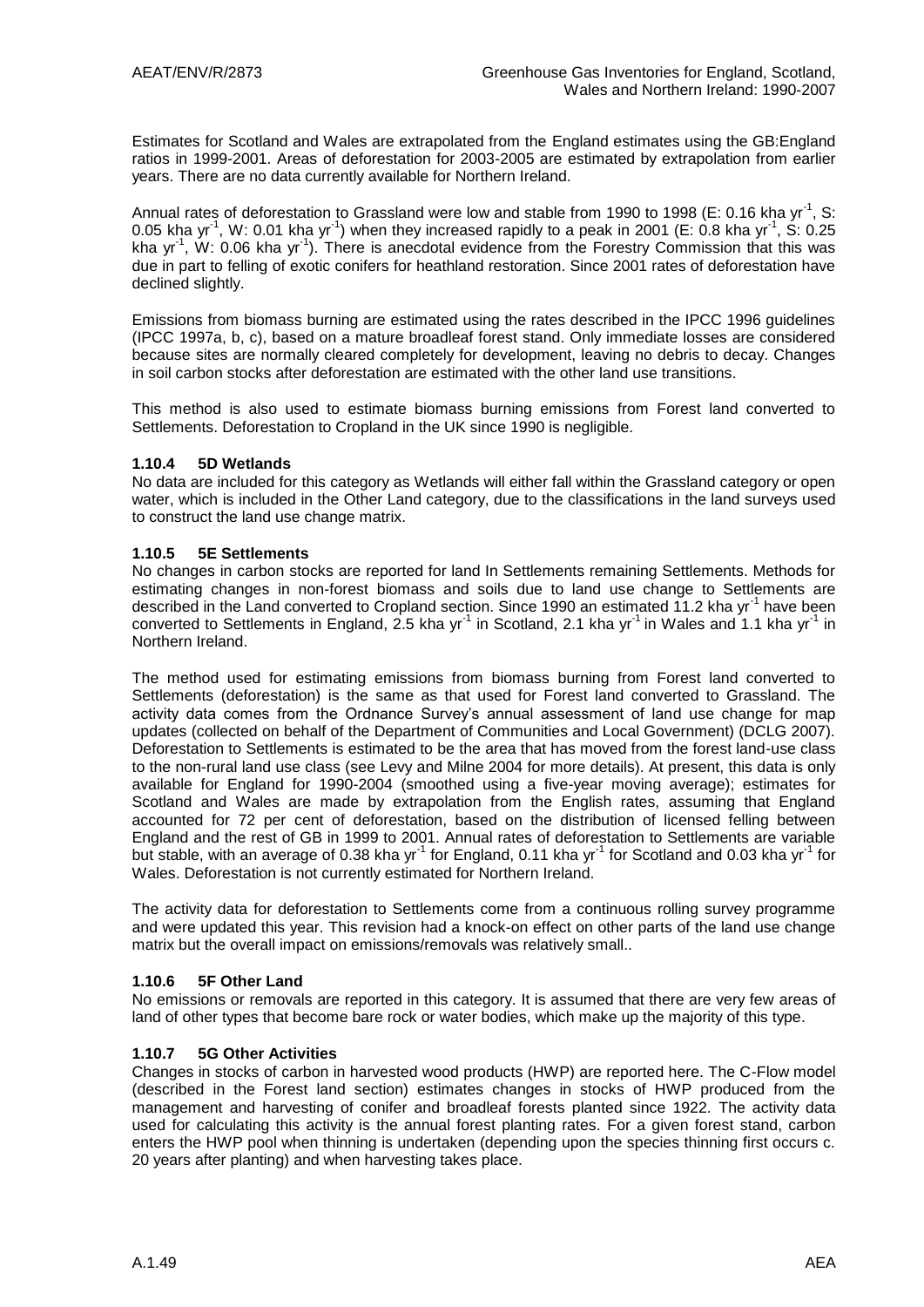According to this method the total HWP pool from UK forests is presently increasing, driven by historical expansion of the forest area and the resulting history of production harvesting (and thinning). The stock of carbon in HWP (from UK forests planted since 1921) has been increasing since 1990 but this positive stock change rate recently reversed, reflecting a severe dip in new planting during the 1940s. The net carbon stock change in the HWP pool has returned to a positive value (i.e. an increasing sink) in 2007, and is forecast to increase sharply as a result of the harvesting of the extensive conifer forests planted between 1950 and the late 1980s. Different DAs have different patterns depending on their forest planting history.

## **1.11 WASTE**

### **1.11.1 Solid Waste Disposal on Land**

In the UK Inventory, emissions are estimated based on a model of methane production in landfill sites. The generation of methane is assumed to follow a first order model with different decay rates for different types of waste. The model requires data on waste disposals and waste composition from 1945 onwards.

The AEA Technology model of methane generation from landfill sites initially used for 1996-2000 data (Brown *et al*., 1999) has been updated and revised for DEFRA by various consultants including Land Quality Management (LQM, 2003) and Golder Associates (Golder, 2005). The AEA waste team has most recently updated the UK-level data for the 1990-2007 UK GHGI submission. Specific research has recently been commissioned to review the UK waste model and clarify the referencing and traceability of the calculations.

In previous DA inventories, the DA emission estimates from the landfill waste sector were calculated based on regional municipal waste arisings data available from the Defra waste team. Up until 1995, waste arisings data was assumed to be the same as in Brown *et al.* (1999). After 1995, data are available from the England and Wales National Waste Production Survey (Environment Agency, 1999b), the Scottish Waste Data Digest (SEPA: 2001) and the Waste Management Strategy Northern Ireland (DoE NI: 2001). The Golder (2005) model revised MSW arisings from 2001 based on the Local Authority Waste Recycling and Disposal (LAWRRD) model (AEA Technology, 2005). The LAWRRD model provides arisings for England, with UK arisings calculated by scaling upwards, assuming England represents 83% of the UK's total. Comparison between the LAWRRD data and actual waste arisings for 2002 and 2003 showed a discrepancy of 2% and 4%, respectively. These differences are considered insignificant and the LAWRRD model data were taken to be representative of the current situation.

The Brown *et al*. (1999) study adjusted the proportion of waste landfilled for each region to reflect regional data on waste disposals. For Scotland and Northern Ireland, this meant higher percentage disposals to landfill than for England and Wales. However the LQM and Golder approaches were based only on the national waste arisings data; no adjustment was made for different proportions of waste disposal to landfill in each region. Due to a lack of detailed local data, it has also had to be assumed that the composition of waste in each region is the same, and that the degree of methane recovery is the same in each region.

In this latest inventory, however, a more detailed dataset has been identified from the [www.WasteDataFlow.org](http://www.wastedataflow.org/) website, which is used by Local Authorities to track progress towards waste sector objectives. Reports from the Waste Data Flow organisation have been reviewed, and these provide a more detailed split of waste disposal options undertaken in the DAs, with ultimate fate of municipal waste recorded against numerous options, primarily: recycling, landfill and incineration.

Hence this source of data (which has limited data back to 1999) has been used to derive regional drivers for emissions of methane from landfill waste. Note that this method is still limited in its accuracy, as the lack of detailed local data necessitates that average UK waste composition and average UK methane recovery is still assumed within each DA.

### **1.11.2 Waste Water Handling**

Emissions from waste-water handling are based on population statistics for the UK. These are taken from the Office of National Statistics (ONS, 2008a) and assume that the application of different sludge treatment and disposal options are uniform across the UK.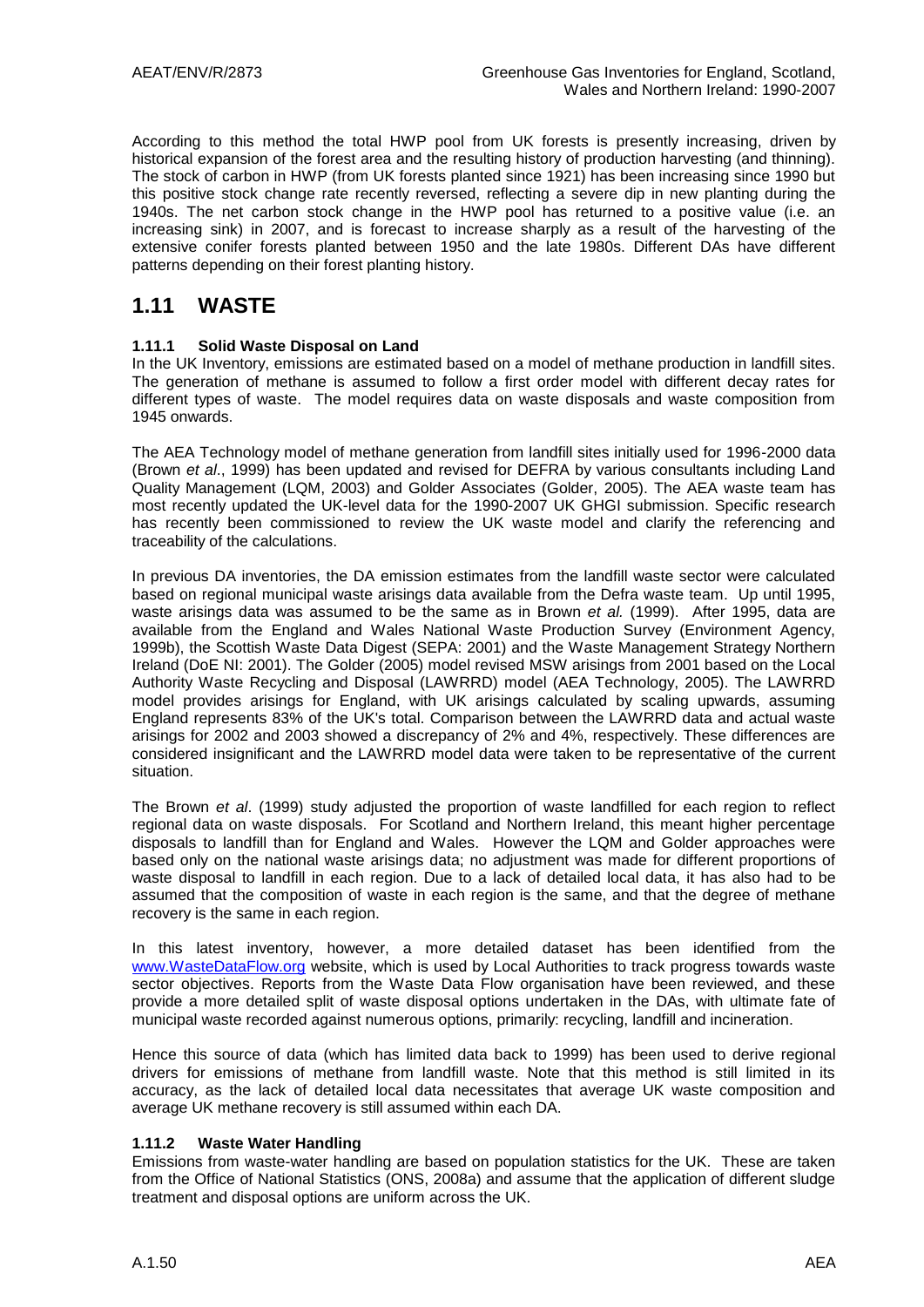### **1.11.3 Waste Incineration**

The UK Inventory reports emissions from the incineration of sewage sludge, municipal solid waste and some chemical waste. Regional estimates are based on DEFRA (2008a) which reports data for the amount sewage incinerated for Scotland, Northern Ireland and England & Wales.

Emission drivers from MSW Incinerators for 1990-1995 are based on capacity data for individual incinerators taken from RCEP (1993). It is assumed there were no significant changes between 1990 and 1995. Estimates for recent years are based on plant capacity data (Patel, 2000). All of the larger MSW incinerator plant have been re-fitted during the late 1990s to generate electricity and are therefore reported as power stations in the regional inventories. A handful of smaller waste incinerators (municipal, industrial and clinical) are used for district heating and are reported as commercial or miscellaneous. The disaggregation of these smaller heat-generating plant is based on the same driver as for larger MSW incinerators, as there is no specific source of information that provides a more satisfactory estimation of the regional split. The total consumption of these incinerators is reported within the Digest of UK Energy Statistics (DECC, 2008a).

Emissions from clinical waste incineration are allocated to the regions based on a set of plant capacity data for 1998. Emissions data from chemical waste incineration are available for England and Wales only, based on data taken from the Pollution Inventory (Environment Agency, 2008a), and these data are used for the DA estimates also. Some chemical waste incineration takes place in Scotland but no emissions data are available, and hence the emissions contributed from this source are currently omitted from the Scottish inventory data. No chemical incinerators have been identified in Northern Ireland.

# **1.12 UNCERTAINTIES**

#### **1.12.1 Summary of improvements to the DA uncertainty model**

A number of improvements and additions have been made to the DA Uncertainty model this year. These are summarised in the list below, and described in more detail in the relevant sections that follow.

- Inclusion of improvements made to UK model over the last few years;
- Review of DA weighting factors;
- **Estimation of uncertainty in base year emissions;**
- **Estimation of trend uncertainty; and**
- Sectoral estimation of uncertainties in F-gas emission estimates.

#### **1.12.2 Introduction**

The uncertainties in the UK Inventory are estimated using a Monte Carlo simulation. Eggleston et al (1998) and Salway et al (2001) describe this in detail. In general this involves estimating the uncertainties in the activity data and the emission factors for all the emission source categories and then using a Monte Carlo simulation package to calculate the uncertainty in the emission totals. In order to apply a similar approach to the DA GHG inventories, it is necessary to estimate uncertainties for the DA activity data (i.e. fuel consumption, production data). The same emission factors are used in the DA inventories as in the UK Inventory, so their uncertainties are known. In the UK Inventory uncertainties in the activity data for fuel use are estimated on the basis of the statistical differences between fuel supply and demand data reported in the energy statistics. However, such data is not available for the DA-specific activity data used. Moreover, for some sources, no direct activity data is available at all, and it has been necessary to distribute the UK data using surrogate data (e.g. employment statistics). In such cases, it is impossible to say whether the surrogate statistics are an accurate indicator of fuel consumption.

### **1.12.3 DA GHGI Uncertainty Estimation**

The uncertainties in the DA GHG inventories are also estimated using a Monte Carlo simulation. In order to simplify the calculations, the source categories are far broader than those used in the UK GHG Inventory simulation. In the DA inventory simulation, the combustion categories are effectively the total consumption of a particular fuel. This contrasts with the UK simulation where there is a further disaggregation into sectoral categories (e.g. power stations, refineries). The rationale for this is that it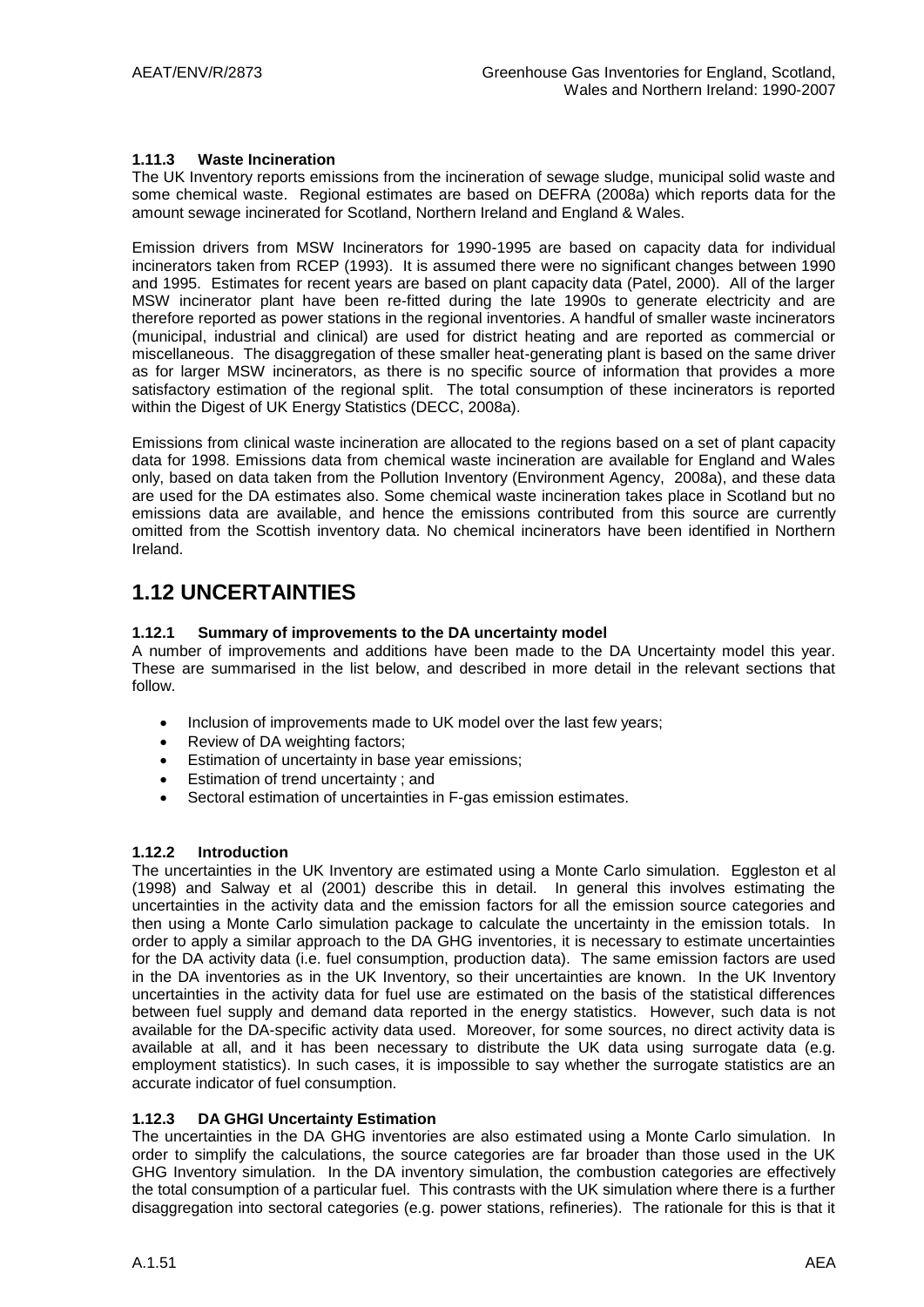is more practicable to estimate the uncertainty in the total consumption of a fuel in a region than to attempt to estimate uncertainties in diverse sectors where in some cases surrogates have been used.

For each of the broad source categories, an estimate of the activity uncertainty has been made for Scotland, Wales, Northern Ireland, and Unallocated emissions. The approach adopted was to estimate a factor to scale the UK uncertainty with, based on knowledge of the relative uncertainties of the DA estimates to each other, and to the UK total.

The factors used to weight the uncertainties for each of the DAs have been reviewed as part of the model updates made this year. The DA inventories have evolved since the uncertainty model was set up, and so some of the assumptions that were previously used are now no longer relevant. For example, different methods used to be used for fuel sales data in Northern Ireland and therefore the Northern Ireland estimate was assumed to be less uncertain than the other DAs. Now that DECC regional energy statistics are used across all four DAs, this difference in uncertainty is no longer assumed.

It is important to note that the uncertainties in the inventories for the UK, England, Scotland, Wales, Northern Ireland, Unallocated are inter-dependent, because:-

UK Emissions = [England + Scotland + Wales + Northern Ireland + Unallocated] Therefore uncertainties from the UK, Scotland, Wales, Northern Ireland, and Unallocated emissions are estimated using the model, and uncertainty in the English emissions are calculated.

In many of the non-combustion sources (e.g. industrial processes, coal mines) the overall uncertainty is dominated by the emission factor and the uncertainty in the activity data is not a determining factor. Therefore, there is unlikely to be any significant variation in uncertainties between DAs. In these cases, a low uncertainty for the activity data (say 1%) may be assumed for each DA, whilst the UK uncertainty for the emission factor is applied.

For sources where the UK total is made up as a sum of the DA totals, such as agriculture or LULUCF, no additional uncertainty is introduced in the process of deriving the UK split, and therefore the UK uncertainty parameters are applied directly to the DA estimates.

In the case of halocarbons and  $SF_6$  emissions it is not considered feasible to attempt to assume varying uncertainties across the DAs. However, this year the uncertainties have been considered at a sector level. This means that the uncertainty for each sector emission at UK level has been applied to the DA estimates, so that the overall uncertainty for each of the F-gases reflects the mix of sources that are the most significant for each of the DAs, and their relative uncertainties.

#### **1.12.4 Trend Uncertainty Analysis**

The DA uncertainty model has been extended this year to provide estimates of the uncertainty in the emissions trend. The model uses, where possible, the same principles as the UK uncertainty model, however, these estimates are currently indicative since it will take further improvement work to refine the estimates fully.

In order to estimate the uncertainty on the trend, it was necessary to make an estimate of the uncertainty in the base year (1990 for  $CO<sub>2</sub>$ , CH<sub>4</sub> and N<sub>2</sub>O, and 1995 for the F-gases). This estimate is made for the UK Inventory, as part of the analysis presented in the National Inventory Report (Jackson *et al*., 2009). Therefore, it was possible to make the DA uncertainty estimates using the method described above in conjunction with the UK estimates for the base year. The DA weighting factors were reviewed as part of this process, because changes to the source data and methods used across the time series mean that it is not always appropriate to apply the same weighting factor in the latest year as in the base year.

In addition to the estimation of the uncertainty in each year, it was also necessary to consider correlations between sources across years. The UK uncertainty model considers correlations in the estimates of

- $\bullet$  N<sub>2</sub>O from agriculture;
- $\bullet$  CH<sub>4</sub> from landfills;
- $\bullet$  CH<sub>4</sub> from leakage from the gas distribution network; and